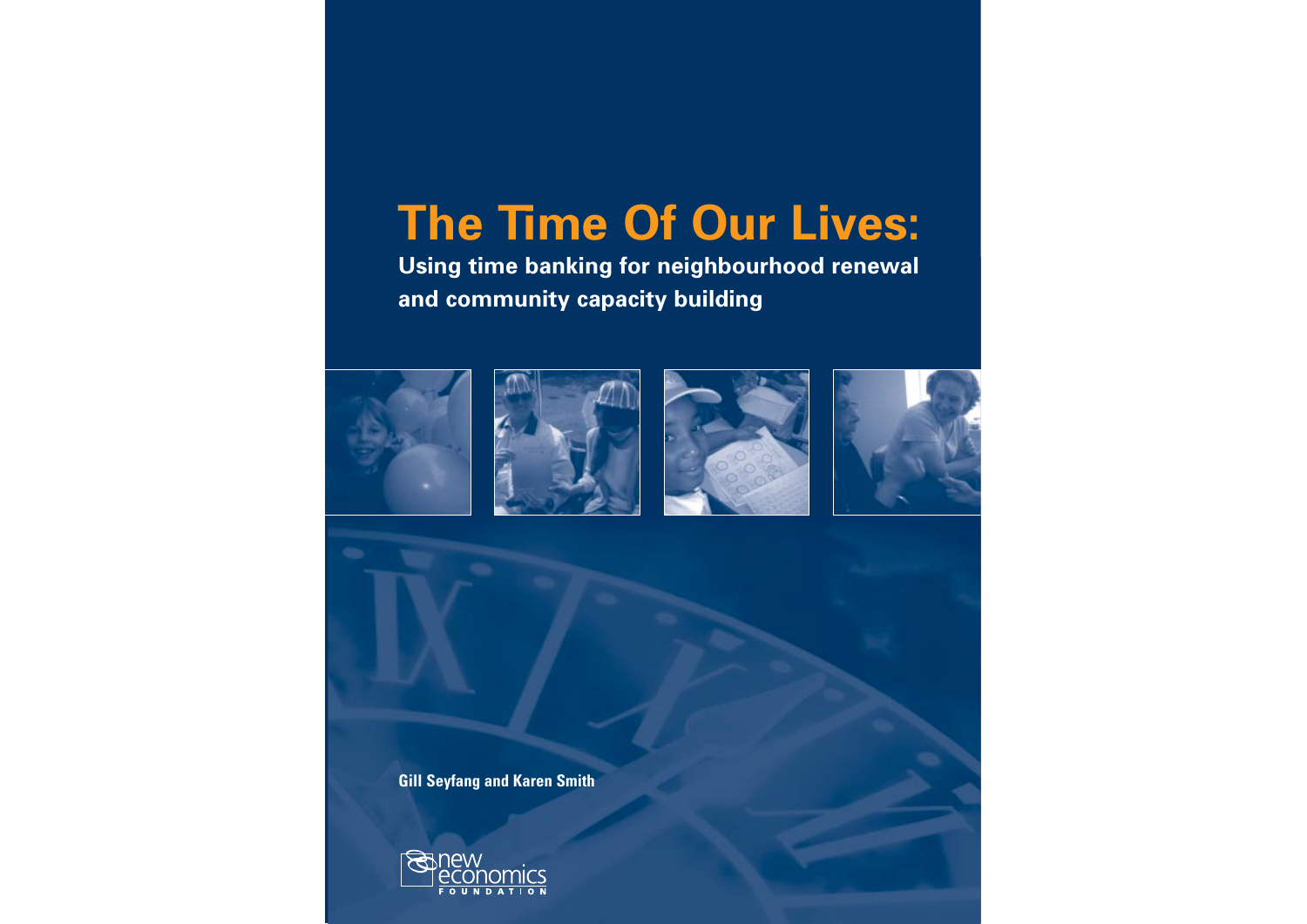# **The Time Of Our Lives: Using time banking for neighbourhood renewal and community capacity building**

Gill Seyfang<sup>1</sup> and Karen Smith<sup>2</sup>



<sup>2</sup> Time Banks UK, based at the New Economics Foundation

Published by the New Economics Foundation

The rights of Gill Seyfang and Karen Smith to be identified as the authors of this work have been asserted in accordance with the Copyright, Designs and Patents Act 1988.

Copyright belongs to the New Economics Foundation. Photocopying is encouraged for community use, permission must be sought for any commercial use.

Designed by Studio Esprit Ltd. Tel: 020 8853 8531 Printed on recycled paper

## ISBN 1899407553

Cost £11.95 or Euro 18.95 or £6 + 4 time credits for time banks (email info@timebanks.co.uk for details on payment in time credits) 20% discount for bulk order of five or more copies

## **October 2002**









## **About the Overseas Development Group**

The Overseas Development Group (ODG) is a charitable company wholly owned by the University of East Anglia. The Group manages the research, consultancy and training activities of the School of Development Studies (DEV), one of the UK's premier development studies teaching and research institutions. The unique strengths of ODG are a truly interdisciplinary orientation and the fact that its members are involved in practical and policy-related development activities which are informed by the most recent research and thinking within the field of development studies.

## **About the Centre for Social and Economic Research on the Global Environment**

The Centre for Social and Economic Research on the Global Environment (CSERGE) at the University of East Anglia is at the forefront of interdisciplinary research on the environment and sustainable development. CSERGE is dedicated to undertaking and communicating original, policy-relevant research on the environment, using an approach that integrates the natural and social sciences. CSERGE examines how environmental decisions are made in social, economic and international policy arenas. These processes require the participation of business and civil society in order to be socially just, expediant and effective.The Centre has been funded by the ESRC since 1991.

**Overseas Development Group, and Centre for Social and Economic Research on the Global Environment (CSERGE)** University of East Anglia Norwich **NR4 7TJ** 

## **About Time Banks UK**

Time Banks UK is a partnership between the New Economics Foundation (England), Fair Shares (England), Gorbals Initiative (Scotland) and Valley Kids (Wales). It aims to foster the involvement of people and organisations in community activities by enabling then to 'spend time building community' through their local time bank. In particular Time Banks UK is working towards a society where:

- Communities share time to develop a civil society, and to work for social justice.
- Communities are more cohesive, inclusive and egalitarian.

Time Banks UK helps organisations and communities to set up and run their own time banks, and provides support and resources that they need in order to do so.

## **About the New Economics Foundation**

The New Economics Foundation is an independent think and do tank. It promotes innovative and practical approaches to build a just, sustainable economy which delivers quality of life and respects environmental limits. It acts both to promote accountability and participation in civil and commercial organisations, and develop tools for autonomy through community economic initiatives.

The time banks team is part of NEF's Centre for Participation. The aim of the Centre for Participation is to generate social capital – the willingness and ability of people to act for the common good. When social energy is high:

- People decide and act together on issues, improving their quality of life, now and in the future.
- They feel fully involved in wider decisions, increasing social inclusion.
- Democracy becomes more participative and government more effective.

**Dr Gill Seyfang**  Senior Research Associate

Tel: +44 (0) 1603 592956 Fax: +44 (0) 1603 591170 Email: g.seyfang@uea.ac.uk Web: www.uea.ac.uk/env/cserge

### **Time Banks UK** PO Box 139 Gloucester GL1 4YP

Tel: 0870 7027428 Email: info@timebanks.co.uk Web: www.timebanks.co.uk

**New Economics Foundation** Cinnamon House 6-8 Cole Street London SE1 4YH

Tel: 020 7089 2800 Fax: 020 7407 6473 Email: info@neweconomics.org Web: www.neweconomics.org Registered charity No. 1055254

**Centre for Participation**  Tel: 020 7089 2850 Email: participation@neweconomics.org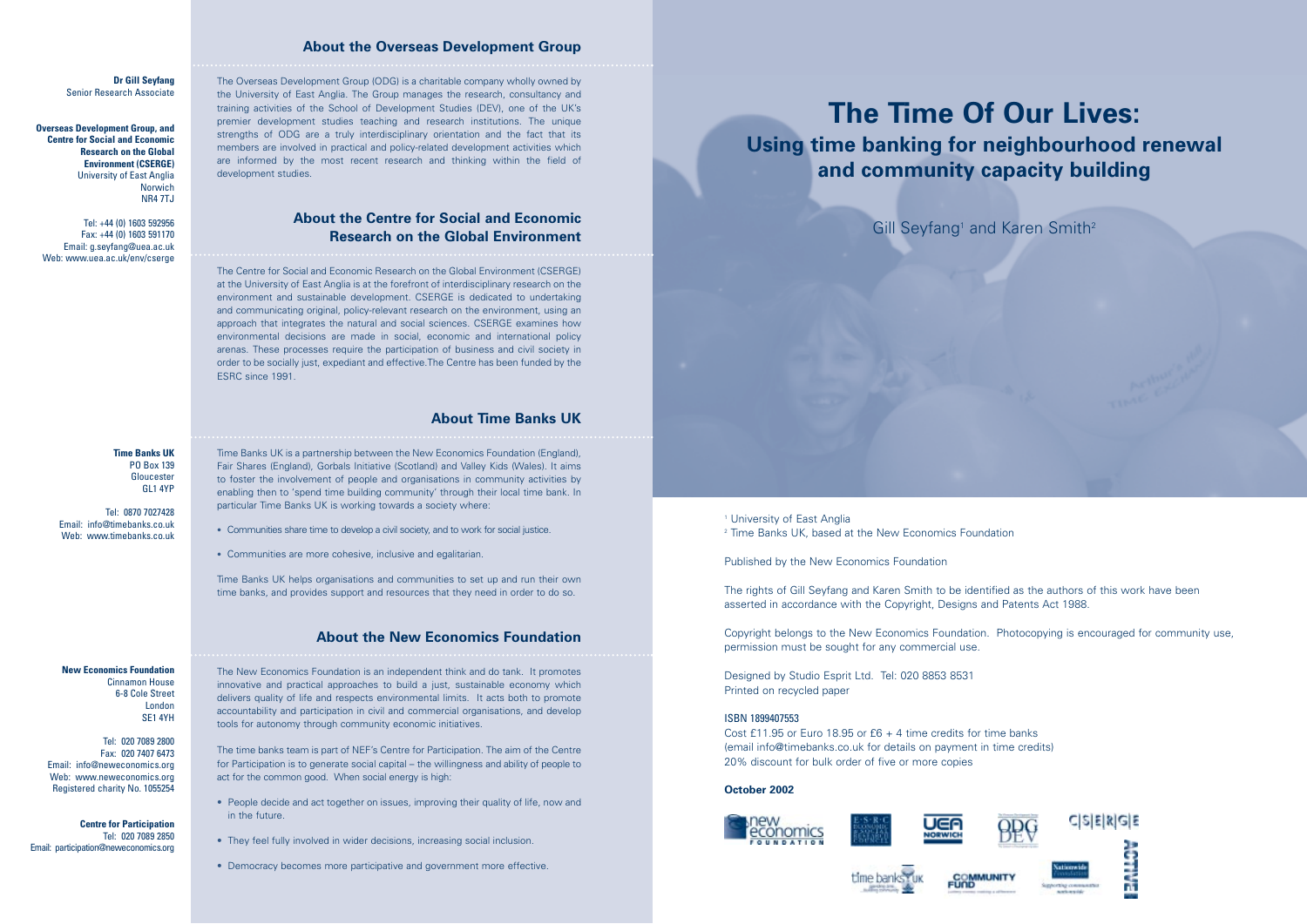| This report is the culmination of two years of research on time banks<br>around the UK. The research was carried out independently by Dr Gill<br>Seyfang of the University of East Anglia, with the assistance of Time Banks                                                                                                                                |    | <b>Foreword</b> - Anita Roddick, patro              |
|-------------------------------------------------------------------------------------------------------------------------------------------------------------------------------------------------------------------------------------------------------------------------------------------------------------------------------------------------------------|----|-----------------------------------------------------|
| UK. It was funded wholly by the Economic and Social Research Council<br>(grant no R000223453), whom we wish to thank. The production and<br>publication of this report was principally financed by the New Economics<br>Foundation and supported by the ESRC. Thank you for enabling us to tell<br>the story of time banking in the UK to a wider audience. | 2  | <b>Preface</b> - Dr Edgar Cahn, the Tir             |
| The research would not have been possible without the collaboration of the<br>time bank projects on the ground, and the time that both time brokers and<br>participants have given in piecing the UK time banking picture together. To<br>everyone at Time Banks UK and the time banks and their participants who                                           | 5  | <b>Welcome</b> - David Boyle, the Ne                |
| helped with the research, particularly Gorbals Time Bank, Fair Shares<br>Stonehouse, Time 2 Trade Sandwell and Rushey Green Time Bank, we<br>thank you for sharing your stories.                                                                                                                                                                            |    | <b>Executive Summary</b>                            |
| It is estimated that over 200 hours of community time have been invested<br>in this report, for which participating time banks will be rewarded through<br>Time Banks UK's own network time bank.                                                                                                                                                           | 11 | Introduction: How c<br><b>Chapter 1</b>             |
| Thanks also to Anita Roddick, Dr Edgar Cahn and David Boyle for their<br>contributions; Sarah Burns, Stuart Callison, Jason Evans and Martin Simon<br>for comments on previous versions of this report; and David Boyle for<br>editing expertise. We are also grateful for ongoing support from the many                                                    | 13 | <b>Chapter 2</b> About time banking                 |
| funders of time banking, particularly the Home Office Active Community<br>Unit, the Community Fund, and the Nationwide Foundation                                                                                                                                                                                                                           | 27 | <b>Chapter 3</b> Evaluating time ban                |
|                                                                                                                                                                                                                                                                                                                                                             | 43 | <b>Chapter 4</b> Lessons learned so                 |
|                                                                                                                                                                                                                                                                                                                                                             | 49 | <b>Chapter 5</b> Conclusions and po<br>time banking |
|                                                                                                                                                                                                                                                                                                                                                             | 53 | References                                          |
|                                                                                                                                                                                                                                                                                                                                                             | 55 | Appendices                                          |
|                                                                                                                                                                                                                                                                                                                                                             |    |                                                     |
|                                                                                                                                                                                                                                                                                                                                                             |    |                                                     |

**Portal of Time Banks UK** 

**Time Dollar Institute** 

**New Economics Foundation** 

<sub>11</sub> N<sub>ow</sub> can we build trusting, cohesive communities?

banks in the UK

**So far** 

policy implications: forward thinking for

# Acknowledgements

## **Contents**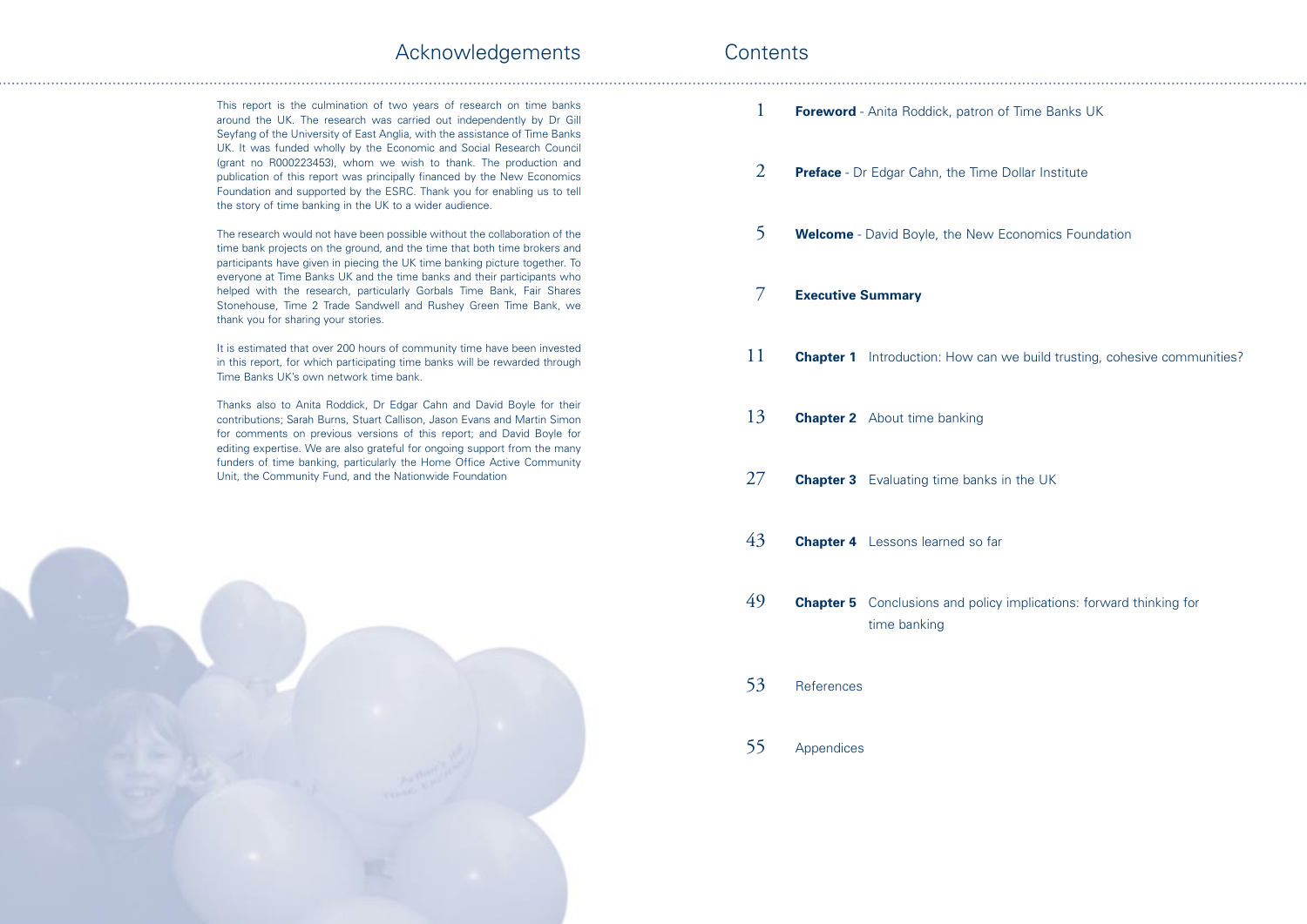## **Dr Edgar Cahn, the Time Dollar Institute**

There are now at least 250 time dollar/time bank organisations, programmes, groups and initiatives spread out over the United States, England, Scotland and Wales, Japan, China, Curacao, Slovakia, and Central and South America. From South East Asia – Singapore, South Korea, and Hong Kong – have come inquiries about time dollars and how they might be used to help the most vulnerable of those societies: the children, the elderly who can no longer participate in the work force, the sick and infirm.

We are confident that as the concept becomes familiar, time dollar groups will be springing up in those parts of the world, too. We are the vanguard, the cutting edge of a much larger movement. Underlying time banks is a growing recognition, a consensus, that the greatest untapped resource we have is *each other.* 

In mid-March, a handful of leaders in that movement came together to take stock and to ask where we were headed, individually and collectively. As we took stock, the cumulative scale that had emerged became clear.

At any given hour, somewhere on the globe, a stranger is receiving time credits for helping another stranger who was able to ask for help because they weren't begging and because they were able to trust a stranger who came to them through time banks.

On any given day, several thousand time credits will have been given and received by people designated unemployed or unemployable: children, teenagers, mothers, the disabled and handicapped, public assistance recipients, seniors.

In any given week, the problems that don't stop at 5pm on Friday are being dealt with by time bank participants who are present 24 hours a day, seven days a week, functioning like a vast extended family to deal with issues and needs that don't go away simply because the 'workday' has ended for paid professionals.

In any given month, some new community-based organisation or agency will have figured out a way to use time banks to enlist some at-risk or targeted group as co-workers and partners in addressing a need or problem. In doing so, they

When it comes to making the world a better place, it's often little things that are the most powerful.

will have initiated authentic system change with a win-win strategy that need not involve protest or confrontation.

And in any given year in virtually every sphere of government or foundation intervention – mental health, child development, family support, juvenile justice, eldercare, public education, migrant rights, legal representation, prisoner reentry, foster care, neighbourhood development – some new project is moving from the drawing boards to reality because time banks have rekindled the capacity to create and expanded the range of the possible.

Year after year, the totals have mounted. For those of us involved with time banks, their contribution to neighbourhoods and communities can be measured in something no more complicated than the human contact that occurs each time a time credit is exchanged by one person helping another.

It also reminds me of the cost of the problem that Time Banks UK has been trying to solve – the terrible waste of people's lives, just because they are not 'marketable' in conventional economics. There is an astonishing waste of people's lives in our own society of old people, young people, unemployed people, hopeless people for whom the market has no use. The power of rebuilding communities on a reciprocal basis – time for time – is releasing the most gigantic unused resources of people's ability to care.

Those of us involved with time banks know from our personal experience what a difference they make. We see it. We experience it. We know it. But funders need firmer, more objective measures. They need to know with as much certainty as they can achieve that the money they provide to support the creation and the maintenance of time banks and programmes is bearing real fruit.

That's what makes this report by Gill Seyfang so important.

Seyfang's work represents a pioneering attempt at the documenting of the impact of time banks that we must accomplish if they are to be embraced by those who have the resources to fund them on the vast scale that is needed. Her research is a first step in validating the claims that we make out of our own experience.

Seyfang asks the questions that must be asked. She has begun the objective investigation that must increasingly be made as the time banks movement grows and spreads on the international front. She brings, as researchers will increasingly do, new ways of thinking about time banks. This research is on the leading edge of what will be a different conversation than we have had up to this point in the time banks movement – a conversation around measurement and proof,

### **Anita Roddick, patron of Time Banks UK**

The flapping of a butterfly's wings over China can affect the weather patterns in the UK, Stephen Hawking told us. Maybe that's true of communities too. What I find so exciting about time banks is that they show that simply phoning up one next door neighbour may not be able to affect the weather – this is England after all – but it can affect a whole neighbourhood.

And when the person making that phone call is someone who might be bedridden themselves, or in the grip of long-term depression – someone who is designated as a problem by every agency that's ever dealt with them – then it is potentially a category-smashing, liberating, revolutionary act.

That's why I'm delighted to be able to write the foreword to this report: because it seems to put in concrete terms what we knew in our guts before the research was done. It means that, when the world is searching for the elusive philosopher's stone that can re-create supportive neighbourhoods, able to prevent crime, support families and all the rest – that time banks work.

So I hope this important research will bring with it a renewed interest at every level in just what time banks can achieve. Reading it reminds me that every time bank – like every person – is very different. It reminds me also that, no matter how simple the idea is, it can still shift the axis of the world back into place, just a little – maybe just relationship by relationship – but each little shift has enormous butterfly wing flapping effects.

This may not be measurable in money terms. It may not even figure in the great comprehensive spending reviews of government – but it does make a difference. I hope policy-makers in all different fields read this important document and take its lessons to heart.

## *Anita Roddick*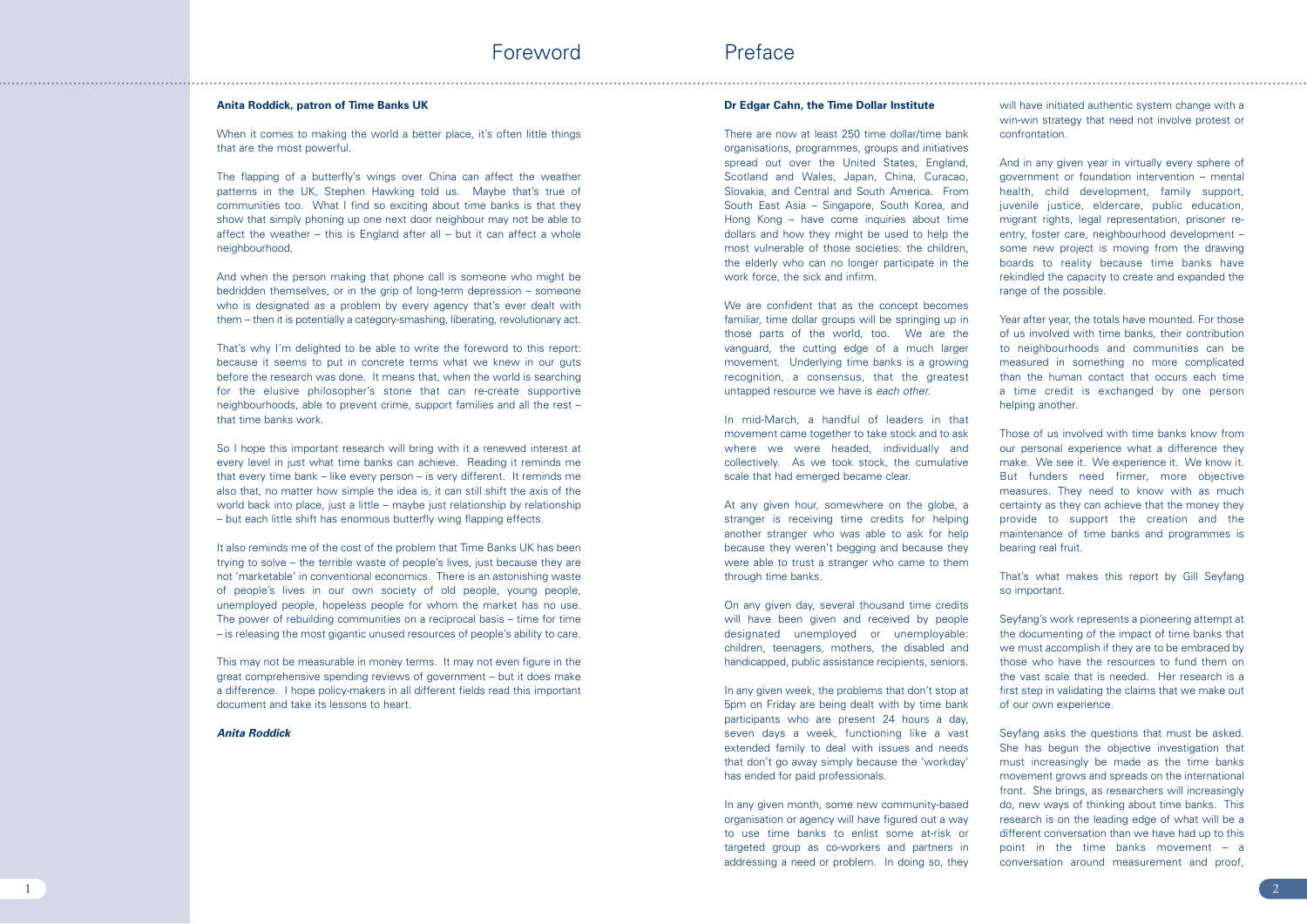But specialised programmes, we have found, often have one singular advantage over the neighbour-helping-neighbour model. They make it possible to appeal successfully to the specialised funding sources that are often unwilling to invest in rebuilding community as a whole.

That means we can succeed on both fronts. The success of Fair Shares in Gloucester and the Gorbals Initiative in Glasgow show us there are funders willing to invest in the neighbour-helpingneighbour approach, but by developing specialised time banks we can vastly increase the range of options available to us. And that's important, for no matter where the funding comes from, we should pause to remember what time banks do – and do so powerfully and so well. They de-link value from price, from monetary price. Every time we reward an acting of helping with a time credit, we are declaring that the monetary economy does not have the power to define what is real work, that market price is not the only measure of value, and that money does not define the limits of what is possible.

That may not seem like a big deal, but it is. If price equals value and if money defines productive work, then building prisons, and putting people in them is productive work — but keeping people out of prison is not. Chopping down forests is productive work; creating toxic waste and cleaning it up is work. But preserving the environment is not.

More is at stake than simple measurements of growth and productivity. Price values what is scarce and what makes money. It does not value what is universal, what every human being has – the ability to care, love, share, rear children, take care of parents, be a good neighbour, be a citizen striving for a better world.

In other words, the very core characteristics of our humanity are worthless in market terms. Yet these are the characteristics that have enabled us to survive as a species, that evolution determined were the characteristics that enabled us to avoid extinction in a hostile world. Time banks allow us to reconnect with our core humanity. That is what makes this movement so important. That is what Gill Seyfang's research confirms.

**Edgar Cahn**



using words like economic, social and political citizenship and capital. It is a conversation long past due. We are glad to see these opening statements, and know they will lead to many more.

What issues do Seyfang's findings raise for the time banks movement? First, they confirm that what we've been saying all along is grounded in reality. That's good. But what they also do is point out the challenges that lie ahead, especially in the area of funding.

There are time banks that are thriving without external support – but with few exceptions, these are not the groups and the programmes that serve the most needy and fragile populations. Rebuilding the sense of community in neighbourhoods and communities where the most vulnerable populations live means that time banks must live with the need for funding.

This has led us to the importance of distinguishing two different approaches. The first is the kind of time banks with which we are all so familiar, the neighbour-helping-neighbour kind of time bank, where time credits are earned and spent through acts of helping one another in community.

The second is very closely related, but it is a little different. It is what we call the specialised form of time bank, and rather than seek to build community in one fell swoop, it targets different aspects of community building. One specialised time bank initiative might target a specific population, like the elderly, or recovering drug-addicts, or children in inner city schools, or patients being discharged from a hospital. Another might address a specific problem, like teenage delinquency, the need for transportation in rural communities, the need for child care.

The two kinds of programmes share the same four core values. Both of them are founded on the notion that people are assets, not problems; that building the core economy of home, family and neighbourhood is important work that needs rewarding and validation; that helping works better as a two-way street; and that we are stronger when we belong to social networks of support.

And we find that ultimately the two grow together. Neighbour-to-neighbour programmes will sprout specialised initiatives, as they are doing in Gloucestershire, with a new childcare programme for mothers who need the support. Or as they are doing in Portland, Maine, in the United States through the donation of a van that makes it possible for participants who don't have cars and cannot access public transport to get a ride to any part of the city – to the doctor, the grocer, or even an old friend – for just one dollar and one time credit.

In the same way, specialised programmes also grow more and more to look like neighbours-helping-neighbours. They do it by adding on new pieces, layer upon layer. That's happening for instance, in Washington DC, where participants of the Time Dollar Youth Court can now also earn time credits by helping out with a food-bank initiative that is in turn part of a time bank community-building initiative in one of the poorest and most violenceprone neighbourhoods in the city.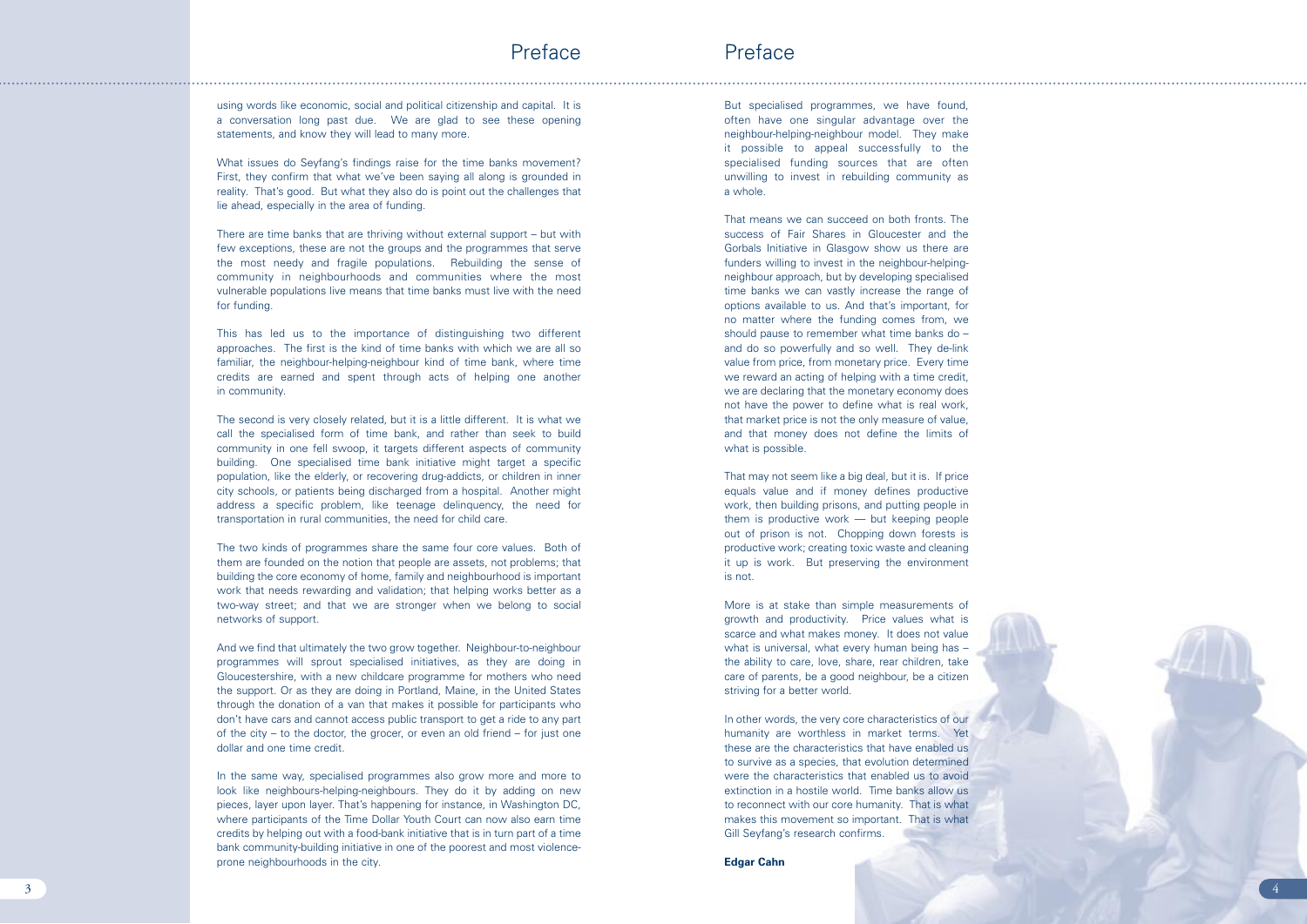As such, Gill Seyfang's research and this report marks a coming of age for time banks over here. Armed with these findings, I expect time banks to break out of their niche – as a highly effective, but innovative idea, in community centres, surgeries, housing offices and schools – and to become something else.<br>Time banks are builders of social capital, after all –

with the phenomenon and got it down in a way that policy-makers and other researchers can respond to.

at a time when there are precious few systems on offer that can succeed in doing so, and when a great deal of 'participation' simply involves the same few faces over and over again. But thanks to these findings, time banks are now poised to be much more than that. They are set to be mainstream tools by which we can also heal the gaping divisions in public services between aloof and frantic professionals and disempowered clients, and unleash the enormous resources of people's time back into the common good. Welcome<br>
with the phenome<br>
that policy-maker<br>
respond to.<br>
As such, Gill Sey<br>
marks a coming o<br>
Armed with these<br>
break out of their i<br>
innovative idea, in<br>
housing offices a<br>
something else.<br>
Time banks are bu<br>
at a time

In that sense, time banks are a big idea. In another sense, they are the reverse of that. They work as very local institutions, embedded in neighbourhoods, and rebuilding them – as they say in the USA – relationship by relationship. These are not big volunteer schemes either, where semi-professional outsiders minister to the disadvantaged – important as they might be. These are small institutions that allow the disadvantaged to minister to each other, and by so doing transform their lives.

It is now five years since the American inventor of time banks, the civil rights lawyer Edgar Cahn, first came over to the UK to tell the story of their success in the USA. Thanks to the original and imaginative support from the King's Fund – the first of the handful of innovative trusts who first saw the potential of time banks over here – we were able to run two introductory conferences, one in London and one in Newcastle. We've barely looked back since.

The idea of time banks is simple in itself. Edgar Cahn originally described it like a blood bank or babysitting club: *"Help a neighbour and then, when you need it, a neighbour – most likely a different one – will help you. The system is based on equality: one hour of help means one time dollar, whether the task is grocery shopping or making out a tax return… Credits are kept in individual accounts in a 'bank' on a personal computer. Credits and debits are tallied regularly. Some banks provide monthly balance statements, recording the flow of good deeds."* Welcome<br>
Bavid Boyte, New Economies Foundation<br>
It is now five years since the American inventor of time banks, the civil<br>dights lavyer Edgar Cahn, first came over to the LK ho tell the story of their<br>dights lavyer Edgar

In short, this report ushers in a new era of mutual volunteering on a very small scale – but in a very wide variety of communities. But then, as they used to say in the first time bank in Miami, small plus small plus small equals big.

## **David Boyle**



## **David Boyle, New Economics Foundation**

In project after project around the UK, we heard the same kind of anecdotes – lives transformed through involvement in the time bank, streets where residents cowered behind locked doors just beginning to thaw, children on the verge of being expelled suddenly finding themselves with responsibility for tutoring other children – and rising to the challenge.

Five years later, not only are there more than 50 time banks up and running or seeking funding in the UK – but there is increasing understanding about the benefits of building reciprocal relations between people in neighbourhoods where, sometimes, the social capital has almost completely disappeared.

There have been a number of critical milestones along the way. The first time bank, Fair Shares in Gloucestershire, opened its doors in December 1998. In 2000, Time Banks UK was launched with support from the Active Community Unit, and the government agreed to ignore time credits for tax and benefits that same year. In 2001, we launched the London Time Bank network and the Time Banks Manifesto. And now, in 2002, we've reached another crucial milestone – the launch of Gill Seyfang's vital research report.

Time credits are simply recognition of the time and effort put in locally. They are not supposed to be an adequate recompense, and experience in the USA shows that most are never spent. But they do seem to be the kind of recognition that keeps people volunteering much longer than conventional volunteer schemes. That's what we thought, but it was difficult to know in the early days whether time banks were actually living up to the rhetoric.

Because, although time banks and time dollars have become widespread in the USA and Japan, they are actually very little researched. This report therefore fills more than a gap in the UK, it is a major demonstration of just how effective the time bank idea and the principle of reciprocity can be rebuilding communities, building local trust, repairing the immune system of neighbourhoods.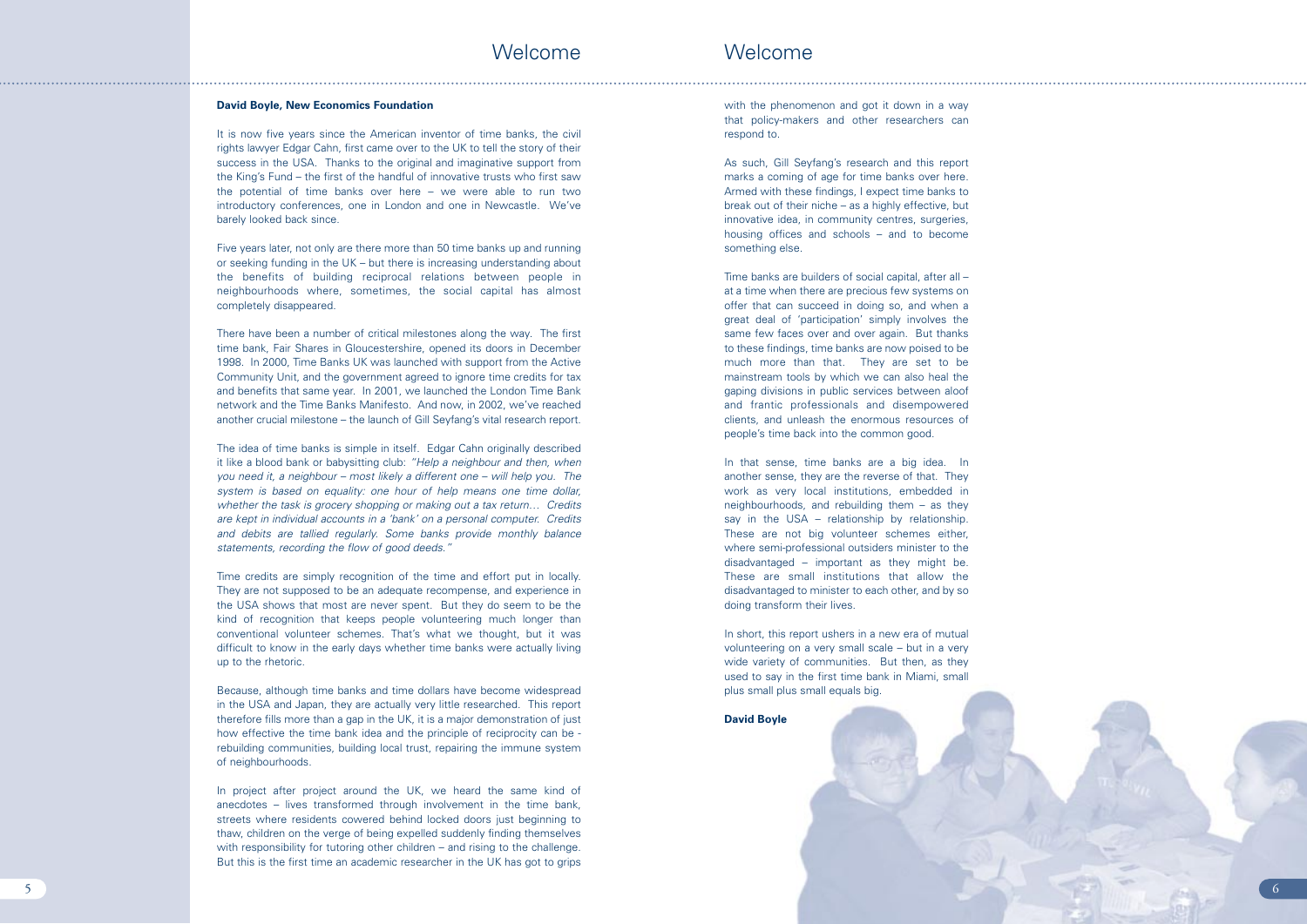# **The time of our lives**

**Using time banking for neighbourhood renewal and community capacity building**

## One of the biggest questions of our time is: **how can we build trusting, cohesive communities?**

The capacity of communities can be strengthened by:

- Encouraging core public services to invest in building people's capacity to help themselves.
- Nurturing the growth of social capital the contact, trust and solidarity that enables residents to help, rather than fear each other.

These are two pivotal points for levering deprived communities towards sustainable growth and prosperity (SEU, 2000).

This report looks at time banking, a new government-supported initiative which aims to tackle the problems of deprived neighbourhoods.

A time bank is a way for people to come together and help each other. Participants 'deposit' their time in the bank by giving practical help and support to others and are able to 'withdraw' their time when they need something done themselves. Everyone's time is worth the same and a broker links people up and keeps records. People help each other with everything from making phone calls to sharing meals and giving lifts to the shop – anything that brings them together.

Time banking is the old concept of 'love thy neighbour' with a new economic twist. Few people would argue with the fact that we all now juggle two 'commodities' – time and money. Our current definitions of success load aspirations towards money and the market economy, yet having money and little time can lead to a lowered quality of life, stress, poor health and depleted, unfulfilling relationships. Time, put to good use, can refresh the parts that the market economy is not designed to reach – growing relationships, building social networks, and the core economy of friends, neighbours, family, community.

The current state of our deprived communities and the wealth of talent and energy that is wasted there is the result of a market economy that is literally living on borrowed time. Our communities and relationships are crumbling because we have not invested time in them. Time banks are a method of using and directing people's time back into their neighbourhood support systems.

This two-year evaluation was carried out by Dr Gill Seyfang at the University of East Anglia, and describes time banking in the UK, its origins, objectives and development, and its place in the arena of regeneration and community development initiatives. It evaluates the impacts and outcomes of time banking in terms of its ability to overcome social exclusion, which is here understood to mean the denial of social, economic and political citizenship rights.

The report concludes with recommendations, for time banking and policy makers, on how time banking can be made more effective.

## **Findings of the report**

The evaluation found that:

- Time banks are successful in attracting participants from socially excluded groups. This includes people in receipt of benefits, from low income households, retired people, the disabled, those with a long term illness, women and nonwhite British ethnic groups.
- Time banks are successful in attracting people who would not normally get involved in traditional volunteering. Only 16 per cent of traditional volunteers have an income of under £10,000, whereas nearly four times as many time bank participants do (58%). Nearly double the number of time bank participants are not in formal employment (72%) compared to traditional volunteers (40%).
- The main motivations for joining the time bank were to help other people, and to build social networks, to make friends and meet people. Although it was integral to the schemes, earning time credits was the least motivating reason for joining the time bank.

## **Social citizenship**

- Participation in time banking was felt to improve people's quality of life. A major part of this was through social interaction. This also helped with underlying problems such as alcoholism and mental ill-health.
- As many as 91 per cent of time brokers felt that participants in their time bank were building friendships and trust. Many members felt that they were improving the neighbourhood in general terms, for the common good, by building links of reciprocity and trust. One participant said: "It's almost impossible for friendships not to develop."
- Organisations participating in time banks benefit through being closer knit with other community organisations and the community at large, by sharing resources in the community, and by having volunteer help when it is needed.

• Time banks cross social divides through group activities and social mixing: by linking schools and residential homes, bridging territorialism through peer tutoring projects. "We mix and its nice," said one participant, "and we wouldn't have met otherwise, would we?"

## **Economic citizenship**

- Time banks meet some of the needs of participants through practical means – help after coming out of hospital, a primary school being able to get gardening done, a kitchen repair. The time bank can help people to get services done that they would not have received at all, or would not have been able to afford otherwise. The time bank also helps by linking people with other sources of support in the community.
- Time banks also help to accrue economic benefits by freeing up time to go to work, for example by providing childcare, by linking with training providers, and by developing skills for future employment

## **Political citizenship**

- Time banks can be powerful tools for democratic renewal, particularly in areas where disenfranchisement is common and electoral participation has declined. Participants can be rewarded for their input into local decisionmaking processes, both with official agencies and with local community groups.
- Being in a time bank for some participants is a way to articulate a vision of a better society – where labour that does not normally have an economic value is rewarded and appreciated. The values of time banking encourage people to develop practical visions for their neighbourhoods. They know that others are there to help and support, and the community gels.

**"It wasn't until I was ill that I really knew what being a member of the time bank meant - then I had friends I could call on for help."** *Time bank participant, Rushey Green*

*"Time banking has more to offer - it's not just volunteering, it's making a difference to communities - bridging age gaps, combating exclusion, breaking down barriers, and can be a 'gentle step back into society' it's a step towards training, employment and further education."* (East End time bank coordinator)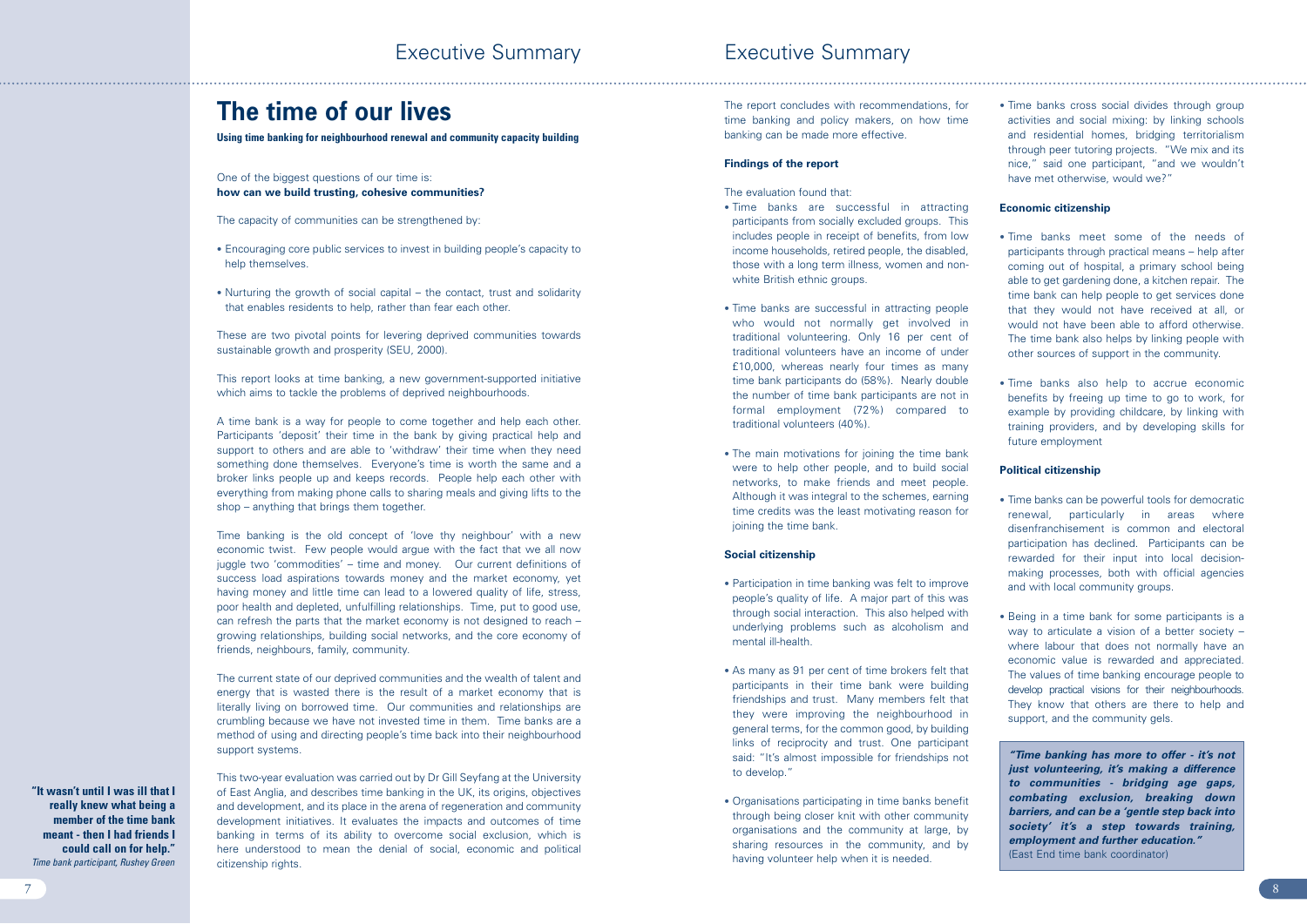There is a difficulty with public and policy-makers' perception of time banking. Time banking is not just another community building scheme or volunteering initiative. It is a flexible tool for participation which brings local community organisations together, and strengthens their activities. It also involves socially excluded groups in a spirit of equality, meeting their needs and linking service 'users' and service 'providers' together in a new way. It has considerable impacts and potential, and should be capitalised on.

## **In particular time banking can be used to:**

- Reward civic participation in organisations which need the involvement of local people, such as local authorities, Local Strategic Partnerships, New Deal for Community and Primary Care Trusts.
- Fund meaningful community involvement making it a requirement of a funder's grant allocation (governmental and non-governmental) that grant recipients facilitate a given number of community involvement hours as part and parcel of their work. This puts time accounts and money accounts into an overall grant giving equation.
- Develop institutional support mechanisms with Regional Development Agencies as a trigger to participation, skills sharing and networking.



## **What are some of the lessons learned so far?**

## **Enabling factors for time banks include:**

- Having a strong local presence a locally known time broker, a drop in centre, good communication with participants and ongoing development work to recruit local businesses and community organisations.
- Securing adequate funding for staff being a time broker should be a fulltime job.
- Adapting the time bank to suit local conditions there is no universally applicable model for a time bank. It evolves from the needs of the local area and the skills and requirements of its participants.
- Facilitating social events to build group cohesiveness and stimulate exchanges.
- Being based in a local organisation so the time bank is integrated with local activities from the start, and has some institutional support.

### **Challenges include:**

- Getting people to ask for services getting people to understand that time banking is two-way (giving and receiving) volunteering, compared to traditional one-way (giving) volunteering.
- Widening the range of available services.
- Changing the public perception of time banking overcoming cynicism is a major challenge for time banking. Time banks have found that organising group and community activities is the way in. When people see and experience the benefits themselves, cynicism dissolves.
- Improving marketing and promotion lacklustre promotion and recruitment materials can be improved by Time Banks UK developing high quality generic marketing materials.
- Lack of sustainable funding time banks facilitate a wide range of services and social inclusion benefits in a participative and democratic way. They can be integrated into mainstream agencies for wide public benefit.

## **Recommendations**

There is a great deal that government can do to help time banks to thrive and develop their full potential as powerful agents for neighbourhood renewal and community capacity building. In particular, clarity around regulations on benefits entitlement and time banking is needed. Time credits are tax exempt for participants in receipt of state benefits for the unemployed and those on low incomes. But Incapacity Benefit, and the use of goods as rewards for participation specifically with socially excluded groups, are a grey area that needs to be resolved. It makes sense to encourage, rather than deter benefits recipients, to take part.

*Launch of the Whittingdon Time Bank in a North London school*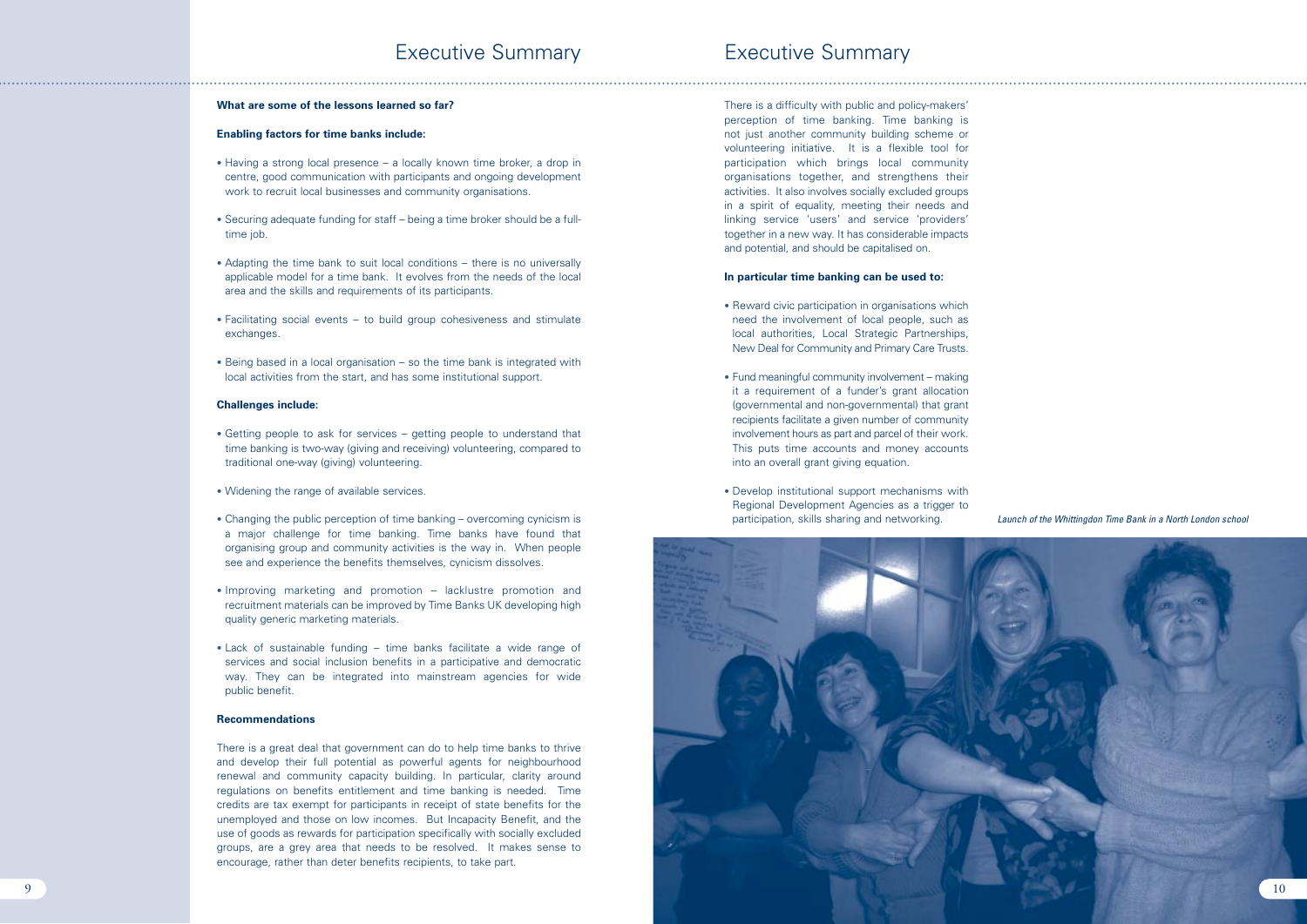are inter-related, and associated with, but not simply defined by poverty: social citizenship refers to the development and maintenance of supportive social structures and networks and a sense of belonging; economic citizenship refers to the ability to earn income and to access appropriate financial services; political citizenship is the ability to influence decisions which affect one's own life (Allen et al, 1998). An effective tool for social inclusion would, therefore, enable people to exercise their citizenship rights effectively, and this is the framework which is used for the evaluation (see also Appendix 1).

This report describes time banking in the UK, its origins, objectives and development, and its place in the arena of regeneration and community development initiatives. It then evaluates the impacts and outcomes of time banking in terms of its ability to overcome social exclusion. The study asks four pertinent questions:

- 1 Do time banks in the UK help to meet the needs of deprived communities, and tackle social exclusion?
- 2 Are they successful at involving hard to reach groups, particularly young people and ethnic minorities?
- 3 Do time banks build community capacity and cultivate citizenship? Do they foster understanding and respect between different communities?
- 4 What are the lessons learned from time banking in the UK so far, and how can they be improved?

The report concludes with an assessment of the potential of time banks and the ways they could be used in the future in a variety of contexts, such as regeneration, community development, and health improvement. This report therefore provides a solid foundation of understanding for the growth of time banking, a basis for the development of evidence-based policy in regeneration, and proof that spending time building community is worth all the hard work.



# **How can we build trusting, cohesive communities?**

Time banking emerged in the UK just in time: it tackles the issue of community cohesion and social inclusion in a practical way that builds the capacity of communities, by helping them meet their own needs. It uses time as a currency to do so. It also facilitates community capacity building so that, at some point, communities are strong enough to lead their own regeneration.<br>Time banking has grown rapidly in the UK, from the first pilot project in

The aim of the National Strategy for Neighbourhood Renewal is to arrest the decline of deprived neighbourhoods, to reverse it, and to prevent it from recurring<sup>1</sup>. One principle way of achieving this is by reviving communities, by building community confidence and encouraging residents to help themselves. Maximising ethnic minority involvement is also key here. Compared to the rest of the country, deprived areas have 70 per cent of all English ethnic minority residents (www.neighbourhood.gov.uk). Building community capacity, by encouraging core public services to invest in building people's capacity to help themselves, and nurturing the growth of social capital – the contact, trust and solidarity that enables residents to help, rather than fear, each other - are two of the pivot points for levering deprived communities towards sustainable growth and prosperity (SEU, 2000).

This report looks at time banking, a new, government-supported initiative that aims to tackle the problems of deprived neighbourhoods. Time banking is the old concept of 'love thy neighbour' with a new

economic twist. Few people would argue with the fact that we all now juggle two 'commodities' – time and money. Our current definitions of success load aspirations towards money and the market economy, yet having money and little time can lead to a lowered quality of life, stress, poor health and depleted, unfulfilling relationships. Time, put to good use, can refresh the parts that the market economy is not designed to reach – growing relationships, building social networks, and the core economy of friends, neighbours, family, community. We see, from the current state of our deprived communities and the wealth of talent and energy that is wasted there, the results of a market economy that is literally living on borrowed time. Our communities and relationships are crumbling because we have not invested time in them.

1998 to over 50 time banks in operation or development today, and has attracted government support. But until now, there has been no empirical research to evaluate their success. This report presents the findings of the first national study of time banking undertaken anywhere in the world.

The two-year evaluation investigated the strengths and weaknesses of time banks, highlighting where time banking can make a difference in our communities, and assessed their potential as a tool for neighbourhood renewal and tackling social exclusion – which is here understood to mean the denial of social, economic and political citizenship rights. These factors

## Chapter 1: Introduction

1 What is a deprived neighbourhood? The UK government's Neighbourhood Renewal Unit has this to say: "Our most deprived neighbourhoods have a lot in common. Poor housing, poor health, poor education, few job opportunities and high crime rates - what has been called postcode poverty. Putting that into perspective, that means people living in our most deprived areas have to face: • Worklessness - in the 10 per cent most deprived

wards in 1998, 44 per cent of people relied on means tested benefits compared with a national average of 22 per cent.

• Child poverty three times higher than in less deprived areas.

• The likelihood of dying younger than people in more affluent areas. Boroughs just a few miles apart geographically have life expectancy spans varying by years. For instance, there are six tube stops between Westminster and Canning Town on the Jubilee Line - as one travels east, each can be seen as marking a year of shortened life-span" (NRU, 2002, p.1).

## *Helping out at the Arthur's Hill Time Exchange*

1

**"One day we will get to a point where communities will be enabled to lead their own regeneration"** *Charlie Baker, founder of Work for Change Co-operative, quoted in Regeneration and Renewal (2002)*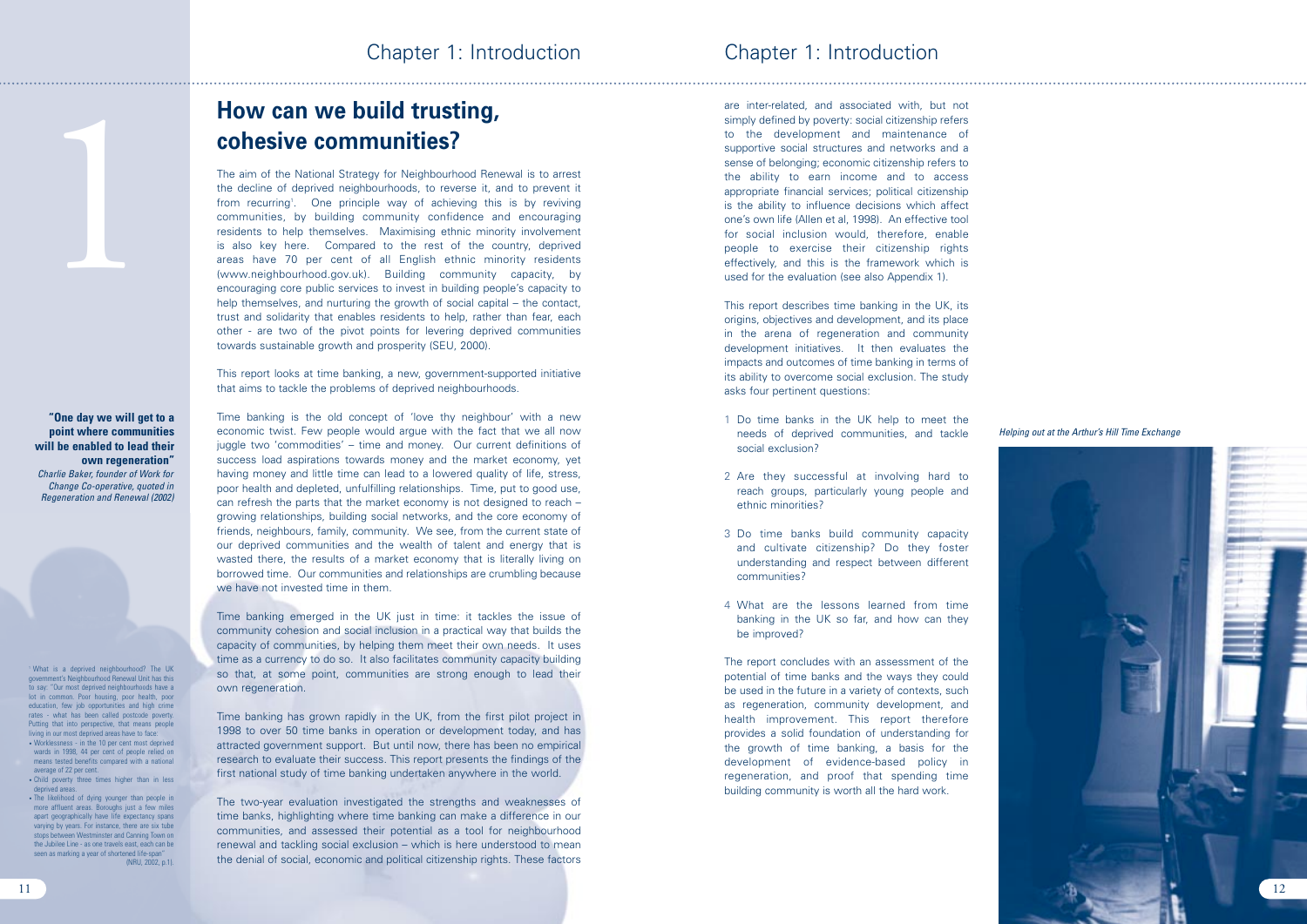The market economy depends on the healthy functioning of the non-market economy – we all need support from family and friends. We take it for granted that the non-market economy will always be there. As such we can undervalue what it provides, and the time and effort required to maintain it can be crowded out by the imperatives of the money economy. We notice when things go wrong with the non-market economy. Social isolation, run down estates, crime, poor health, no feeling of community, are just a few of the symptoms of an area in malaise, with poor social connections and few support networks.

An area in decline can be likened to a body with a weakened immune system. The protection holding that body together – family, friends, neighbours, community – are falling apart. It is losing its connections. The body needs to be fit and healthy to function and to grow. What we need is to strengthen the area's immune system, by drawing people together, and by developing mutual friendships and support.

A time bank is a means to achieve that, to build communities and help them grow – a method of strengthening the social or core economy. There are few other tools that specifically do so.

## **Where did the idea come from?**

Time banks originated in the USA in the mid-1980s when civil rights lawyer Dr Edgar Cahn piloted the first time dollars scheme (Cahn and Rowe, 1998). There are now over 250 schemes in the USA involving thousands of people of all ages across a wide range of communities. In the USA, among other things dollars can be used:

- In time dollar stores to purchase goods and services.
- By peer-tutoring pupils and their parents in Chicago schools to buy a refurbished computer.
- To pay towards rent in social housing in Baltimore.
- To get a reduction on health insurance being active in the local time dollar programme has been shown to keep participants in the Elderplan programme healthier, earning time dollars by helping other people in their neighbourhood.
- To attend short, community-based training modules on diabetes, parenting, asthma, and other quality of life areas.

# **What is a time bank?**

A time bank is a mechanism that allows people to come together and help each other. Participants 'deposit' their time in the bank by giving practical help and support to others, and are able to 'withdraw' time when they need something done themselves. Everyone's time is valued equally – one hour of service given equals one time credit, whatever the service. Participants can be both individuals and organisations. The time bank is actually a bank of people's talents and local resources, which uses time as a currency to facilitate exchanges.

People help each other with everything from making phone calls to collecting prescriptions to stuffing envelopes for a local voluntary group – anything that brings them together. In practical terms, a broker is employed to recruit participants, link them together, and to record and monitor exchanges using the free Timekeeper software. Time banks are usually set up within an existing organisation that wants to increase community involvement in its area and in its services, though some time banks do set themselves up as new independent organisations (see Appendix 2 for a sample budget for running a time bank).

- Bring people together in a spirit of equality.
- Value and record contributions to community life.
- Build an individual's confidence and skills, build organisational capacity, and benefit the wider community.
- Provide work placements and training to help people back into work.
- Develop and improve community networks and knowledge.
- Fund community activities, paid in time credits.
- Encourage and reward community participation, including participatory democracy.
- Involve those people who would not normally volunteer.
- Rebuild communities and develop community capacity.

Increasingly time banks are focusing on developing networks between community organisations and local residents as a way to increase involvement in collective events and activities, and improve the health and well-being of the community at large. Time banking is also being used as a tool to engage and reward participation by community groups, voluntary organisations and government agencies. This can either be within a specialised programme and targeted at confronting a specific social justice issue, or equally, time banking can aim to build community cohesion in a defined geographical location or amongst a 'community of interest'.

In these ways, time banking is used as a framework for recognising and rewarding the participation which can underpin and fuel local community initiatives and network them together – the glue that can stick our communities together. They are a process through which our current models of service provision could evolve into more egalitarian and effective community resources.

## **Why do we need time banking?**

A core principle of 'new economics' is the understanding that there are two distinct types of economy which hold society together. There is a market economy in which money drives transactions, and then there is a nonmarket economy that is not normally considered as an economic system – our network of support in the form of family, friends, neighbours and community. This is sometimes called the 'social' or 'core' economy, because it is the foundation of the market economy (Henderson, 1995). This core economy relies on investments in social capital to function properly. Social capital can be described as networks of reciprocal social relations, trust, civic participation and community solidarity (Putnam (1995), and also as a collective energy – 'social energy' (Hirschman, 1984) which comprises group vision and action.

**"Market economics values what is scarce - not the real work of society which is caring, loving, being a citizen, a neighbour and a human being."** *Edgar Cahn (Time Banks UK conference 2001)*

2

# **Objectives of time banking**

A time bank aims to:

Each of these objectives is an aspect of either social, economic or political citizenship rights – the prerequisites for social inclusion.

Time banks can provide areas of deprivation with an effective means of community involvement because:

- They are based in and owned by the local community.
- They reward positive habits: reliability, honesty, punctuality, friendliness and enthusiasm are all reinforced.
- They reward people for what they can do now: they enable people to gain self-esteem simply by being themselves.
- They keep a record of what has been done and for whom: they create a kind of work record, with references that can be checked.
- They create the social support system that the extended family and strong neighbourhoods used to provide.
- They provide people with the ability to deal with the unexpected, with crises that otherwise would get in the way of holding down a job or a training place.

Cahn (2000)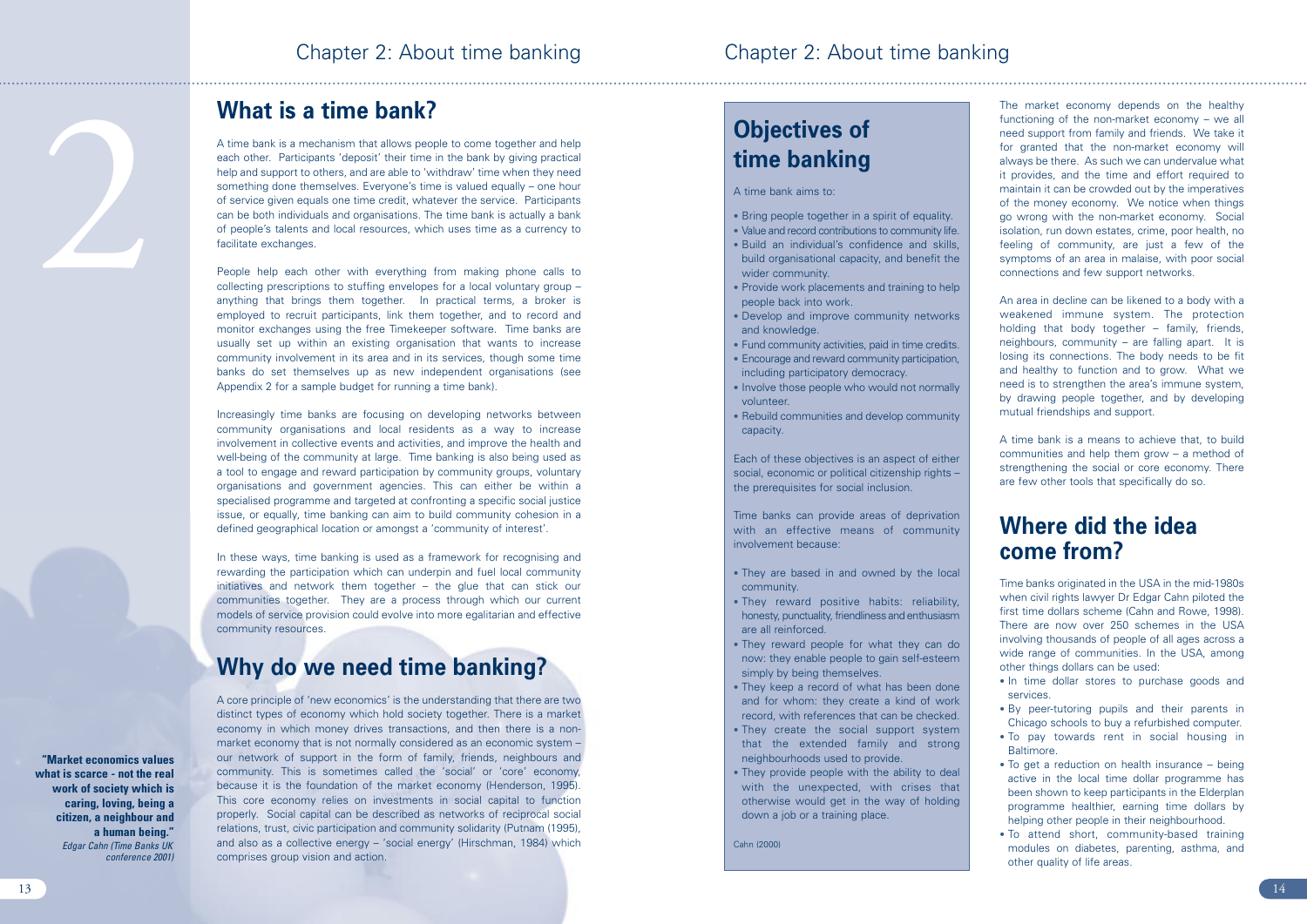• To reward young 'jurors' in a youth court in Washington that listens to cases of non-violent first or second offences by young people<sup>2</sup>.

In the USA, there have been some isolated studies to measure the impacts of time banking. The University of Maryland's Institute of Aging studied the benefits of time banking as a motivator of volunteering and promoter of well-being among elderly participants. They found that by rewarding contributions and giving value to the time and effort people put in, volunteers were attracted who would not normally get involved in volunteering, and were retained for longer than with traditional volunteering programmes (Feder et al, 1992). Another study by Sentara, a health service provider in Virginia showed that having a time bank-based support system for asthma sufferers – where older people telephoned asthma sufferers to provide support – was beneficial for all involved. At its peak the programme enrolled 142 patients, and quantified some of the benefits: among the participants, there were 39 per cent fewer emergency visits to hospital, 80 per cent fewer in-patient days, 74 per cent less hospital admissions, and a saving of 73 per cent of costs - a total of \$80,000 saved in the first year of the asthma programme, rising to \$137,500 in the second year (Boyle, 1999b).

Time banking has also taken off in Japan, where it is being used to care for growing numbers of elderly people, using tokens called hureai kippu (ticket for caring relationship), and in Slovakia, a children's time bank has been set up. There are time banks developing in Germany, Sweden, New Zealand, Australia, Brazil, Curacao and Korea. Time banking is swiftly becoming an international movement.

Time banks came to the UK in 1997 when the New Economics Foundation and the King's Fund invited Edgar Cahn to speak to health care professionals around the country. This was just the first of many visits to spread the word of time banking around the UK.

*A helping hand when needed A companion for exercise Gardening A trip to the shops Painting and decorating DIY Dog walking Befriending Arts and Crafts Sports Music Collecting a prescription*



Time banks measure and value a variety of skills that people and organisations can share. These are often skills which are undervalued in our society, and the kinds of work not valued by the market economy: informal mutual community support. The market economy provides few of these services, yet they make a big difference to people's quality of life. A time bank rewards people for the time they spend undertaking these activities, and encourages other people to do the same. It recognises and rewards the time that they spend, building community.

> A time bank can also provide services that have more quantifiable benefits, or which bring together the diversity of a community. In this way a time bank can provide a continuum from the 'softer' confidencebuilding activities to 'firmer' learning and employment-related benefits. It also brings together groups who would not normally mix, such as young people and older people, or refugees and long term local residents, and breaks down barriers between these groups through mutual understanding.

## **What kind of skills are exchanged through a time bank?**

### *Practising a new language through conversation Learning new skills Teaching what you enjoy Building social networks through gettogethers Organising community events Learning about IT and computers Work placements with local organisations Job skills such as letter writing and attending interviews*

Organisations also take part in time banks. For many organisations, the time bank is also a way to develop a positive profile with local people. They may do this by offering incentives to time bank participants through a discount when hiring goods, or access to sports facilities at off-peak times. Local authorities have offered leisure passes. Goods are not generally exchanged for time credits. Benefits to individuals are rewards for being a participant in the time bank.

*Leaflet delivery Assistance at short notice Administration help Networking with other organisations at events Shared use of resources such as computers, photocopiers, and meeting space Advice from other organisations Training resources Getting repairs or decorating done Delivery of goods*

The time bank can have its own account within the time bank. It uses the account to facilitate community events, or benefit those who have no time credits themselves. The time bank will credit a participant for the time they have spent on a certain activity, and deduct it from its own account. People often donate their credits to the time bank account – or to a someone else – if they have no need for them themselves. The turnover in a time bank's own account is a measure of the amount of community benefit it has catalysed locally. In this case, a deficit of time credits is good, because it shows there has been plenty of community benefit.

<sup>2</sup> Visit www.timedollar.org for more information.

*Holding Christmas parties for local kids Neighbourhood transport Box schemes (local food) Catering at special events Sports Peer mentoring in schools Street cleans*

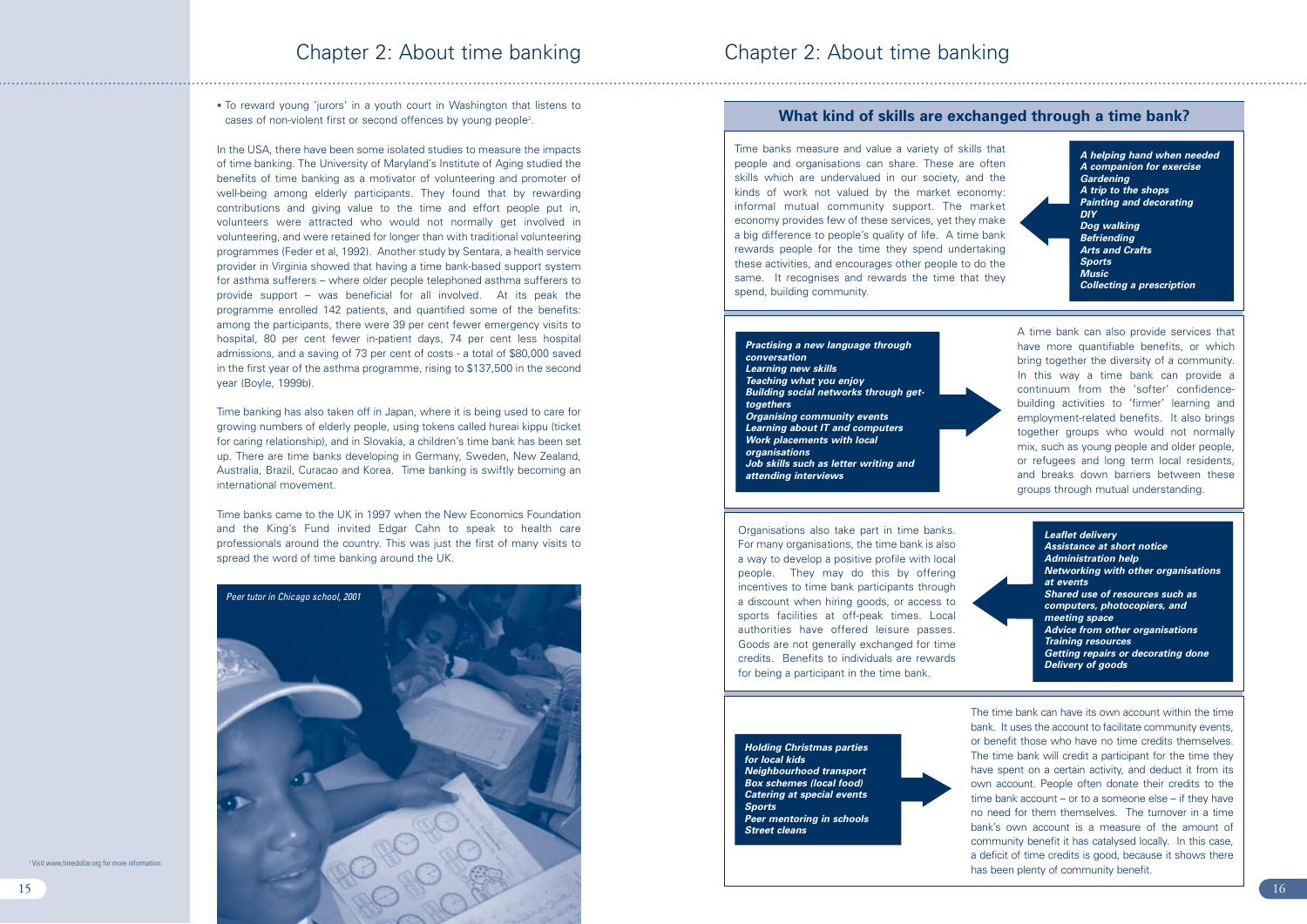# **Adapting the USA model of time banking to the UK context**

The social policy contexts of time banking in the UK and the USA are quite different. While they share emphasis on personal responsibility and community self-help, there is a great deal more support for deprived neighbourhoods and individuals in the UK: free health care, a comprehensive system of welfare and social support for the unemployed and those on low incomes, and so on. In the USA, in contrast, only the most basic health care is free – private health care is the norm, and government support for the unemployed is strictly limited and socially stigmatised. The result is that some of the extremes of poverty and isolation which the US projects tackle are not evident in the UK – the social and economic landscape of deprivation is different. Time banks in the UK do not operate under the same conditions, and so the model needs to be adapted to fit the UK context. What follows is a summary of the main ways in which this has been achieved:

### **Welfare**

In the USA, lack of a welfare system has produced a greater necessity for time dollars in areas of poverty – arguably, the divides are more marked. In the UK, time banking is also being used to meet the needs of those worse off in our communities. With current long-term area based initiatives, there is good potential to make a real lasting difference. But to be truly successful, time banks need to bridge divides between different areas and groups, to avoid compounding isolation even further.

### **Health care**

Time banks in the USA have been used as a way to keep down the skyrocketing costs of providing medical services, particularly in relation to the wider long-term care needed for an ageing population. This has also been the main focus of time banking in Japan and China.

What UK time banks have found when starting out mainly with older participants is that they need to engage a spectrum of people in the time bank to meet everyone's needs. With changes in the way in which pensions are provided, time banking offers a means to meet people's needs and value their skills, plus it keeps them involved and active at the same time. With the recent change in primary health care provision through Primary Care Trusts, a whole avenue of work is opening in the UK in which time banking can play a role. There has been much work done in the USA, such as with asthmatics, diabetes, and post-hospital care, which can inform future work.

### **Goods exchange and social enterprises**

Time banks in the USA are free to exchange donated goods for time dollars. There are 'time dollar stores' that sell everything from vegetables to nappies, clothing to furniture. Having tangible benefits has created a more widespread growth in American time banks (some have 3000 participants) and has also succeeded in involving businesses

more fully in community activities. Some US time banks have associated thrift stores (charity shops selling second hand clothes and goods) that financially support them. Donated goods are paid for in dollars and volunteers are rewarded in time credits. Other social enterprises have also sprung up around time banks.

- Youth courts and youth justice.
- Housing associations accepting rent and service charges in time in exchange for safer, more connected communities.
- Cascades of community learning through community colleges.
- Business involvement through pro bono work repaid hour for hour by communities.

If goods are exchanged for time credits in the UK, the goods are counted as taxable income, which is difficult for people in receipt of state benefits. Time credits, as in the USA, are tax exempt, as they are regarded as of social, not economic benefit. So in the UK, goods are rarely exchanged, but they are sometimes awarded for community participation when participants reach a certain number of time credits – but they still retain their credits. This is especially so when the 'goods' are educational in some way – a refurbished computer or computer training. Because they have earned these, they appreciate them in a way that they wouldn't if they had simply been given away by a state agency. Some time banks do chose to exchange donated goods for time credits, and they do so knowing that it may affect a participant's entitlement to benefits, which they negotiate with their local Benefits Agency.

There is great potential to develop social enterprises alongside time banks, such as computer and furniture refurbishers, box schemes, training, in fact anything that provides a needed service or resource and requires local community involvement and plenty of time. This is something that Time Banks UK will be working on in the near future.

### **Education**

Opt 4 IT is a time banks peer tutoring project in three Tower Hamlets schools that replicates a model first developed in Chicago. The Chicago model varies from school to school, but includes all manner of activities including homework clubs that involve parents as well as peer tutors, besides the one-to-one peer tutoring. Peer tutors earn time credits and then exchange them for a refurbished computer. Parents also need to contribute eight hours of their time so their child can get a computer.

Work in the UK is focusing specifically on one-to-one tutoring between peer tutor and tutee in numeracy and English, and not involving parents at this stage. The Community Education Development Centre (CEDC) who manage the project have been stringent in their adaptation of the model so that it meets English education standards. Refurbished computers are awarded when pupils attain 30-40 time credits. The computers are financed within the project funding.

### **Geography**

The USA is a big place, and time banks there tend to be quite isolated from each other – only recently have clusters of time banks been developed within a region, for example in Maine.

The UK, being smaller, has potential to develop a close-knit national network of time banks, particularly with the timely shift towards engaging local people in community activities, regeneration initiatives, local authority consultations, parental and community involvement in schools, and primary care trusts.

The UK has benefited immensely from the experience of 15 years of time bank expansion in the USA. It has also developed quickly due to the pioneering work of Fair Shares in Gloucester, who developed much of the information and materials currently used by most UK time banks. The UK time banking movement is still young - only four years old - but there are already region-wide networks developing. There are still many ideas that have had positive impacts in the USA which have not been applied yet here, and future developments could experiment with: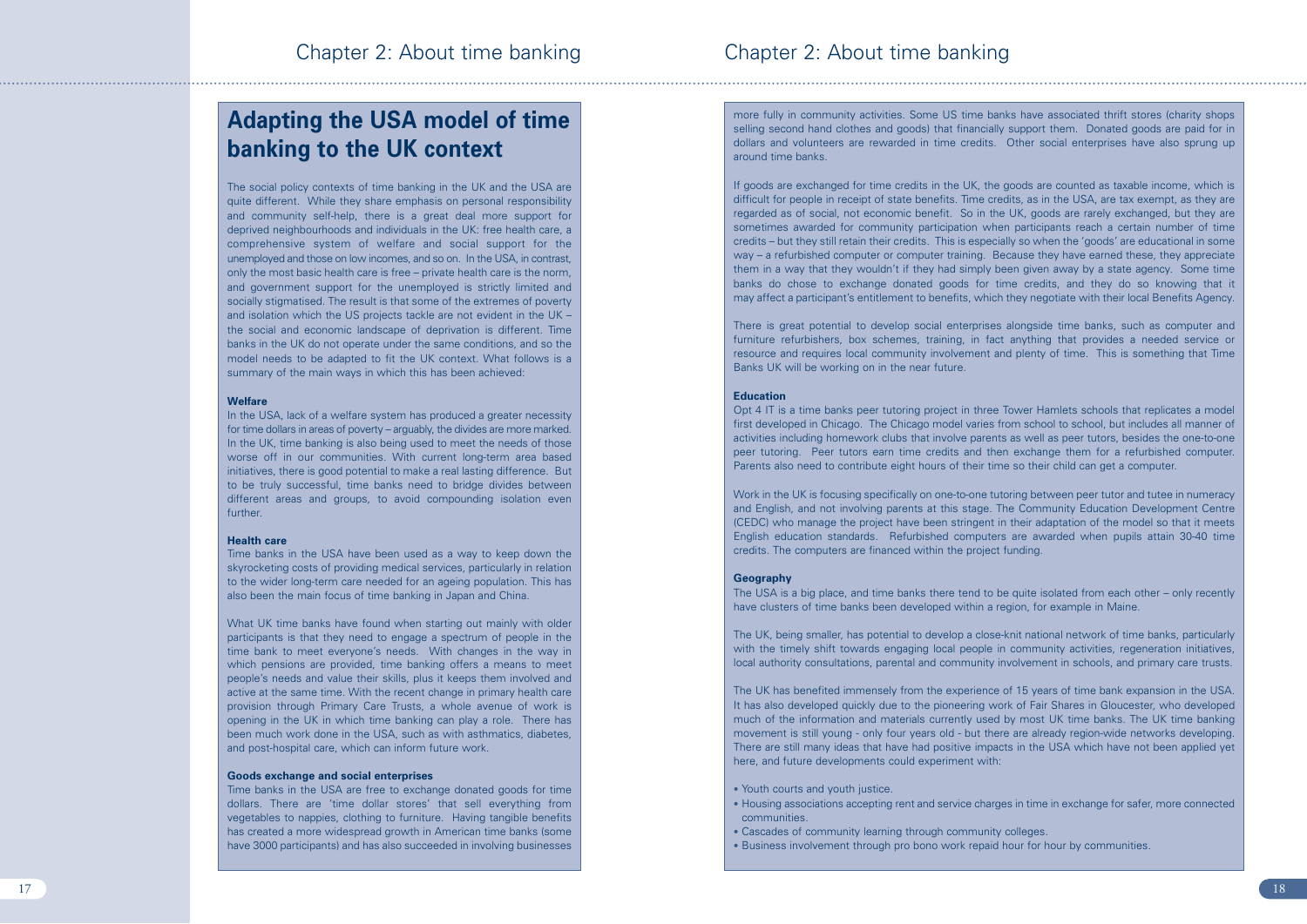# **Time banking in the UK**

## **Policy context and institutional settings**

The Labour government has embraced the time banking concept because it appears to be a tool which can deliver several inter-related policy objectives.

First, time banks are seen as socially-oriented volunteering initiatives, which are to be encouraged for their ability to create individual social capital, improve local services and encourage active citizenship this means both the responsibility to provide for oneself and political citizenship in terms of increasing engagement with local associations – as well as community self-help and self-reliance, reducing dependency upon the state (ACU, 1999).

Second, the drive towards greater community involvement is taking place in the face of dwindling participation by women, the traditional providers of unpaid community services, and the low participation of youth, the elderly, ethnic minorities, the unemployed and the poor. New initiatives are sought which can encourage involvement by these groups, and innovative mechanisms – such as rewarding participation with credits – are one way of achieving this (PIU, 2000).

ownership of and involvement in community activities, for example, public services and other organisations who need to consult and involve local people. This includes large-scale regeneration and community capacity-building initiatives (Education Action Zone, Health Action Zone, Single Regeneration Budget, European Social and Regional Development Fund, Sure Start, New Deal for Communities, Neighbourhood Renewal Fund and other area or 'community of need' based initiatives)<br>Time banks have been set up in:

Given this coherence between time banks and government social policy objectives, time banking has found a favourable policy environment. The government's Active Community Unit has funded Time Banks UK, and time credits have been declared tax-exempt – as they have been in the USA. Furthermore, time credits have been given a 'benefit waiver' for those in receipt of meanstested benefits, giving a green light to the poor and unemployed to take part.

How then have time banks developed? Time banks in the UK are an initiative exclusively located in institutions. Every one of the projects which took part in the national survey was founded by an existing organisation or group - rather than individual community activists.

Time banking is also a flexible approach – its focus depends on the skills and requirements of those who take part, and the needs of the local environment. As such, it can be adapted to suit any organisation that wants to stimulate local

- Community organisations Regeneration initiatives
- 
- Health service providers
- Education and training providers
- Local authorities
- Housing associations
- National organisations with specific beneficiaries (e.g. people with learning difficulties)
- Community finance initiatives
- Volunteering organisations
- Libraries
- Other complementary currencies

They have also been set up to tackle explicit issues or target beneficiaries, such as intergenerational relationships, childcare provision, rural transport, the arts and the environment, and by organisations that particularly want to reach those from socially excluded groups who have unmet needs, such as the unemployed, people on low incomes, older people, young people, black and minority ethnic groups, refugees and asylum seekers, single parents, women. See Appendix 3 (Applications of time banking) for more details.



*Time banking can be used to build intergenerational relationships*

## **The values of time banking**

Adapted from Cahn (2000)

## **People as assets**

The real wealth of any society is its people. Everyone has skills they can share – a young person can tutor computer skills, a 66-year-old can tell stories, a housebound person can make telephone calls.

## **Redefining work**

Work includes the core economy of caring for neighbours, participating in community activities, local democracy, looking after our local environment, organising events that benefit the wider community, and lending a hand when people need it.

## **Reciprocity**

Making people dependent by only providing resources when they are defined as lacking something is negative and depreciating – it destroys confidence. Recognising that everyone has something to offer, and that everyone needs help at different times in different areas builds interdependence. It means that there are always two-way interactions – everyone is a giver and a receiver. Just receiving, without also giving, can add to feelings of dependency.

### **Social capital**

People and communities are healthier when they are networked together. It makes better use of resources and enriches places by bringing together diverse groups who may not otherwise meet.

### **Learning**

Learning environments are nurtured. Sharing skills and selfdevelopment are rewarded and encouraged.

### **Sustainable development**

Involving people in decision-making and delivery of the services that affect their lives makes those services more effective. No more wasted time giving people what they don't want. It makes the most of natural resources, human resources, and community resources. Ideally this also includes using local services whenever possible, and making resource use as environmentally effective as possible.

*At the heart of time banking is equality: one hour is equal for everybody*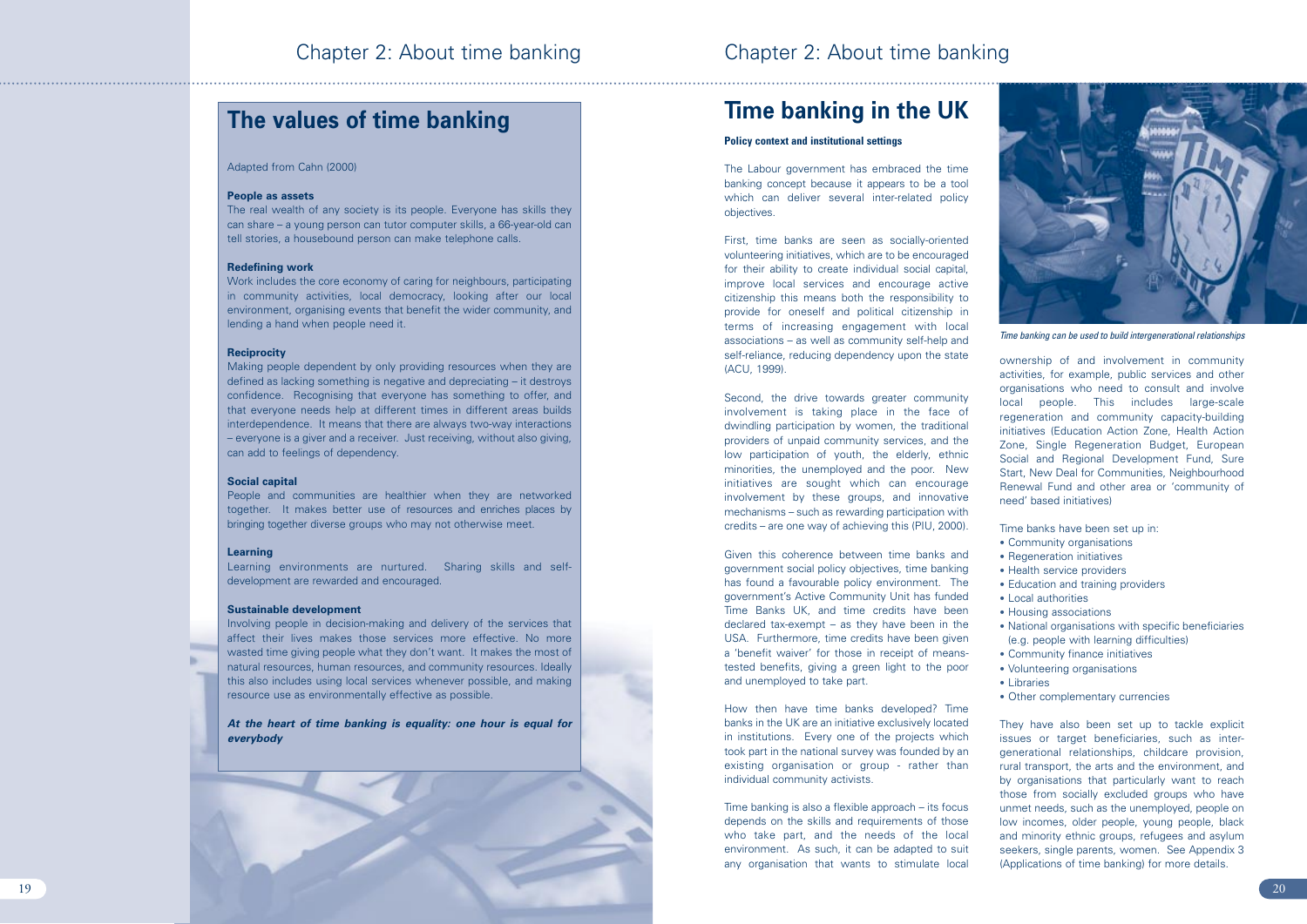## **Community currencies**

Time banks and LETS are both community currencies which operate within a local area and seek to complement the national currency by strengthening the social economy, and the local economy, respectively. Both currencies aim to tap and develop local capacity, and build community. Both models of community currencies have distinctive strengths, and these can complement the other (Cahn, 2001).

LETS have been developing in the UK for over 10 years, and despite great potential to become a powerful social policy tool to tackle social exclusion, they met a range of obstacles which meant they have generally remained small and marginal to the needs of the poor and unemployed (Seyfang, 2001b). There are a number of features of time banks which differentiate them from LETS and which are designed to make them more accessible by vulnerable groups and people from deprived neighbourhoods, which seek to overcome these obstacles (Seyfang, 2002).

## These are:

- Brokering of services, to facilitate exchange rather than relying on a directory of services and participants to arrange it themselves.
- Equal value of labour: LETS transactions required negotiation of prices which intimidated the less confident, and resulted in a mirroring of market hierarchies for labour.
- Funded projects, staff and premises to provide support to vulnerable groups of people to use the time bank.
- Mainstream institutional settings.

There has also been a degree of two-way learning between the two models of community currency, and hybrids are developing which bring together the best of both time banks and LETS:

- Time banks can use skills lists or directories to enable participants to see the range of skills available to them: the broker would still initiate transactions.
- LETS schemes can involve a broker, by telephone or in person, to increase exchanges.

• LETS and time banks can merge, as in Musicmelts, the musicians LETS/time bank that uses a time based currency.

Some time banks have been set up alongside existing LETS schemes, such as Southwark HOurbank. Each complementary currency has an account in the other organisation, but in general an interchange between currencies does not occur. Time Banks UK are currently working with the Institute of Public Policy Research to develop complementary currencies in schools. By working together, time banks and LETS can provide a diversity of services to a wide group of people across a broad local geography.

# **Time banking in the UK: the national picture**

As of September 2002, there are currently 36 active time banks around the UK and 13 in development<sup>3</sup>, and in total over 63,000 hours have been given and received by time bank participants since 1998 – equivalent to 37 full time workers for a year. But when the 2002 national survey was carried out (July 2002), there were 29 active time banks, of which 12 responded to the survey – giving a response rate of 41 per cent – and the findings presented here relate to this survey.

<sup>3</sup> Active means exchanges are taking place and a time broker is in post; Developing means funding has been secured but exchanges have not yet taken place.

Two thirds of the UK's operational time banks (66%) were located in urban settings, reflecting the regeneration and social inclusion focus of many of the organisations running time banks (see Table 1).

## **Table 1: Geographical location of time banks in the UK**

| Location        | Percentage |
|-----------------|------------|
| Urban           | 66         |
| Urban and rural | 17         |
| <b>Rural</b>    | 17         |
| <b>TOTAL</b>    | 100        |

# **How does time banking work with other key stakeholder organisations?**

## **Volunteering organisations**

Volunteer bureaux, Community Service Volunteers and Councils for Voluntary Service are increasingly looking to time banking as a way to reach new participants. There is widespread recognition of the need to increase volunteering, particularly in marginalised communities and with young people. Some time banks are hosted by volunteering organisations, for example St Helen's Precious Time and Sudbury and Great Cornard Time Bank.

There is a perceived dichotomy between traditional one-way volunteering – giving time without expectation of reward – and time banking, reciprocally giving and receiving time. But this is not always a helpful distinction:

- Participants who do not want to receive time credits for their time can donate them to someone else or to their time bank – which is doubly altruistic. The time bank can then use donated credits to help someone who needs it but may not have credits of their own, or to facilitate community activities.
- Time banking aims to complement other volunteering initiatives by reaching and involving those who might not ordinarily volunteer their time.
- Time banking promotes inter-dependency and aims to reduce dependency. Dependency is demoralising, while two-way exchange is empowering. It also recognises that people need to be involved and to have their skills recognised in order to build happy, healthy communities.
- The ethos of time banking is that everyone has something to offer, and that everyone has needs, a two-way street of giving and receiving. Whether it's for physical, social, emotional, economic or spiritual reasons, many people feel they have nothing to offer nor the resources to get the help they need when they need it. The time bank aims to meet these needs and to build confidence at the same time.

## **Time Banks UK and TimeBank**

Time Banks UK, the national network organisation for time banks, works in partnership with TimeBank, the media campaign that encourages people to give time by getting involved locally through a national network of TimePartners – 80 per cent of whom are volunteer bureaux.

The similarity of name and difference in volunteering style of these two organisations had resulted in some confusion at first. Their shared aim, of involving people in activities that will benefit their community, means that time banks and TimePartners will now be linked together to offer a greater variety of volunteering opportunities, and that TimePartners will be helped in developing time banks if they feel it would be appropriate.



*Time banking barbeque gets everybody dancing*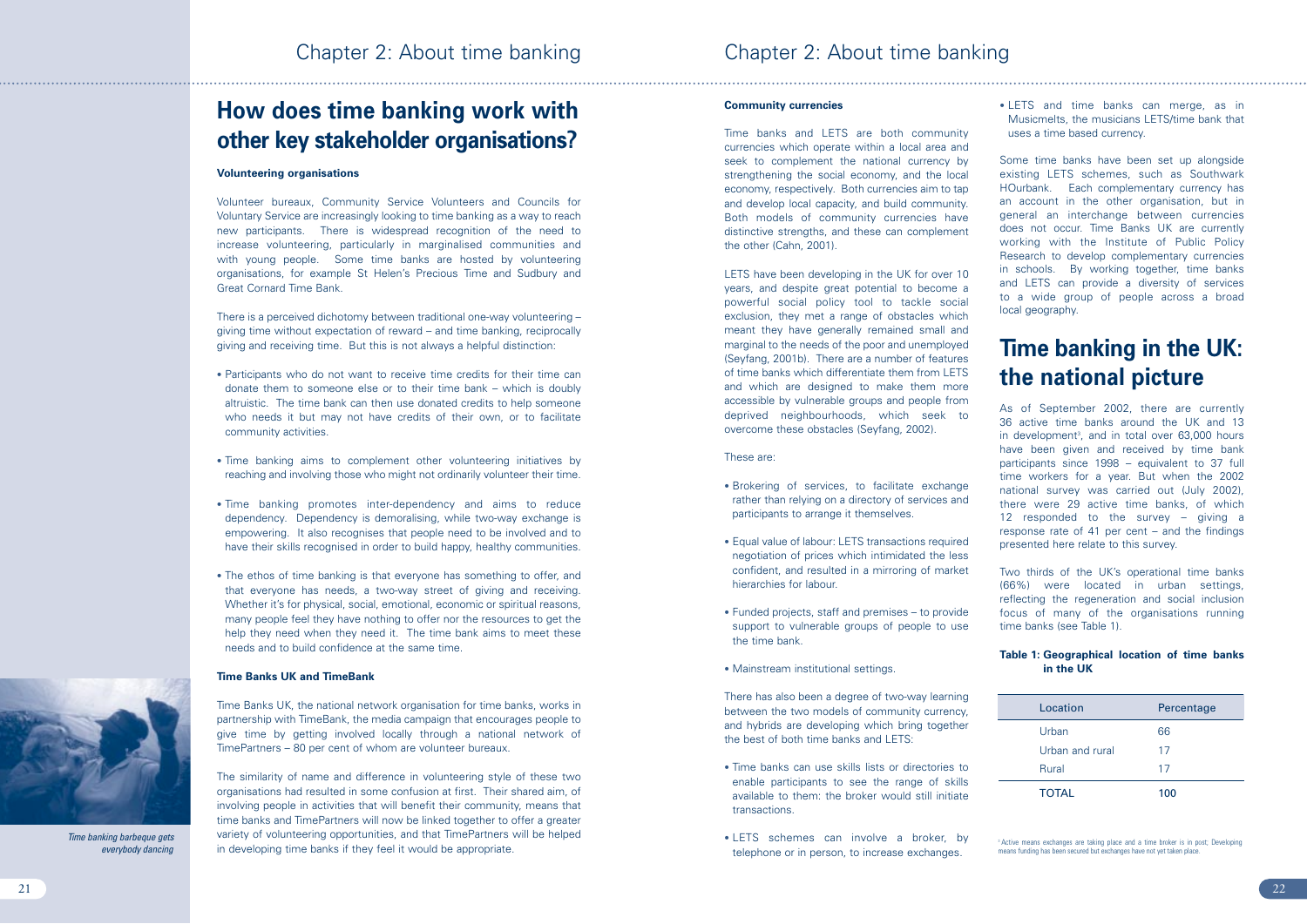# **Resourcing time banks**

The national survey found that all UK time banks get external funding to pay for staff and running costs. The principal source of funding was the Community Fund (formerly the National Lottery Charities Board), but other significant sources of funding included a variety of charitable foundations and trusts: the King's Fund, the Home Office, borough and district councils, the European Regional

Chart 1 above shows the development of time banks in the UK. It shows:<br>• A surge in interest in time banking from 2000

Development Fund, Lloyds-TSB Foundation, health authorities and the European Social Fund. Most co-ordinators believed that time banks should be funded through central or local government, from social services, health, housing or regeneration budgets.

Without exception, they all employed staff to broker participants' offers and requests for help, but often this was a part-time appointment and in some cases, running the time bank was just one element of the existing job of, for example, a community development worker. In one or two cases, community volunteers were paid in time credits for assisting with administrative tasks.

But this growth is not the whole story.

- onwards, when Time Banks UK was founded.
- Funding dependency, shown by the number of time banks that have ended - some were shortterm pilot projects, and some are seeking further funding but are no longer active.
- The current level of interest in time banking, which has levelled out at around 50 active and developing time banks. This also indicates the limited capacity funders have to support new initiatives - eight time banks applied nationally for

the Active Community Unit Development Funding this year of which one was successful – and a need to integrate time banking as a tool into existing organisational infrastructure and budgets.

# **Size and scale of activities**

The 2002 national survey found that UK time banks varied in size from just 15 participants to 107, with an average of 61 participants each. The number of hours exchanged on the time banks varied from 70 to 5,635, with a mean of 1,771 hours. This equates to each participant giving or receiving 29 hours, to date. Extrapolating from the survey indicates that **the UK's 36 currently operational time banks have 2,196 participants, who have exchanged a total of 63,756 hours.** On average, 48 per cent of time bank participants exchange time at least once or twice a month, while 13 per cent have not exchanged time at all yet. The services most frequently exchanged are: gardening; giving lifts, leaflet folding/distribution, befriending, companionship and visiting the housebound, decorating and small DIY/odd jobs, helping at residential homes, dog walking and computer tuition.

The level of participation and activity may appear to be quite small. But it is important to remember that most of the time banks surveyed were very recently started: the longest-running time bank was four years old, but the average age of the



## *Figure 1: Map of UK Time Banks, September 2002 See appendix 5 for contact details*

**Activity level of time banks (Year runs April-March)**

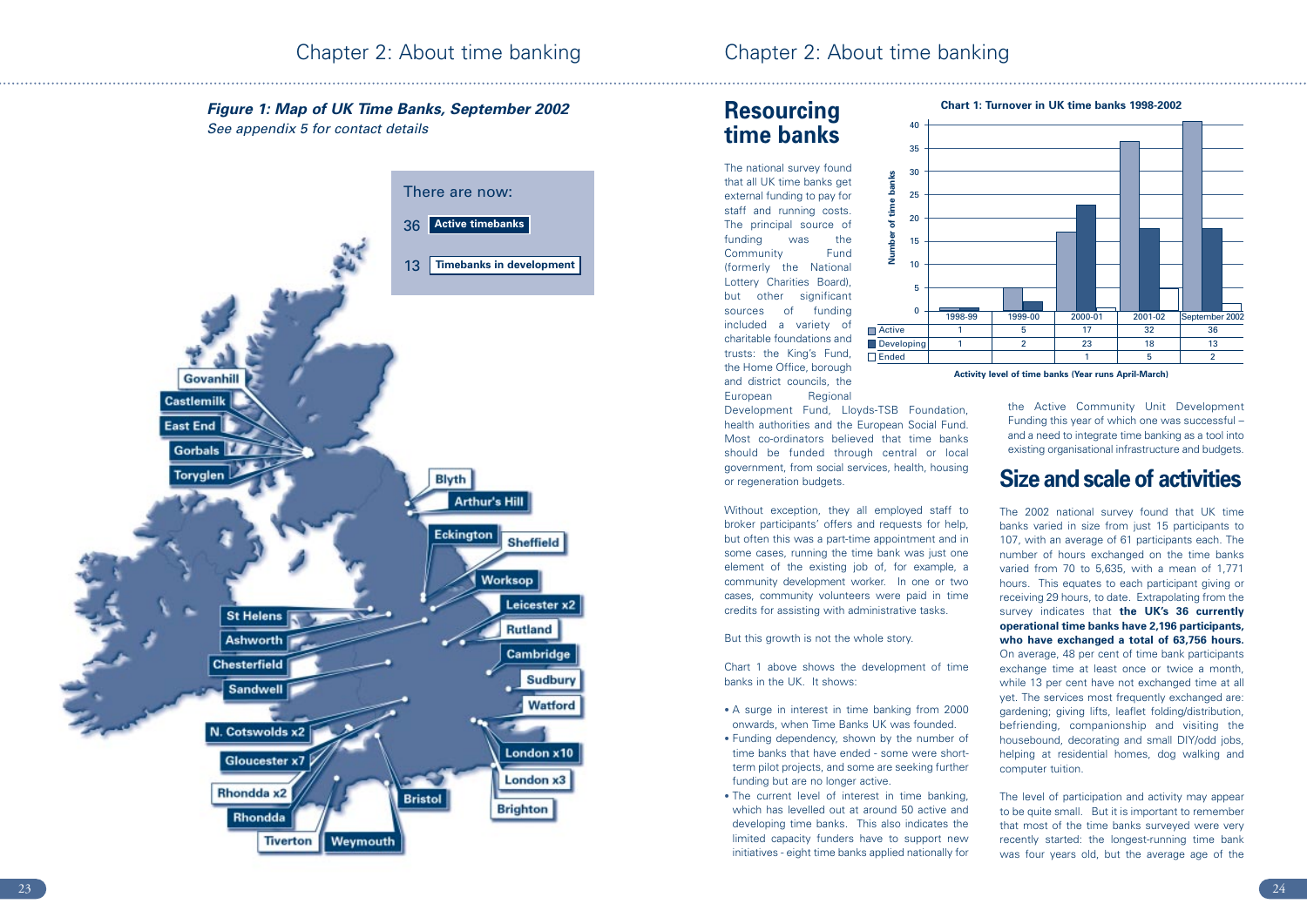time banks was one year and three months, and 46 per cent of the projects were less than six months old. The figures presented here tell the story of young projects still finding their feet in many cases. Most of the organisers emphasised that it took some months to become properly established. Indeed, the evidence shows that after a few months, the projects do 'take off'. In 2001, 11 of the projects surveyed (92%) said their membership had increased, mainly through the active recruitment of a community worker or time broker, and word of mouth of existing participants. Three (25%) said their time banks had expanded beyond its initial geographical boundaries, to include participants from neighbouring areas, and two (17%) were starting to focus on attracting more younger people to the projects.

The growth and evolution of time banks over the space of a year is evident in Table 2 which compares the findings of the 2001 and 2002 national surveys of time banks (see Seyfang (2001a) for a discussion of the 2001 national survey). This reveals that while the number of time banks has grown from 15 to 29, the average size has also grown, from 48 to 61 participants. The number of hours each time banks has exchanged has grown from 1,052 to 1,771 hours, and the number of hours exchanged per participant has increased from 22 to 29. Part of these latter increases can be explained by the longer time of operation of projects in 2002, but this is counterbalanced by the youth of so many time banks – 46 per cent of projects in 2002 were less than six months old, compared to 33 per cent in 2001. The findings thus suggest that participation in time banks grows over time, as projects mature and become more established in localities.

### **Table 2: UK Time banks development over time**

|                                            | 2001 | 2002 |
|--------------------------------------------|------|------|
| No. of active time banks                   | 15   | 29   |
| Average membership                         | 48   | 61   |
| Average hours exchanged<br>per time bank   | 1052 | 1771 |
| Average hours exchanged<br>per participant | 22   | 29   |
| % of time banks less than<br>6 months old  | 33   | 46   |

*Source: author's surveys of time banks, 2001 and 2002*

The time banks had evolved too, in terms of the range of services on offer, because of growing recruitment of local organisations, who can encourage their own participants to join the time bank, and who use the time bank to share resources across the community. Examples given include an employment support agency, a drop-in cafe, local schools and adult education centres, a doctor's practice, a garden centre, neighbourhood projects, nursing homes and a disability centre, brownies, community health council, churches, MENCAP, Council for Voluntary Services, a credit union, residents groups and housing groups, a recycling group, a football club, a health promotion unit, an NHS trust, an advocacy trust and a Chinese women's guild.

Comparing projects which had been running for a year or less with those that had been going for longer (see Table 3), there is a clear growth over time in terms of the average number of participants (increasing from 44 to 85), and also the amount of time exchanged (time given rose from an average of 530 hours in the younger projects, to 3,597 in older ones). Furthermore, the average number of hours exchanged per participant increases from 12 hours in the younger projects to 42 hours in the older ones. This reflects the fact that participants stay with the schemes and continue to build their participation over time, rather than 'burning out' and moving on after a short period of activity. This bodes well for the schemes, which aim to overcome problems of high volunteer turnover in other organisations. Co-ordinators estimate that around 17 per cent of participants exchange time once or twice a week, and 48 per cent do so once or twice a month (Table 4).

Having reviewed the state of development of time banks in the UK, and the policy context it operates within, we now turn to an assessment of the ability of time banks to overcome social exclusion and deliver community capacity-building benefits to residents of deprived neighbourhoods.



| Length of<br>operation of<br>time bank | Number of<br>time banks | Percentage<br>$(n=10)$ | Average no. of<br>participants | Average hours<br>exchanged | <b>Hours</b><br>exchanged<br>per<br>participants |
|----------------------------------------|-------------------------|------------------------|--------------------------------|----------------------------|--------------------------------------------------|
| Up to 1 year                           | 6                       | 60                     | 44                             | 530                        | 12                                               |
| Over 1 year                            | 4                       | 40                     | 85                             | 3597                       | 42                                               |
| TOTAL                                  | 10                      | 100                    | 61                             | 1757                       | 29                                               |

*Setting up exchanges using Timekeeper at Rushey Green*

| $(n=5)$ |  |
|---------|--|
| 17      |  |
| 31      |  |
| 39      |  |
| 13      |  |

## **Table 3: Size and scale of time banks, by age of project**

*Source: author's surveys of time banks, 2002*

### **Table 4: Frequency of exchanging time**

| % of participants exchanging time | $(n=5)$ |
|-----------------------------------|---------|
| Once or twice a week              | 17      |
| Once or twice a month             | 31      |
| Three or four times a year        | 39      |
| Not at all                        | 13      |
|                                   |         |

### *Source: author's surveys of time banks, 2002*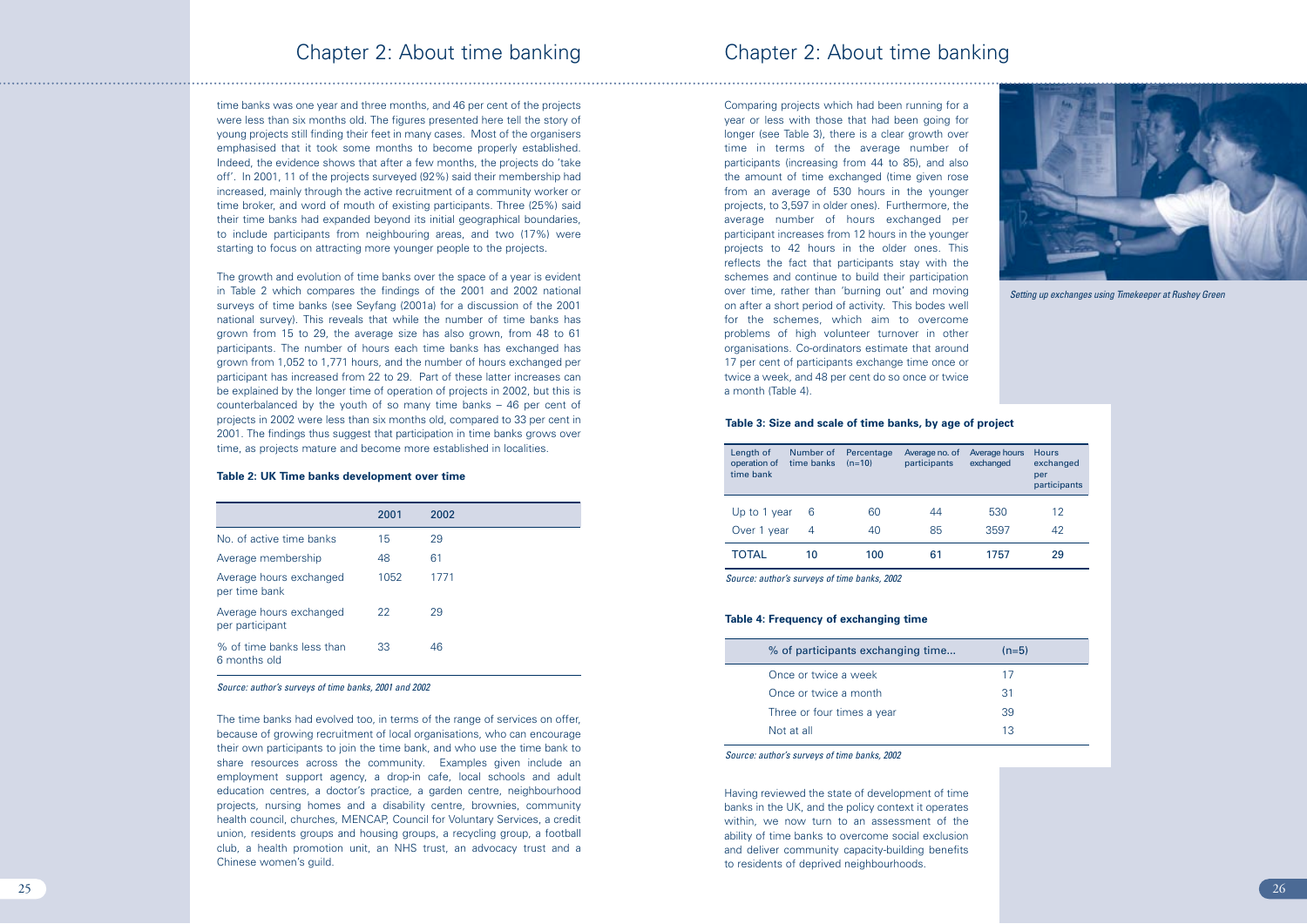3

We have seen how social exclusion can be described as a denial of social, economic and political citizenship rights. Using this framework of citizenship rights, a range of indicators of inclusion were drawn up, and empirical evidence was sought for these, using a number of qualitative and quantitative methods (this is discussed more fully in Appendix 1), including a national survey of time bank co-ordinators and four case studies of individual time banks (described in Boxes 3.1-3.4). The four time banks studied in detail provide an interesting perspective on the development of time banking over time through individual projects. Stonehouse Fair Shares was the first UK time bank and is four years old; Rushey Green time bank was two years old; Gorbals time bank had been running for just over a year, and Sandwell Time 2 Trade appointed a full time development worker in March 2002. Their perspectives therefore encompass the full range of time bank experience in the UK, and their contrasting settings add to the breadth of knowledge which has contributed to this evaluation (see also Appendix 1).

## Chapter 3: Evaluating time banks in the UK

## **Box 3.1: Stonehouse Fair Shares, Gloucestershire**

Stonehouse Fair Shares is a time bank in rural Gloucestershire, and is one of a family of time banks in the region set up and managed by the charity Fair Shares, which is in turn funded by a range of charitable organisations. The time bank is based in the local Neighbourhood Project, and so has good links with local community activists and groups. At the time of the study, Stonehouse Fair Shares was four years old, and had 102 participants – some of these were organisations and institutions representing many more participants - who had given a total of 2,150 hours to date. This means that participants had given an average of 21.1 hours each over the lifetime of the project. Activity in the time bank is relatively slow: according to the part time co-ordinator, the majority of participants (60%) spend or earn time credits only three or four times a year.

This time bank is largely based around a number of sheltered housing schemes in Stonehouse, a small quiet town a few miles from Stroud. The project was originally targeted at the elderly and less able population of Stonehouse, and the membership reflects this with a large majority being of pensionable age, jobless, lone parents, and living on low incomes, and a third of participants having a limiting long term illness. But more recently the need for a wider cross section of participants has become evident and more younger people are being sought as recruits in order to balance out the range of needs and offers of assistance.

Stonehouse Fair Shares has successfully integrated the project with a local school, which includes time banking on its national curriculum for citizenship education. As a result, schoolchildren and residents of the nursing homes mix socially and become friends, learning about each other in the process.

## **Box 3.2: Rushey Green Time Bank, Lewisham, South London**

Rushey Green Time Bank is located in a general practice health centre in East Lewisham, South London. It was founded by Rushey Green Group Practice - instigated by Dr Richard Byng with the New Economics Foundation – as an innovative way to promote well-being and health, social inclusion and social capital locally. At the time of the study, Rushey Green time bank was two years old, and had 64 participants, who had given a total of 3,605 hours to date. Activity in the time bank is relatively brisk: according to the co-ordinator, a quarter of participants exchange time at least once a week, and the vast majority of participants (85%) exchange time credits at least once or twice a month.

Lewisham is one of the most deprived parts of the country, being the 29th most employment-deprived district, and the 31st most economically deprived district, out of 354 in England and Wales (DETR, 2000). Dr Byng was convinced that many of his patients who presented with symptoms of depression and isolation could be helped by increasing their contact with other people and finding a framework in which they could feel useful to society and needed by others – the time bank provides this structure. Patients can be referred to the time bank by their doctors – over half the participants had been referred.

Rushey Green time bank has pioneered the DIY skills team, where a co-ordinator teaches basic DIY skills to participants and accompanies them on time bank assignments to make sure their training has been effective. This builds the skills and confidence of the trainee, and also increases the resources available to other participants of the time bank, for whom even the simplest DIY task may be impossible. In addition, since 2001 the London Borough of Lewisham and South London & Maudsley NHS Trust have been funding a joint time bank development programme across the borough to build on the success of Rushey Green time bank and to build more local linkages, particularly with faith groups and credit unions.

## **Box 3.3: Gorbals Time Bank, Glasgow**

Gorbals time bank has 107 participants, who have exchanged around 2,800 hours since the project was started in late 2000. It has concentrated on recruiting local community organisations and helped organise the local Gorbals Festival, paying volunteers in Liptons - the local time currency, after Thomas Lipton the famous Gorbals resident who developed the tea bag.

This time bank is based on an inner-city estate of some 9,000 people which is one of the 47 'Social Inclusion Partnership' areas in Scotland targeted for special attention regarding the inter-linked problems of social exclusion. The most recent figures from the Office of National Statistics show that in 1998, unemployment in the Gorbals was 20.6 per cent, compared to 10.3 per cent in Glasgow as a whole and 6.2 per cent for Scotland (cited in Glasgow City Council, n.d.). Gorbals time bank was initiated as a response to this situation, and is funded by, and located in, the Gorbals Initiative, which is a local economic development company and a registered charity in Scotland. The objectives of Gorbals Initiative in running the time bank are to build local capacity in the community, and so promote social inclusion through individual and organisational participation in mutual volunteering. They are *"trying to tie time banking into being job-ready"*, and the first step towards that can be doing something for someone else as a kind of occupational therapy.

John Quinn, of the Gorbals Social Inclusion Partnership, described the time bank as *"part of a strategic theme of community development for the partnership, a way in which local people can share with each other their gifts and talents, and local organisations can develop partnerships with each other and share expertise …part of a package for capacity building community development."*

Gorbals Time Bank can probably lay claim to organising the first funeral for time credits: the co-ordinator arranged the funeral and used Liptons to pay for catering, minibuses for transporting guests between the service and the funeral, and for the minister who held the burial ceremony – all for 12 Liptons!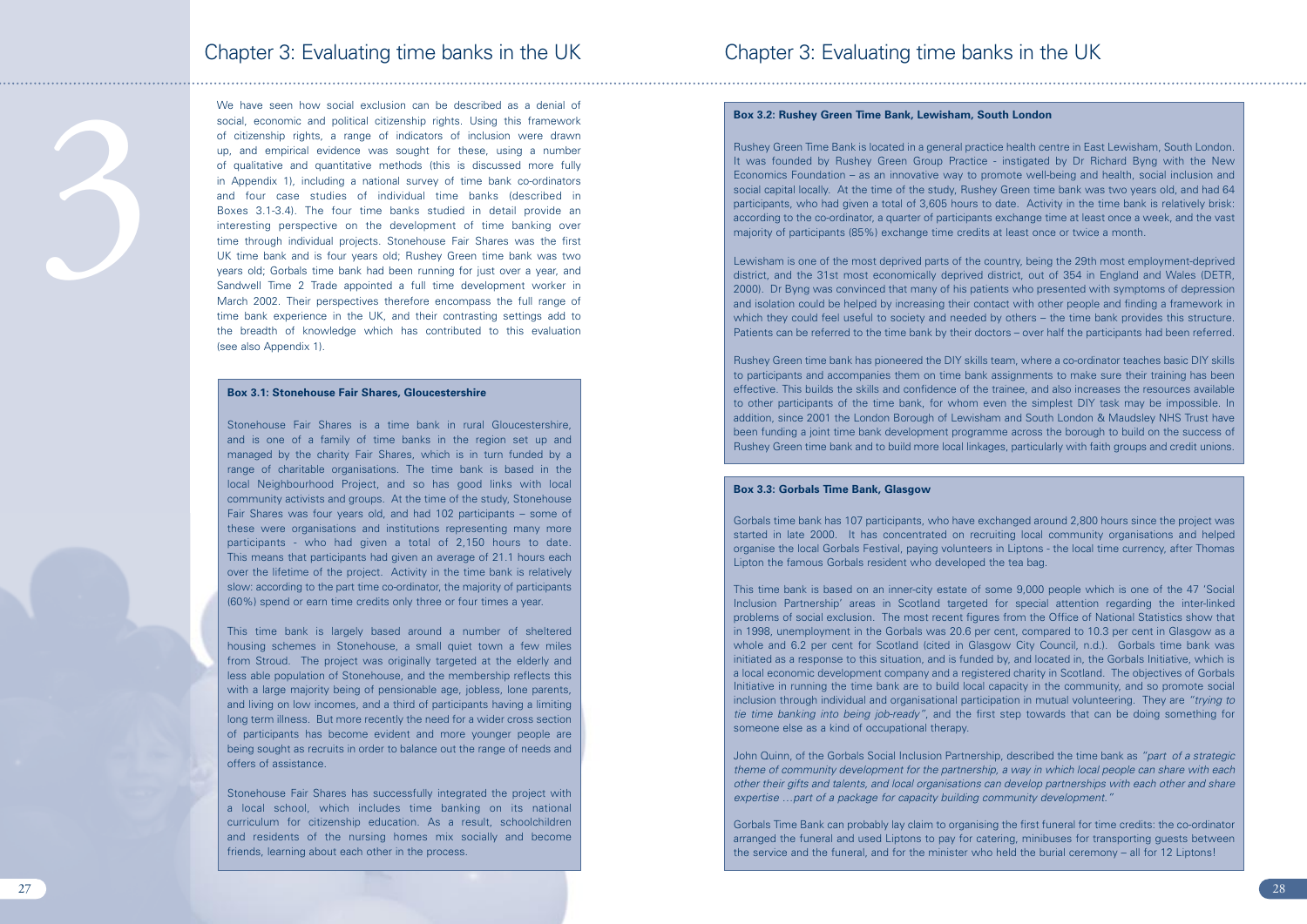areas. A common response was that although the time bank was a good idea, local people felt it would face challenges on their estates because of the lack of trust and community spirit. The coordinator also felt that for some there was the feeling of being at the bottom of the heap, waiting for other people to assist and leaving them reluctant to help themselves. His strategy was to engage people in thinking about how small everyday actions could change the feeling of the estates. Similarly, in the Gorbals where community spirit is strong but people have lost the trust in their neighbours that they used to have, the co-ordinator recruits people through organisations they are already involved with, and accompanies time bank participants on their first tasks, to lend credibility and begin to nurture vital trust.

Their success in attracting socially excluded participants is demonstrated by the co-ordinators' estimates of the social bases of time banks, shown in Table 3.1, where the demographic characteristics of time bank participants are compared with the general population, and with traditional volunteers. This table shows that time bank participants are disproportionately unemployed: 72 per cent are jobless, compared with 51 per cent of the population, and 54 per cent receive income support or the Job-Seekers Allowance compared with 19 per cent of the general population. They also come from predominantly low income households – 58 per cent have a household income of under £10,000 a year, whereas 38 per cent of the whole population live in households with an annual income under £13,000. While 19 per cent of the population are retired and 13 per cent are disabled or have a long term illness, the corresponding figures for time bank participants is 42 and 20 per cent. Two thirds (67%) of the participants are women. Almost all participants are local residents to the area where the time bank is based, contributing to a 'local, neighbourhood' feeling. Ethnically, eight per cent of time bank participants are of non-white British ethnic origin, compared to five per cent of the populace (OPCS, 1993a, 1993b; ONS 2000).

How does this membership profile compare with traditional volunteers? Compared to the demographic profile of volunteers uncovered in the 1997 National Survey of Volunteering, time banks are attracting precisely the groups who participate least in conventional volunteering –

people, jobless and those from low-income households. For example, while only 16 per cent of traditional volunteers have an annual household income of under £10,000, nearly four times as many time banks participants do so (58%), and while 40 per cent of traditional volunteers are not in formal employment, the figure for time banks participants is 72 per cent (Davis-Smith, 1998, 2001).

This reveals that time banks are successful in their objective of attracting participants who are socially excluded, and would not normally get involved in volunteering, with financial and social needs and few resources to meet them. Indeed, the vast majority of coordinators (82%) were confident that

# **The character of time banks – who joins them and why?**

The majority of time banks are targeted at socially excluded groups of people either directly – by specifically recruiting the poor, unemployed, elderly, disabled etc – or indirectly by being focussed upon a specific deprived locality, and three quarters (73%) of the co-ordinators felt they were benefiting these groups in particular. The co-ordinator of Sandwell time bank described his experiences of recruiting people from his target

## **Box 3.4: Time 2 Trade, Sandwell, West Midlands**



Sandwell Time 2 Trade is a time bank that aims to promote health and well-being, linking together three housing estates in one of the most deprived parts of the country. Sandwell, just outside Birmingham, is the 24th most employment-deprived borough and the ninth most income-deprived area, out of 354 boroughs in the DETR's Indices of Multiple Deprivation (2000). Time 2 Trade is led by AHEaD (Agency for Health Enterprise and Development) a partnership between Sandwell Council's Economic Regeneration Unit and the Primary Care Trust. It is funded by Sandwell Health Action Zone Innovations Fund, which in turn is ultimately funded by the Department of Health. Sandwell's Director of Public Health is a champion of community currencies: he wants to seek ways to tackle the causes rather than the symptoms of ill health, and recognises the strong links between generating people's capacity for self-help, and improvements in their physical and mental health. The specific objectives of AHEaD are:

- To pilot time banks amongst communities and between statutory agencies operating in the field of health and social care.
- To investigate whether time banks can be an effective tool in increasing the personal income of people in disadvantaged communities.
- To use community development to regenerate neighbourhoods and promote health improvement.

Time 2 Trade aims to have a drop-in centre and a management committee on each estate, made up of community members. The time bank builds on the active Tenants and Residents Associations (TRA) in each of the estates, which are community-led independent organisations. Local people can receive time credits by participating in the TRAs, so increasing community involvement.

The co-ordinator and TRA members recognise the challenges of promoting such a new concept with local people, but are confident that once it is seen to work, with tangible benefits and good incentives for joining, then the project will build momentum and grow. In changing people's perceptions about their abilities and how they value their time, organisers hope to help neighbourhoods become more of the thriving, supportive communities that people want.

## *"The Time Exchange has really given me a sense of community - I thought this had been lost over the past few years in this area"*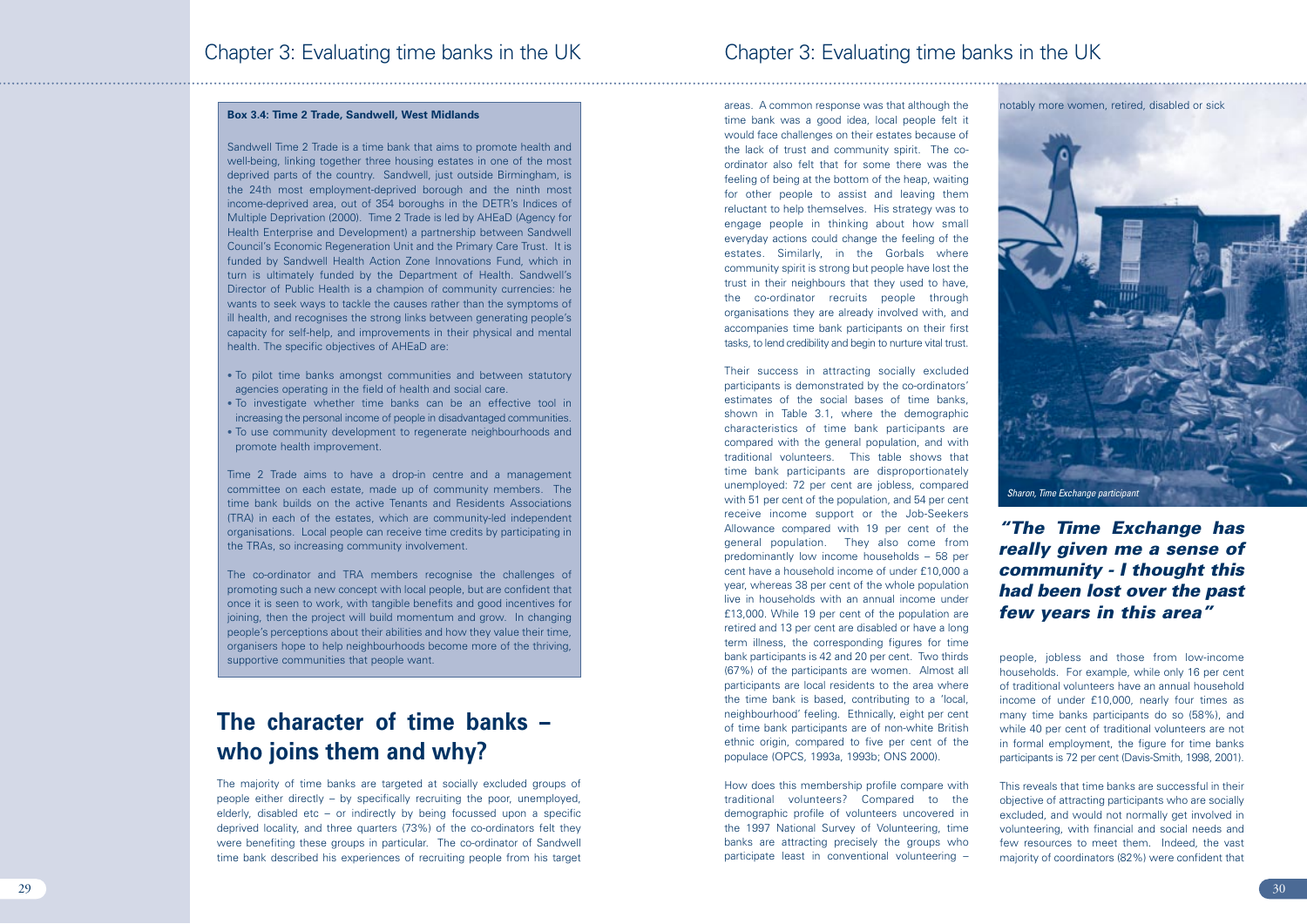Stonehouse, Gloucestershire, reported that *"we joined to promote the good name of the school in the community. People have a different opinion of the students and school now."* Another participant said: *"I joined it because I'm interested in doing anything that helps to build up community."*

• **Get help for themselves: as one participant put it:** *"It's nice to have some back-up, so you know you're not alone, and there's support there if you need it."* Other participants joined the project to get work done on their houses and save money, and a single parent from the Gorbals Time Bank had earned credits but was saving them for a rainy day - literally building up a safety net of credit and support in the community.

# **Time to connect: social citizenship**

## **Building community networks of trust and reciprocity**

How much do time banks contribute to a growing sense of belonging and community cohesion? Most of the co-ordinators (91%) who responded to the national survey agreed that participants in their time bank were building friendships and trust, and the same proportion agreed that participants were expanding their social networks as a result of their time exchanges.

Some stories which illustrate these points have already been told in the preceding chapter. For example, the co-ordinator of Rushey Green time bank described a recent success story:

*"One of the founder participants of the time bank (who I'll call Ann) had been very depressed after two very difficult events in her life had taken place very close to each other – a divorce from her husband and the death of her mother. She spent most of her time indoors watching TV. Then she became a time bank participant and got involved with gardening at the [GP's] practice buildings and befriending a neighbour who was housebound. In return she was befriended by another participant (whom I'll call Jane) who telephoned her regularly to see how she was feeling (Jane is herself very restricted in her ability to get out and about as she has to use a wheelchair). Another participant repaired Ann's shed roof. Ann has said herself on many occasions that becoming involved in the time bank completely changed her life. Not only did she make new friends and come out of her depression, but she went from strength to strength..."*

This type of community-building is reported throughout all the time banks, and the personal benefits are discussed below. But organisations often participate in time banks and this brings a different perspective to the process. These groups allow their employees to participate in the time bank on behalf of the organisation, and allow the sharing of resources between different parts

they were attracting people who had not volunteered before, and they estimated that overall 51 per cent of their participants would not otherwise have been involved in volunteering. A participant at Sandwell Time 2 Trade observed: *"It's getting to people who won't go onto boards and committees, attracting new volunteers."* Another speculated that the reason people engaged with time banks rather than traditional volunteering was that the focus was specifically local, it was seen to build trust locally, and that people enjoyed directing their effort close to home.

## **Table 3.1: Demographic characteristics of UK time bank participants, the general population and traditional volunteers**

# **Motivations for joining**

Time bank participants have several motivations for joining the projects. These were to:

|                                                             | $\mathsf{n}$ | Percentage of<br>time bank<br>participants | Percentage of<br><b>Great Britain's</b><br>population | Percentage<br>of traditional<br>volunteers |
|-------------------------------------------------------------|--------------|--------------------------------------------|-------------------------------------------------------|--------------------------------------------|
| Women                                                       | 12           | 67                                         | 52                                                    | 52                                         |
| Retired                                                     | 12           | 42                                         | 19                                                    | 19                                         |
| Disabled/long term illness                                  | -11          | 20                                         | 13                                                    | 3                                          |
| Receiving income support/ 2<br>Job Seekers Allowance        |              | 54                                         | 19                                                    |                                            |
| Not in formal employment 4                                  |              | 72                                         | 51                                                    | 40                                         |
| Low household income<br>$\leq$ 192/week or<br>£10,000/year) | 3            | 58                                         | $38*$                                                 | 16                                         |
| Non-white British ethnic<br>origin                          | 8            | 8                                          | 5                                                     | 7                                          |

### **Notes**

- **Help other people:** for example a young woman explained: *"I had some spare time in the mornings now my daughter's at nursery, so I thought perhaps I could help some other people out… the main reason was for something to do really."* An elderly man joined because *"if somebody calls me … I've got something to help somebody else, when they want me, I'm there."*
- **Build social networks, meet people and make friends:** as one explained: *"Having only moved to the area one and a half years ago, it was nice to have an opportunity to easily access my local community and neighbours."*
- **Share skills, build community and improve the neighbourhood:** *"Everybody has got skills, no matter who you are, you've got a skill, and … you can't keep skills in, they show what you can do, and if everybody's using different skills in Gorbals, it brings people together."* A school in

\* figure given for households with income under £250/week or £13,000/year

Source: author's 2001 survey of time bank coordinators, Davis-Smith (2001); ONS (2000); OPCS (1993a, 1993b)



*Time 2 Trade participant signs up for IT*



*'Young People's Fair Shares work with local neighbourhood project to paint a building'*

*"Time banking has more to offer - it's not just volunteering, it's making a difference to communities - bridging age gaps, combating exclusion, breaking down barriers, and can be a 'gentle step back into society' - it's a step towards training, employment and further education."* (East End time bank coordinator)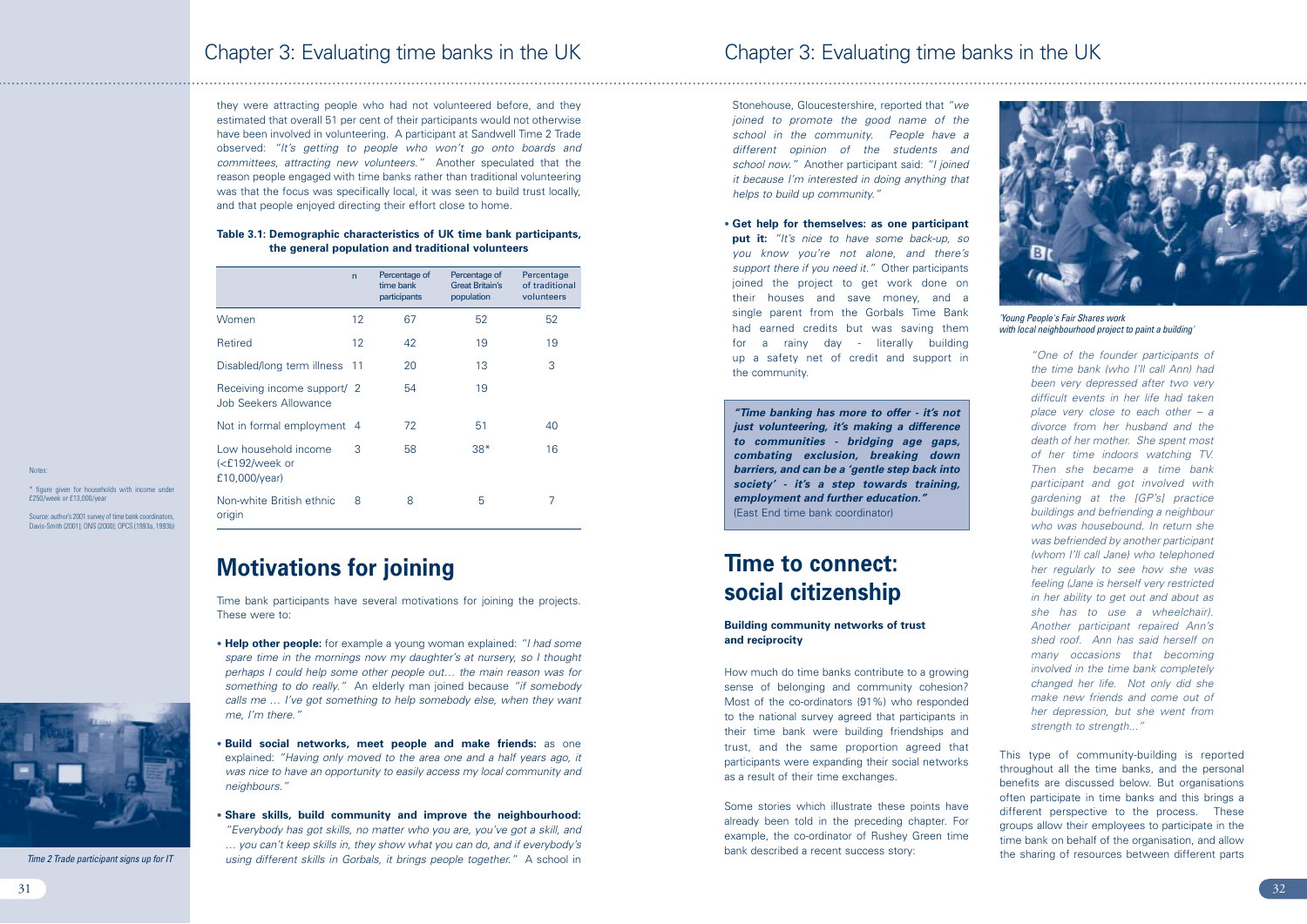Other comments by participants emphasise the importance of the time bank as part of the community. The warden of a sheltered housing project in Stonehouse explained that *"as a group, my residents did feel part of the local community"*, and one of the residents said that *"I feel more in touch with the local Stonehouse population, and feel that I can be useful, and also that if I require help myself, there will be someone to hand, to help me,"* while another said: *"Every small link made adds to all the other links to strengthen a community."* Furthermore, as a Sandwell participant claimed *"it's not an imposed community, it's normal, spontaneous, goingabout-your-daily-life type of community, not topdown or controlled."*

Another positive benefit of this growing community involvement and social networking is that many participants felt they were taking positive steps towards improving the neighbourhood in general terms, for the common good, by building links of trust and reciprocity. The principal means by which this was achieved was from making connections between disparate parts of the community and bridging social, racial and age divides, which is addressed in the next section.

Participants also stress the importance of the time bank group as a community in itself, with its own social events and collective endeavours. For example, the group gardening effort brought time bankers together, and there are regular parties and outings. Rushey Green Time Bank participants do outreach work to support the development of new time banks around London, and some attended the national Time Banks UK conference in October 2001, encouraging them to feel part of a wider group. A time bank photographic project is involving many participants as an educational and participative social activity, and on days out the Lewisham Community Transport minibus is available for hire in time credits. Regular drop-in sessions are held at the surgery for participants to gather together, share a cup of tea and chat, and make friends – as well as catching up with each other's needs and offers and stimulating trade. The co-ordinators have plans for these sessions: to develop them towards more of a steering group function, with genuine user participation, and also to use them as training sessions.

## **Building social networks and growing friendships**

As well as helping people to become more involved with community activities, time banks

also enable people to meet people and make friends – this was the most important benefit of participation mentioned by participants. While most participants had got to know more local people on the projects. a significant number had also developed close friendships as a result; in fact one participant remarked that *"it's almost impossible for friendship not to develop".* One of the elderly residents of a Stonehouse nursing home said:

> *"I think one of the nicest things that's come out Fair Shares is making friends. I mean, I'd never met [the pianist] before, and then she came here to play for the songs of praise, and she just comes and she comes to see me, and now she's my friend and I'm her friend and I think a lot of friendships have built up around Fair Shares… and if it does nothing else but that, it will have done a lot, in this day and age."*

Two participants of Rushey Green Time Bank explained that the best thing about time banking for them was

> *"Meeting new people and feeling part of the community. A few months after moving to Catford and joining the time bank I went down the high street on a wet and cold morning. Along the way I met three time bank participants, which made me feel really good, despite the rain!"*

and

*"meeting people who care, I have a nice lady who visits me on a Friday morning. We have a cup of tea and a friendly chat and that is nice for me as I am not able to go out as it is difficult for me to walk."*

of the community. For example, Stonehouse time bank facilitates environmental work in a local school, working with the tree council and neighbourhood project to co-ordinate volunteers. The most striking success of Gorbals Time Bank, according to its co-ordinator, has been its ability to weave together community organisations and begin to re-stitch the social fabric of the Gorbals:

*"The time bank is knitting together community organisations, not just individuals … It has evolved into a community-led as opposed to a one-to-one exchange time bank. I think this is because of the many and varied community organisations within the area. The main success we have had is in the fact that most of our exchanges are on a community level. Although the one-to-one exchanges are still important we have found that most people are more comfortable helping out at group events and are tending to save their Liptons towards being able to access rewards."*

For example, the South East Area Lifestyle group is a participant of Gorbals Time Bank. It is a healthy living project which rents out its minibus for Liptons and spends them on paying three time bank volunteers to drive the minibus, do administrative work, and run a local primary school breakfast club. The local Youth and Community Theatre sell tickets to their productions for Liptons, and spend them on having their quarterly newsletter produced and printed at the Gorbals Initiative. The annual Gorbals Fair is a participant of the time bank, and pays helpers and volunteers on the day in Liptons – spending 98 at the most recent event for help with floats, stalls, the parade, etc. In this way, participants can receive useful credits for becoming involved with a celebratory community public event, and at the same time help to build community with the wider public. The benefits of the time bank are spread far wider than the immediate participants, thus overcoming the objections of the Charity Commission that time banks are organisations which only benefit their individual participants.

Getting more involved in the community was the second most popular reason for joining time banks, and participants reported reasonably good levels of benefits in this area, which is not insignificant, considering the level of infirmity and support needs of many of the participants. For example, as Stonehouse time bank co-ordinator Julie Baxter explains:

*"One housebound participant with ME and stroke victim is now taken into town once a week and has become a friend of the family of the service provider. Another was pushed in her wheelchair to the Co-op and got fish and chips on the return journey. She had not been to the Co-op for over 12 months."*

A participant of Rushey Green Time Bank explained that

*"having just moved to the country time bank made it possible to meet and get to know people in the area, which can otherwise be difficult. It has increased my sense of belonging in the area. It has also enabled me to do things with people of different ages and backgrounds, and feel part of a group"*,

while another said: *"It has helped me to know more about my neighbourhood."* 



*Gorbals Youth and Community Theatre*



*Chesterfield time bank summer party*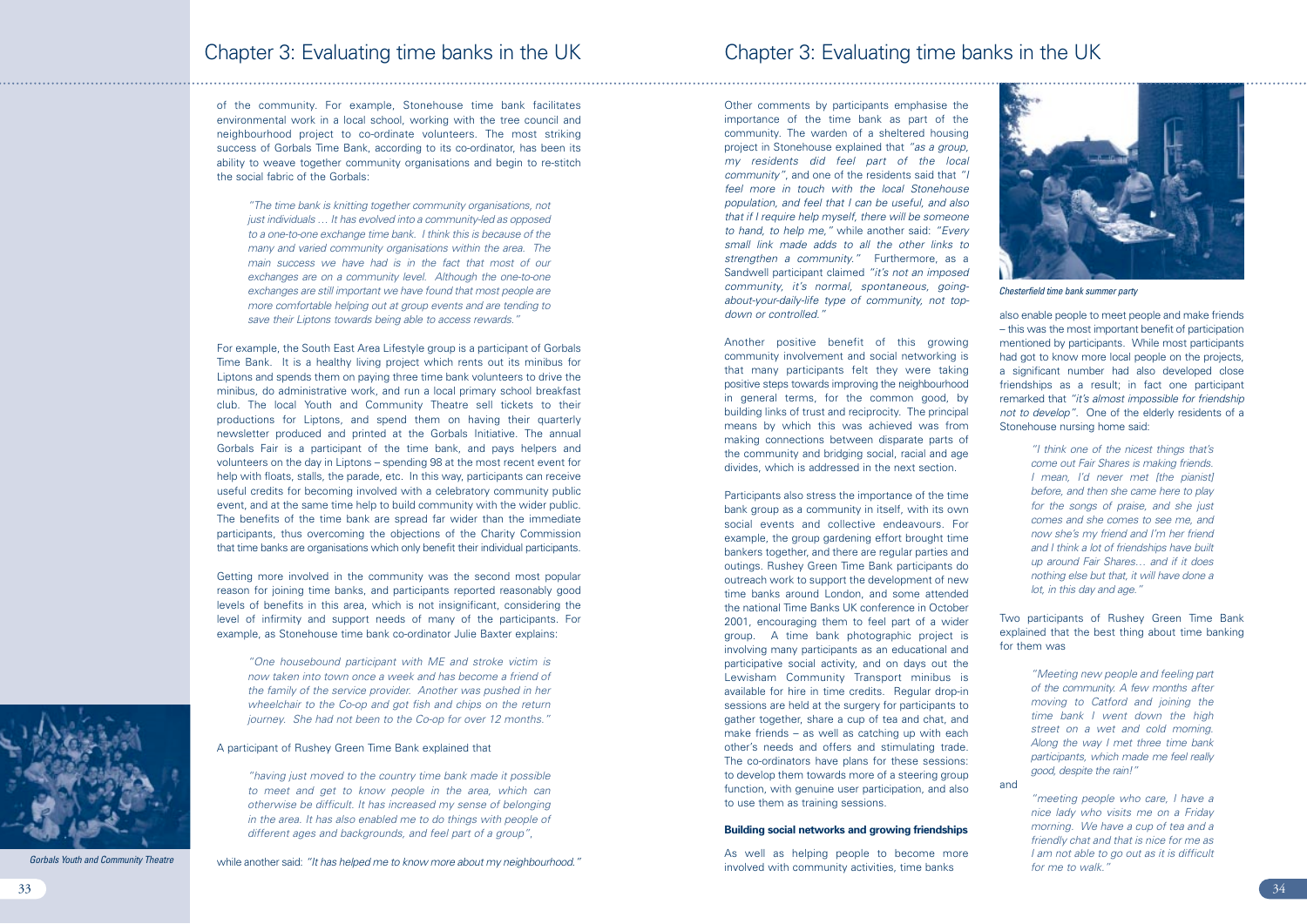In South London, participants of Rushey Green Time Bank were enthusiastic about the extent to which the project was bringing people together who would not normally have the chance to meet and learn about each other, and there was a strong sense that such connections brought tangible improvements to the neighbourhood, as well as to the individuals concerned. A retired participant in Rushey Green Time Bank had this to say about working with young people on the project:

> *"At first when they told me about the time bank, I said no, because of what it involved – people of all ages, and me and young people don't get on. But then the second time, he changed my mind, the doctor, and I have to say I've met some very nice people, everybody I've been in contact with has been very helpful."*

In this South London inner city setting, the ethnic mix is very rich, with residents from a wide range of cultures and countries. This is well represented in the time bank, which as a result has brought together people who would not normally have met – with positive benefits for the individuals, and for the community as a whole. One participant said: *"It's educated me about different people, different ages, different races."* Another said:

A young woman on the same project had gained insight into the lives of the elderly through her activities:

> *"It's made me understand more about the way elderly people struggle to get by and what their needs are. I honestly knew nothing about that before: it's changed my feelings a lot. Before, I thought that elderly people got a lot more help than they actually do get… its opened my eyes up a lot to that."*

*"I've enjoyed getting on with everybody, because it's broke a lot of tension … it's a way that all races can meet, and it's a lovely atmosphere … we mix and its nice, and we wouldn't have met otherwise, would we?"*

Time banks have been used to bridge school communities in the Gorbals. This work involves schoolchildren tutoring younger pupils as they make the difficult transition from a local primary school to a secondary school outside the area.

Territorialism is a major factor in bullying and truancy with children from the Gorbals, as they do not have a local secondary school, and the time bank aims to reward older children for helping younger ones settle into their new schools, bridging the gaps between communities of local children (see also Seyfang, forthcoming b).

## **Time is a valuable resource: economic citizenship**

**Earning income and recognition doing productive work**

In Stonehouse Fair Shares, a successful initiative linking time banking to the national curriculum on citizenship brought local schoolchildren together with elderly sheltered housing residents, with huge impacts in terms of mutual understanding and community-building. The co-ordinator explained that *"many elderly people do not see their grandchildren regularly. The school's involvement has bridged this gap and renewed their faith in the youth".* One of the nursing home residents said:

Time banks were a useful channel for individuals and organisations to offer support and services to other participants of the community, turning time into resources that money can't buy, and gaining something of value in return. We have already seen that, for many participants, this is their first involvement with volunteering: the time bank is therefore providing new opportunities to engage in community activities. The overwhelming urge of most time bank participants seemed to be to give help to others – one elderly couple in particular, who already undertook a range of voluntary activities, hoped the time bank would bring them more opportunities to do this. They especially wanted the opportunity to look after children and maintain links with younger people, and had earned about 40 hours looking after a young girl while her mother worked.

Chapter 3: Evaluating time banks in the UK

This engagement with social networks has had great impacts on selfesteem and confidence, particularly when allied to the opportunity to deliver useful services and feel needed, as one participant describes:

*"I think what it does for me is it makes you feel wanted… When you're at work and feeling depressed, or sitting around the house, out of work, and feeling depressed, and somebody on the time bank asks you to come here and do something to help them, then you know you're a wanted person and nobody's going to forget about you."*

## **Bridging generations and communities**

Are time banks able to cross social divides and create bridging social capital between new communities, or do they simply reinforce existing social bonds? There is a lot of evidence that the former is happening in time banks around the country. A range of examples from co-ordinators suggest they are starting to have an impact in terms of bringing people together who would not normally mix socially within a neighbourhood. One co-ordinator explained

*"group activities and street cleanups bring together participants who work alongside others in the Time Exchange who are unemployed - these two groups do not normally mix in the area. We are organising a women's pamper day so that Muslim women can meet up with other women in the area. Craft afternoons bring together differently-abled people."* 

While a few co-ordinators noted that the socio-economic characteristics of residents in their target areas were quite similar, there was nevertheless opportunities for social mixing - particularly between older and younger generations. Other successful initiatives included a local disability centre that paid volunteers in time credits, which encouraged younger people to help out at the centre and made it more a part of the community.

*"I think one of the good things that's come out if this is the fact that the youngsters are prepared to work with elderly people like us. It's bridging the gap between the young and the old, and it makes us appreciate that not all youngsters are bad, and not all elderly people are fuddy duddies …bridging that gap between the age groups… Some youngsters don't have grandparents living near them anyway… some of them have adopted us as grannies!"* 

In another instance, an older woman who was quite isolated, needed help with gardening. In return, she taught piano lessons to some teenagers, and after a while this became a regular Sunday afternoon social, which she baked cakes for, and looked forward to the company of people 60 years her junior.

## Chapter 3: Evaluating time banks in the UK





*Rushey Green time bank participants having a laugh*

### *Social event at Rushey Green Time Bank*

*"I never thought I would enjoy myself so much - it's been so long since I went out that I'd forgotten how good it is" Isabelle, elderly time bank participant*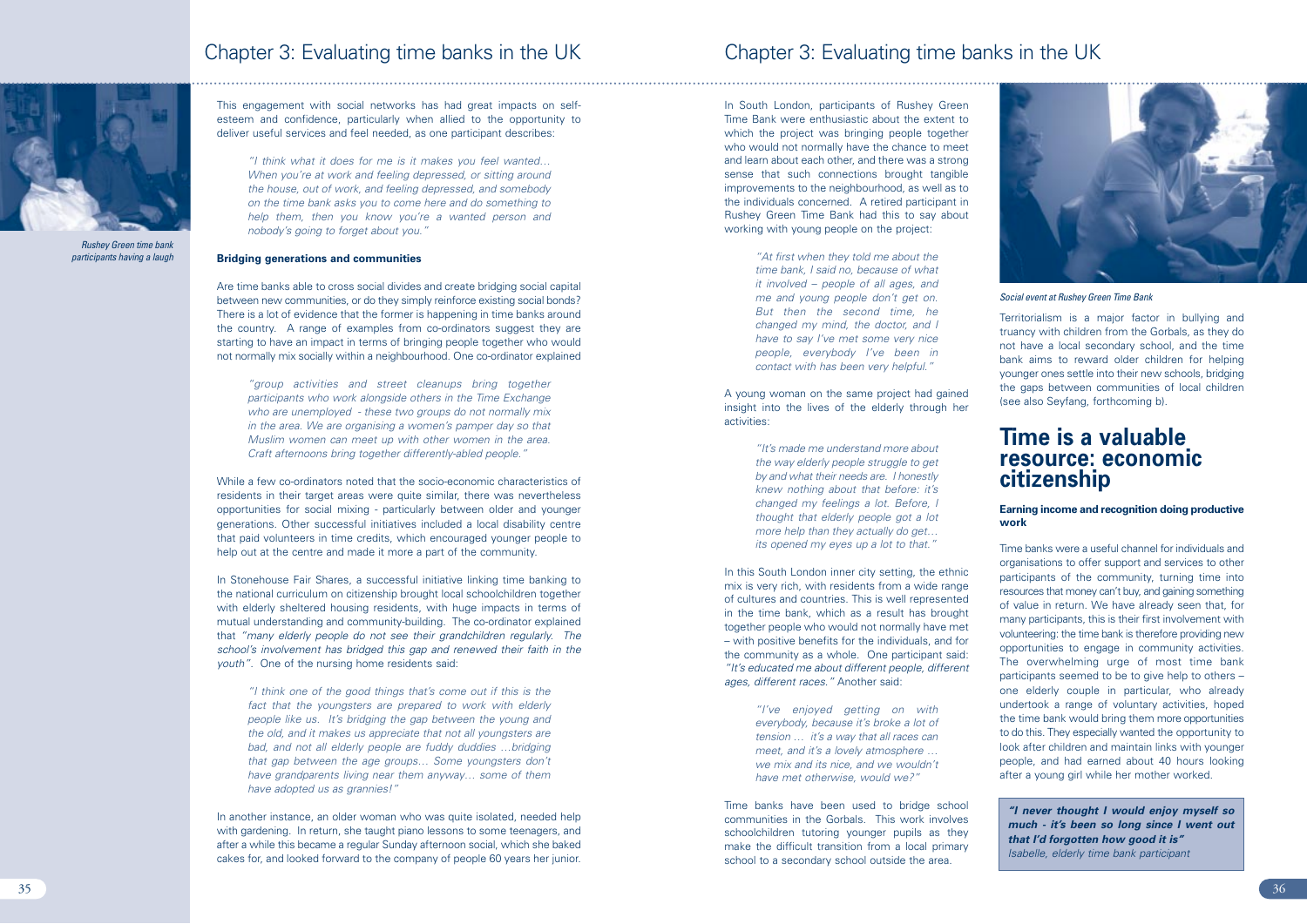## **Ability and opportunity to meet needs**

The vast majority of time bank co-ordinators (91%) agreed that their time bank was meeting some of the social and economic needs of its participants through mutual volunteering. This help can be in the form of practical skills. An elderly woman explained: *"It's just nice to know you've got something there… and what was SO very nice was when our fence broke down, and R mended it."* One co-ordinator described a network of support that was developing on her time bank:

> *"An ex-music teacher who had to retire with early stages of Parkinson's disease needed help with her gardening. In return she plays the piano at [the nursing home's] songs of praise meeting, once a month. The woman who provides a gardening service, now receives piano lessons, something she is unable to afford ordinarily."*

In another time bank, participants are being trained to teach literacy skills to other adults in the area, and in Benwell, Newcastle, a group of unemployed and retired time bank participants taught conversational English to Iranian women. A partially blind participant of Rushey Green Time Bank has her mail read to her in exchange for time credits. Sandwell Time 2 Trade organisers were trying to link up a local learning disability group through the adult education centre with time banking, so that they could provide gardening services for participants, in return for accompanied trips to town or the cinema – a major unmet need for this group of people.

The services given can be quite simple, everyday skills, but still have a big impact on people's lives. For example, one retired woman remarked: *"When I came out of hospital… I was so glad of kindness and taking me down to doctors appointments."* Others commented how important it was for them to have someone to talk to, highlighting the befriending aspects of time banking:

> *"I'm always happy when I'm in company… on my own I get to thinking too much, and minor troubles build up until they're a matter of life and death, you know, so… I like to meet people…"*

The very first participant of a rural time bank was a housebound woman who needed help with shopping and dog-walking, and through the time bank she befriended a wide range of other participants who helped her over the months. In many cases, the knowledge that other people were available to lend support if needed was a big comfort: *"It is nice to know there are people in the neighbourhood who will lend assistance – if they can – should one need it."*

One Gorbals time bank participant donated some of his Liptons to a local primary school to allow them to get some gardening done. Another participant is autistic, and receives one-to-one tuition through the time bank for an information technology training course, which he would not get elsewhere. In return, he earns Liptons distributing leaflets. The first one-to-one exchange on this time bank involved a woman who had waited for a long time to get her kitchen repaired through the social services, but when she joined

## Chapter 3: Evaluating time banks in the UK

In one time bank, two long-term unemployed men are so busy with gardening assignments that the time bank has had to give them diaries to keep track of their appointments. They regard the time bank as their job, see themselves as part of the time bank team, and have grown in confidence and self-esteem enormously, according to the co-ordinator of that project. In another, the time bank provides work and companionship for some of the oldest and most vulnerable residents of the town - one very elderly gentleman provides gardening and lifts in return for the publication of his memoirs, since the death of his wife.

Time bank participants felt proud of the service they could give to others, and pleased to be helpful: *"The time bank was presented to me almost on my retirement; I had… a wish to feel needed,"* said one man. And *"it's the 'feel-good' factor…if you know yourself you've done someone a good turn, then that's time well spent,"* said another. A third said: *"I've done various jobs that I'm capable of doing, like taking someone to hospital… they might have to wait three quarters of an hour and a taxi wouldn't wait that long, but I can. I've also taken people shopping and banking and stuff."*

How important are the time credits to participants experience of time banking? Earning time credits in itself was the least important motivation for participants joining time banks. A common sentiment to the question of time credits was: *"I don't think about it too much, but just enjoy being part of a community."* It is nevertheless an important factor. For some participants, the time credits were useful in that they gave tangible recognition for some of the unpaid work that they do. This is particularly valuable for women who traditionally provide the bulk of unpaid work necessary for domestic and community maintenance. Time credits also helped participants save money, by providing access to services which would normally have cost scarce monetary resources.

*"[I like] making positive use of the 'spare' time that I have, sharing with others, e.g. the fact that I am able to drive and have the luxury of a car – others may not have the use of that facility. [I also like] that 'sharedness' being reciprocated if I am in a position of need – especially being a single mum."* 

Time banking also helps participants to develop skills, which they can then use in future training and employment situations. Rushey Green has pioneered a DIY project, which is an innovative approach to developing the capacity of local residents to support each other with small DIY tasks. A DIY project officer teaches practical skills to time bank participants and accompanies them for assessment and confidence-building. This has been successful in encouraging some under-confident time bank participants to attempt new things and develop skills, and feel proud of their abilities.

For example, one unemployed man was depressed and joined at the suggestion of his doctor, who recognised that he needed to feel a sense of purpose and usefulness in his life. This man undertook small DIY tasks for other participants, under the guidance of the DIY project officer, and has built up his confidence and social network as a result.

## Chapter 3: Evaluating time banks in the UK



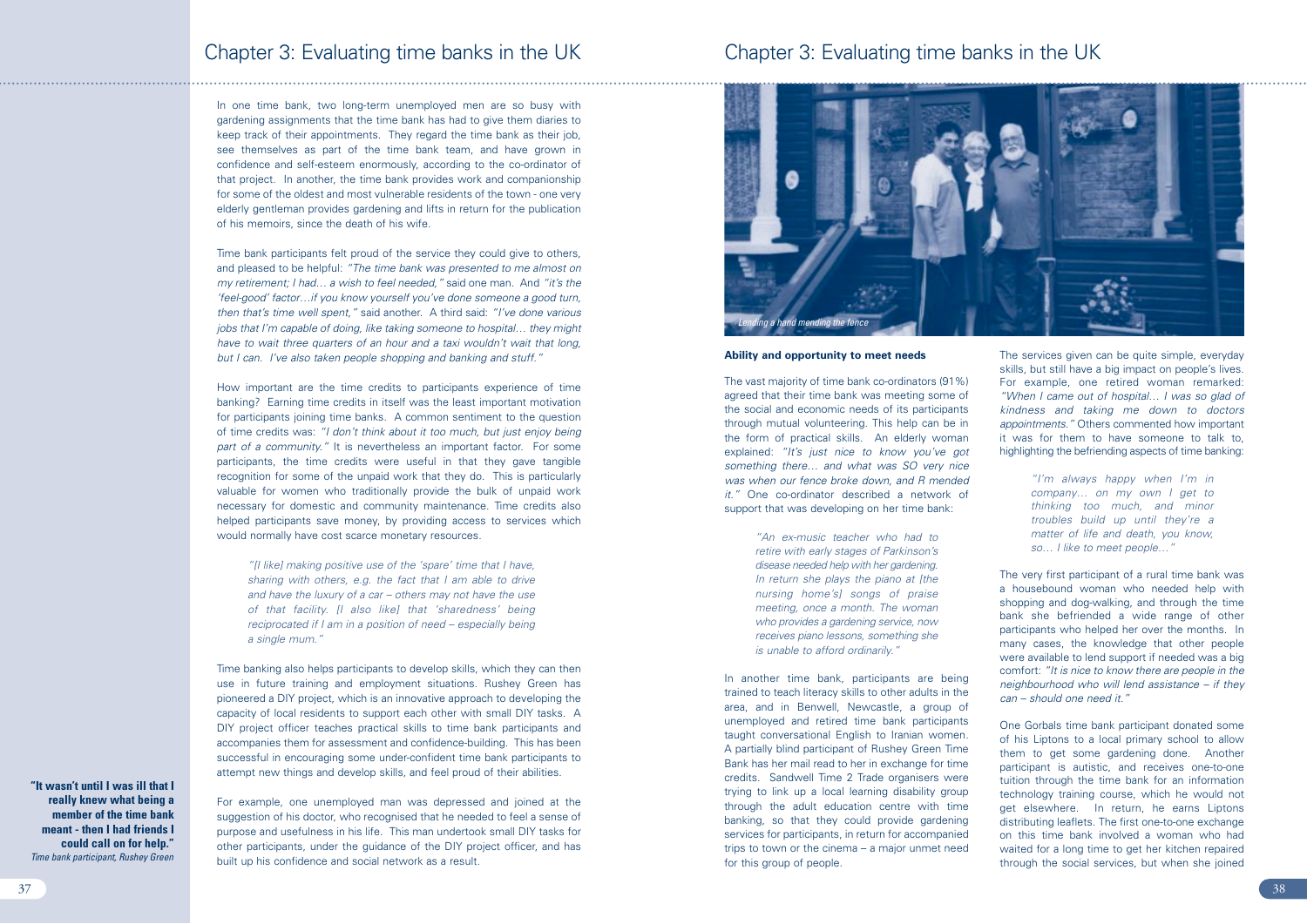Rushey Green time bank members who were suffering from physical or mental health problems reported significant improvements in their conditions and outlooks, principally due to the benefits of feeling useful and having social contact with others. Depression and anxiety were particularly improved (see also Harris, 2002).

Other ways in which the time bank met participants' needs included introducing them to other sources of support in the community. For example, Rushey Green Time Bank works with the local Community Health Council (CHC), and organises transport for some of their housebound participants to go to the CHC to help with mailouts and filling envelopes. These are important social occasions for the time bank participants, which helps them to get out and about, feel useful again. and make friends with other participants. In return, the CHC helped participants in various different ways, such as giving form-filling advice.

## **Linking with employment and training**

The potential of time banking to provide direct links to training and employment opportunities are best seen in the two cases where the time banks are run by regeneration-oriented organisations: in this study, Gorbals and Sandwell. The Gorbals Initiative is *"trying to tie time banking into being job-ready"*, and carrying out tasks on the time bank can be a valuable first step towards employability. Personal development courses are also available through the Gorbals Initiative, and the various strands of support available to local people work synergistically, with each element of the regeneration and social inclusion initiatives working interactively with the others, rather than being stand-alone projects. Time bank participants are encouraged to use the other services on offer at Gorbals Initiative by being rewarded in time credits for attending short courses. The time bank was also felt to suit the needs of asylum seekers who cannot do normal paid employment, as it allows them to start to get involved in local community life. A participant from Gorbals Time Bank referred to the benefits of participation in terms of developing skills for future employment:

> *"Apart from making me feel of 'more use' in the community, the time bank has led to me being due to start computer training [ECDL] – something which may aid me in future employment or even in developing skills for use in the community."*

In Sandwell, an internet café in the same building as Time 2 Trade offers free IT training to socially excluded groups – particularly the young and single mothers, to help them access employment. Childcare is often an obstacle to participation in such activities – which is where the time bank could step in to provide the service.

In another example, a six-month pilot time bank known as 'Skill Swap' was run by South London Training and Enterprise Council and the New Economics Foundation in 1999-2000. This project was aimed at meeting the needs of the local population, many of whom were unemployed and disengaged from local community life, by facilitating training participants earned time credits for offering training, and spent them on receiving training from others, or gaining work experience in the locality (Burns, 2000).

Other ways in which time banking contributes towards employability and links with the formal economy are in terms of improving people's well-being, self-esteem and belief in their own capabilities – especially for those who have suffered the debilitating effects of mental or physical ill health. For example, two Rushey Green Time Bank participants who were depressed and unable to work have moved back into formal employment, following their activities within the time bank.

the time bank, it was done immediately. Another retired woman on this time bank described how it had improved her quality of life: *"I don't have to worry about anything to get done in the home now, and that gives me time to relax."*

To what extent is the help received through the time bank a new opportunity for receiving assistance? In some cases, the service would not have been received at all, if it were not for the time bank. In others, it would have been paid for professionally, and in these cases, the time bank enables participants to save money. A Gorbals time banker remarked: *"If they didn't have the time bank, they'd probably never redecorate their house, or they'd have to pay, have to pay somebody well over the odds to do exactly what we do."*

While some of the services would otherwise have been received through a mixture of formal and informal volunteering, the receiver would have experienced the receipt of help quite differently, as a one-way channel of help from giver to receiver – which still has some of the negative connotations attached to charity hand-outs. But the time bank changes the relationship to become more equal – the receiver has 'paid' for the services in credits and will provide something of value in return. As one participant said: *"It enables people with less ability to give. They don't feel like they're living on charity all the time."* In this way, time banks grow networks of informal mutual support and community self-help, and facilitate participation in such networks, which might not have been possible before (see also Seyfang, forthcoming a).

Participation in time bank activities was felt to have improved the quality of life and general well-being for many participants, and the social interaction – which is an important aspect of time banking - plays a large role here. One woman who was housebound got out of her house for the first time in two and a half years through the time bank. A middle-aged woman in a rural time bank felt that there were definite health benefits from taking part:

*"It's about stimulation… we can choose to sit in our flats and do nothing, and nobody knows about us… sometimes I don't speak to a soul all day… so this sort of getting out, getting your coat on, getting on buses, getting to meet people is wonderful, I think, so that if you're doing something for somebody, its also helping you, because it's stimulation that keeps you going!"* 

This sentiment was echoed by the co-ordinator of Sandwell Time 2 Trade (funded by the Health Action Zone, Innovation Fund) who said: *"It is definitely a health issue. The longer people spend sitting at home watching TV, the less healthy they are going to be. If they're getting out for two or three hours, interacting with other people, that's going to have incalculable benefits for their health."*

A co-ordinator described how their time bank had improved participant's quality of life:

*"Several people who have problems with alcohol addiction have said that the scheme has made a personal difference to them. One of these said that he was going to move away from the area, but decided to stay because of the scheme. Another participant said that they are drinking less because they are distracted by doing regular work for the [time bank]."*

## Chapter 3: Evaluating time banks in the UK



*Gorbals time bank participants*



*Gorbals Youth and Community theatre plan their newsletter*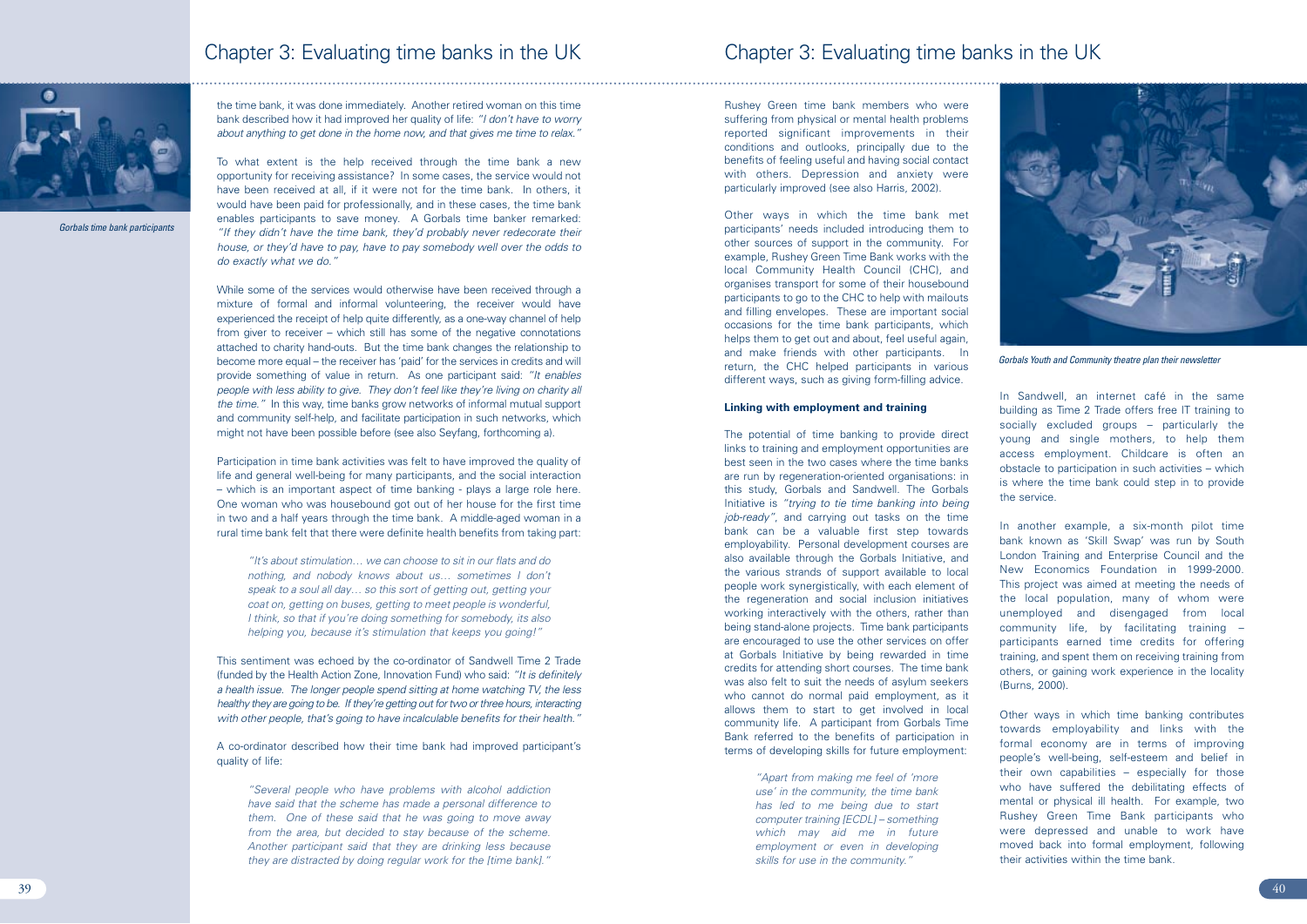In addition to this egalitarian re-valuing of labour. there is a further gendered aspect to consider. Two thirds (67%) of time bank participants are women, according to the co-ordinators of the UK's time banks, and the quality and type of work normally performed on time banks – maintenance of household and community – for example, caring for the vulnerable, helping neighbours, shopping, gardening – is characteristically carried out by women on an unpaid basis. But when this same work is performed within a time bank, it is given value and rewarded tangibly, thus encouraging people to undertake such tasks, rather than it being a residual category of work which is supplanted by employment if possible. In total, 82 per cent of coordinators agreed that that their time banks were able to reward and value the unpaid work in society. One participant explained: *"It values skills such as helpfulness, listening etc, which are undervalued in the commercial world."* Another said: *"It's about identifying skills as being valuable… people are surprised their everyday skills are valuable."*

Certainly there is great potential for time banks to become a progressive space for re-defining value and work, for the benefit of the socially excluded, which could have major impacts when the scope and scale of time banks is increased. This re-negotiation of people's place in the labour market – or more accurately, a redefinition of the market to embrace labour which does not normally have economic value – is a powerful statement of purpose and vision. Indeed, being in a time bank is for some participants a powerful way of articulating a vision of a better society and beginning to put it into practice. The ideals harnessed by the time bank related to several aspects of their operation, including practical visions of improving the neighbourhood, but also more abstract ideals related to equality, community spirit, and by-passing the monetised market.

The following comments capture these points. As one participant explained: *"When individual participants of a community can help and support each other, they help a community gel. A massive improvement and not a penny is exchanged."* Another described the time bank as *"people working together on a par to better enhance community spirit".* Ideologically, time banking struck a chord with many participants, such as this one who said:

> *"I like the idea of time bank, as it takes us back to the days when people did help others for nothing. Everyone up and down the road knew the neighbours and their needs and helped whenever a problem arose, a real community spirit which has gone now. Time bank could bring it back.".*

## **Time to make a difference: political citizenship**

### **Greater engagement with local organisations**

The national survey finds that 91 per cent of time bank co-ordinators agreed that their projects encouraged community involvement, and this is backed up by countless examples from the above discussions where participants have become more engaged with community activities. Other examples such as this given by a co-ordinator, further demonstrate the point: "S, who is very busy, has decided not to resign as secretary for her local community group, but to join the time bank, bank her community hours, and have some jobs done that will help her manage at home." Other time banks reward participants for their time spent working in a community café, getting together with others to clean up litter from a neighbourhood, or gathering people together for a community gardening project. Where community organisations join or run a time bank, there is great potential for attracting involvement from sections of the population who might not normally be interested in playing a part.

### **Involvement in local decision-making**

To what extent have time banks been used to increase democratic participation in local decision-making processes? Two examples were found during the study. In the first, Sandwell Time 2 Trade participants were encouraged to take part in their local Tenants and Residents Associations which voiced local concerns with the council, by being paid in time credits for their involvement. In this way, the time bank was a motor for driving local involvement in a grassroots community group. In the second example, Watford Council's Better Government for Older People programme set up a time bank in order to involve local people aged 50+ in monitoring and developing local council services, such as after-schools clubs and recycling schemes. Older people attending the Project Partnership meetings were given time credits, which they could redeem for swimming vouchers or services from other participants. The inclusive way this Project Partnership operated set future trends for involving communities in the decision making process of the council.

These models of participative democracy – rewarding local people for their input in decision-making – is currently rare within time banking, but is an approach which could be built upon in the future. It could prove to be a powerful tool for democratic renewal in areas where electoral participation has declined – in the most deprived neighbourhoods. It could cover not only decision-making around official local services – such as Social Inclusion Partnerships, community forums or citizen's panels, but also be used to mobilise popular participation in non-governmental groups such as local community organisations and pressure groups.

## **Redefining social structures and institutions**

Finally, to what extent do time banks offer an opportunity to redefine the social rules defining value, work, citizenship and productive engagement? National time bank co-ordinators estimate that a large proportion of participants (72%) are not in formal employment, and their work is often not valued by the market economy. But within the time bank, their services and skills are valued equally. They have tangible earning power, and they are able to use their time to earn credits with exchange value.



*At a Fair Shares jamboree you can use time credits for a mehndi treat*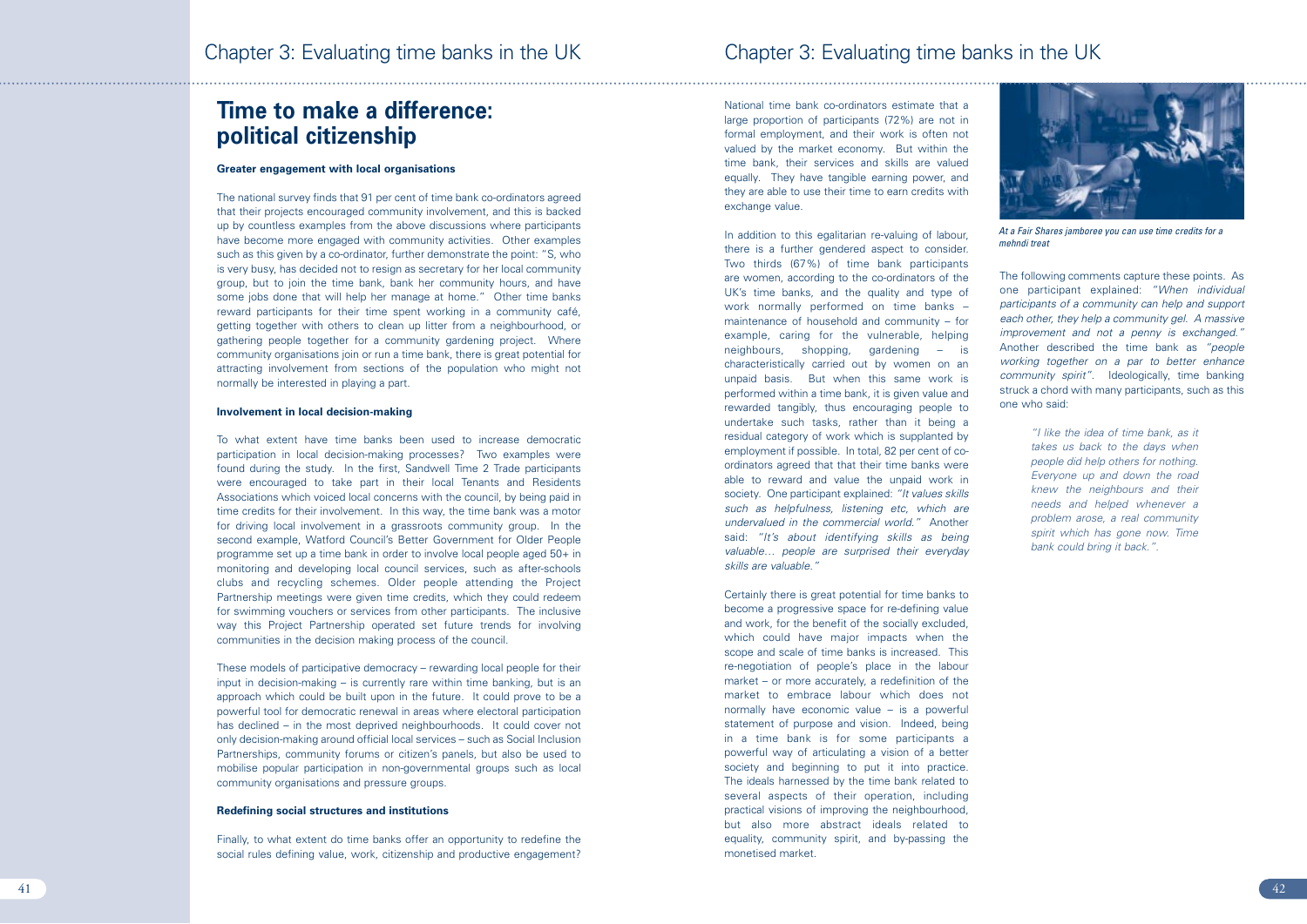**Develop the social side of the project.** A common request of participants was for regular gatherings and informal meetings, which broke the ice between participants who had not met, and allowed friendships to flourish, as well as stimulating exchanges. These social occasions need not be anything grand – a simple monthly coffee morning or evening would suffice, and it may be possible for some of the less able participants to organise the events. Organised social events and day trips would serve twin purposes: both to build the group's cohesiveness, and to offer new opportunities for those who could not otherwise get out because of disability, confidence or transport problems.

**Recruit local businesses to offer incentives to time bankers.** Offering participants tangible incentives, such as discounted meals in cafés, cinema tickets, refurbished computers, access to leisure facilities and similar, in exchange for time credits, is a valuable way to maintain motivation. It will also attract people who would not normally volunteer and perhaps do not require any services from other participants.

**Identify and strengthen the 'X' factor.** It is vital to identify what is the 'X' factor which time banking has which traditional volunteering and community activities lack. What is it that makes it appeal to sections of the populations who would not normally get involved? Many participants enjoyed the feeling that they were part of a supportive group, and that there would be help for them when they needed it. But there are indications that the reciprocal aspects of time banking may not be the key element after all. Discussions below point to difficulties in generating steady flows of reciprocal exchanges –



4

**Recruit local community groups.** This strategy is a useful means of attracting participants: if a local group joins the time bank and its participants can immediately see benefits from participation, then they are more likely to join as individuals. Furthermore, by targeting local organisations that work with vulnerable groups of people, this can also be a valuable way to recruit participants with more needs, to balance the membership, which can be biased towards those who want to give. In this way, community resources are shared and existing groups use the time bank to meet their own objectives, rather than competing with the time bank.

due to a skills gap in the available services, and a preponderance of givers. What other characteristics of time banking do participants highlight as being especially important to them? Compared with traditional volunteering, they described time banking as being:

Adapt the model to suit local situations. The context and location of time banks vary wildly, and there is no universally applicable model. For example, while the sense of belonging among an inner city estate may be similar to that in a rural village, needs and expectations will be different. In the Gorbals, for instance, lack of transport was less of an issue, but people were far more cynical and unwilling to allow strangers into their homes. This was addressed by a strategy of accompanied visits, and working through local community organisations, rather than one-to-one.

- More flexible: tasks that can be done on an ad hoc basis, not requiring a regular commitment of time.
- More informal: avoiding institutional voluntary organisations, and enabling people to develop friendships.
- More accessible: facilitated exchange opens doors to those who would not be capable of volunteering through normal channels, and values skills which might otherwise be overlooked.
- Specifically focused on the local community.

**Create a strong local presence.** Time brokers found that the more time they could spend talking to people in the community and encouraging them to participate, the more the time banks flourished. Time bank participants often have large support needs and require a high degree of facilitation to use the project – this involves a good presence in the community, preferably a drop-in centre, and continual contact with participants, ongoing development work to recruit local organisations and so on. It is also important that the time broker is someone known to local people – a community activist, for example.

While efforts should be made to develop the reciprocity of time banking, and overcoming the challenges identified previously, it is also vital to recognise that the elements of time banking which distinguish it from traditional volunteering are important and significant for participants.

**Secure adequate funding for staff.** Staffing time banks is the major cost, and often the temptation is to add the project on to an existing community development worker's caseload. But the time and energy requirements in running a time bank are significant, and part-time appointments were felt to be too restricting in terms of the time available to develop the project and interact with local people. One over-worked time broker recommended that all time banks have the funding in place for a full time member of staff from the beginning, with the option of recruiting part time support after the project has become established.

## **Challenges to be overcome – internal barriers**

**Be based in a local organisation.** Time banks that arose through an existing organisation or agency have far greater success than those that are set up as 'stand-alone' projects. Being integrated with another group with shared objectives allows the time bank to provide a motor to increase participation and drive forward that group's objectives, bringing with it the benefits of community knowledge, credibility, networking and shared goals. It should also contribute to the time bank's local presence. Most importantly, it will provide a strong institutional base for the time bank, which is vital because lack of support is a prime reason for time banks failing. The crucial point is to view the time bank as a tool which any organisation can adopt to achieve greater public participation in its activities.

**Getting people to ask for services.** The principal obstacle faced by time banks is that participants prefer to give time than receive it. There are several reasons for this. First, the reciprocity of time banking is not yet well ingrained, and this provides a serious challenge to time brokers who wish to develop something more than a traditional volunteering scheme. One co-ordinator described the most pressing challenge as: *"Getting people to understand the difference between time banking and traditional volunteering."* If most participants are waiting to be asked to provide a service, then nobody is asking and the system grinds to a halt, with disappointed participants. It is essential to educate participants about the need for reciprocal giving and taking – perhaps by explaining that by asking for a service, they are

The development of time banks so far has been an enormous learning experience for practitioners and strategists alike. The lessons learned have been assembled in this chapter in two categories: those factors which enable greater success, and the challenges faced by time banks – along with potential solutions.

## **Enabling factors**

The following are clear lessons:

## Chapter 4: Lessons learned so far

*Signing up to join the time bank in Sandwell*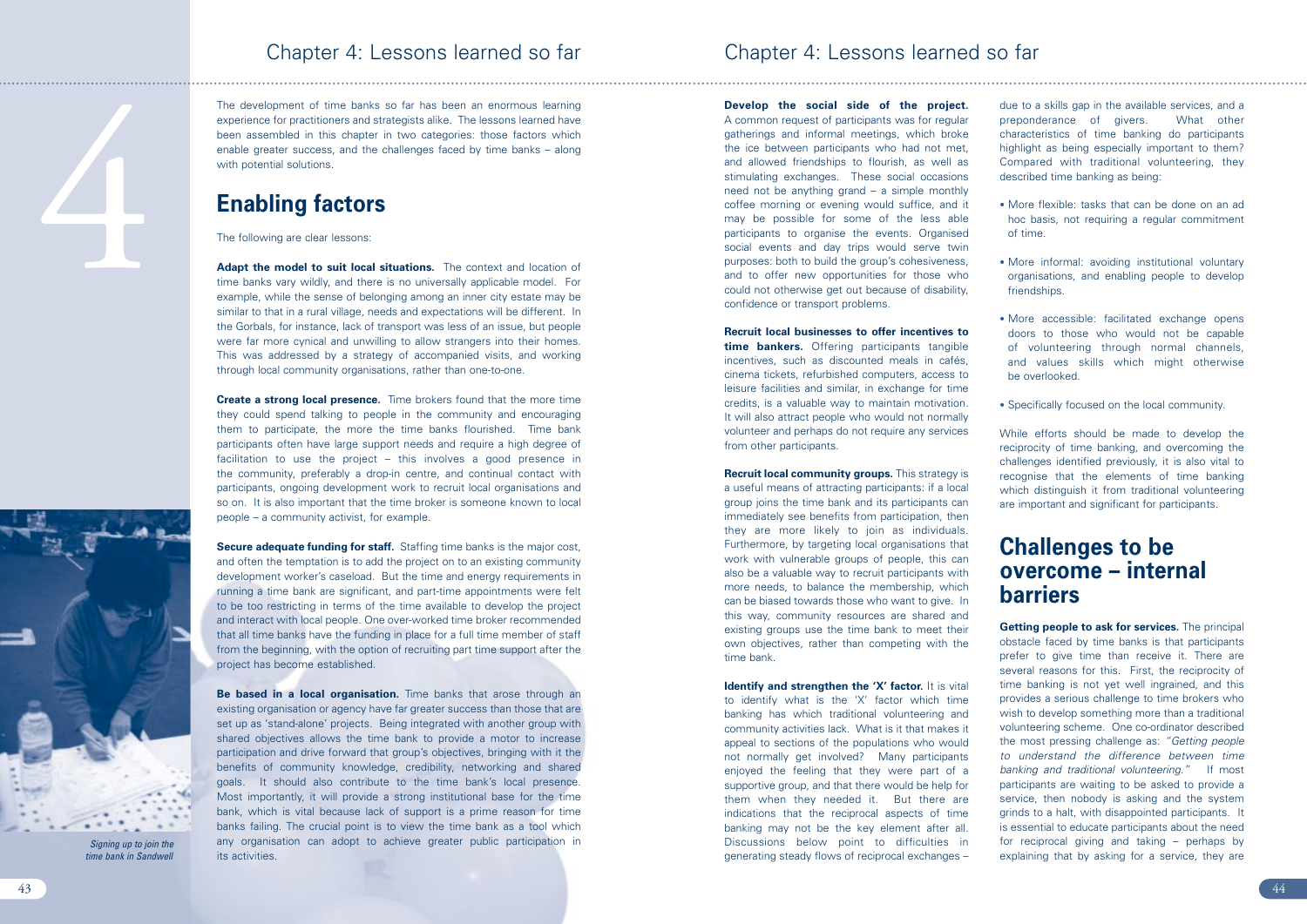allowing somebody else the opportunity to give. Another strategy for dealing with this imbalance is to recruit local organisations that deal with people with high levels of needs. But this brings its own difficulties in that such vulnerable groups of people have very high levels of support needs, and their participation requires continual encouragement and 'hand-holding' before they will feel comfortable to start using the scheme regularly.

## **Increase the size and range of what's on offer.**

A second reason why time banking activity may be low is that participants cannot find anything they need on the scheme – there are 'skills gaps' on time banks, due to their small size and low business involvement at present. Larger time banking networks such as Fair Shares may be able to overcome some of these shortages, but at the expense of proximity and convenience - most time bank participants want to exchange time locally, with people in their immediate neighbourhood. This skills gap needs to be addressed in two ways. First, active recruitment of individuals and groups with useful skills must grow the schemes and widen the range of available services. Second, attracting businesses and other service providers to offer surplus capacity or goods – like leisure centre vouchers, discounted café meals, cinema tickets – that can recognise their efforts and provide another outlet for spending credits. In the USA, local firms regularly donate surplus goods and food to time banks, which provide incentives to participants to earn and spend credits, and also helps to meet their needs by saving them money. But there is currently a 'benefit trap' preventing time banks actively seeking this type of business involvement, which is discussed below. Another way to tackle this skills gap is for more time banks to adopt DIY projects such as the one in Rushey Green Time Bank, to develop the skills and capabilities of participants to meet their own needs.

**Improve marketing and promotion.** Around the country, the promotion and recruitment materials used by time banks were felt to be lacklustre. For a wide range of people to take part in time banks, especially young people, it is important to use good quality, eye-catching marketing tools and promotion in the media. Time brokers find it hard to develop these tools as well as carry out their other tasks. Time Banks UK could usefully take on the role of developing generic marketing materials to a high standard.

**Public perception of time banking.** Several time brokers, and quite a few participants, remarked how difficult it sometimes was to attract people to join the time bank, and how they were met with cynicism and lack of interest. In Sandwell for example, the time broker found again and again that residents thought the time bank was a good idea, but would face challenges in an area where community cohesion and trust had been badly eroded. Overcoming this cynicism is a major challenge for time banking, and some projects have found that organising group activities which people feel passionately about, or simply enjoy doing, is the best way in.

## **Communicate effectively with participants.**

Participants frequently complained about not knowing what was happening on the time bank, and feeling left out of social gatherings and other events. Some did not understand the principles of the time bank and how it worked, and others said they had not received any contact from the time bank for many months. It is essential to keep participants informed and included in the time bank, to make sure they know how the project works and what they can use it for. Regular

**Lack of institutional support.** Some time brokers have struggled to run their projects in an isolated setting, and without good institutional back-up. The support needs of some time bank participants are very high, and clients frequently present with physical or mental health problems. Time brokers require good training – including in

newsletters, a notice board in a community centre, or occasional lists of what is available, would all help to foster trust, exchanges and a sense of inclusivity.

# **External barriers**

For example, Angell Town Time Bank has found that that creative activities like hair plaiting and poetry workshops attract people of all ages/families, giving people the chance to have a chat and for the broker to get to know them and encourage them to get involved in other activities, like numeracy and literacy workshops. These workshops have been much more successful than trying to involve people on an individual basis. Southwark HOurBank's community café is another safe way for people to get involved.

## **Successes at different levels**

**Within the time bank** the most important considerations are to:

- Have a diversity of participants, with varied ages, backgrounds, skills and needs.
- Have regular get-togethers as a means to build friendships and get people exchanging.
- Have good communication with time bank participants, and to involve them from the outset in running and managing the time bank.
- Keep the exchanges flowing.

This is aided by working at the **community level** – it is highly visible and provides wide community benefits. Success factors demonstrated in the Gorbals are:

- Support existing voluntary sector activities with the time bank for example, by rewarding people with time credits for sorting and delivering boxes of fresh fruit and vegetables, or the Gorbals Fair.
- Stimulate new activities needed by the community and 'fuel' them with time credits, such as working with a local ecumenical project to assist refugees.
- Look at ways in which the time bank can bridge community divides, such as the peer mentoring project.

From community, time banking can grow into the **network level**, as shown in London and Gloucestershire in particular. Success factors for growing thriving time banking networks include:

- Demonstrate and share the impact of the time bank approach.
- Work with key gatekeepers from other organisations and networks.
- Find out what other organisations can offer and what they need from the network.
- Offer regular communications (website, monthly e-bulletin, newsletter) and training events. Have a strong presence at community events.
- Provide support for practitioners, like a forum to stay in touch and share learning.
- Have a team approach and share organisational duties with participants.

At the level of using time banking as a means to improve **service provision** by statutory bodies, national organisations, health and educational institutions, key elements that produce good results are:

- Buy-in at senior level and at implementation level.
- Focus on staff concerns and give them ownership by involving them in designing how scheme will work.
- Work slowly and integrate risk factors.
- Communicate learning and results about what impacts through regular communications.
- Support the use of time banking within the structure of the organisation itself – for example setting up a time bank between staff to share resources and learning. This has been learned through work with Mencap, Sandwell Health Authority, and South London and Maudsley NHS Trust.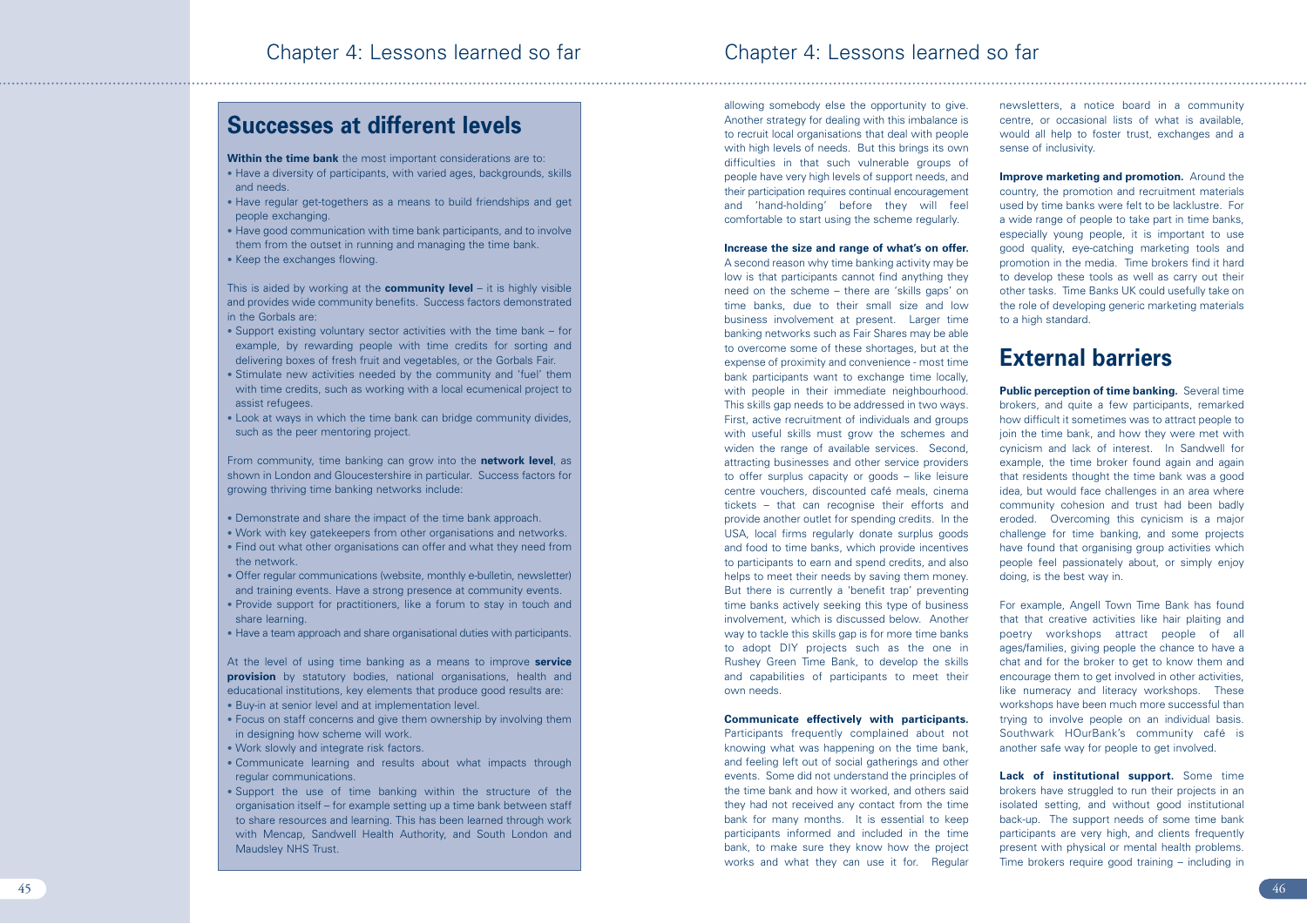– as a forum in which excluded groups of people may take the first steps towards re-engagement with society. People with disabilities who are excluded from the labour market should be encouraged to join time banks without any threat to their benefit entitlement.

counselling skills – and effective management to enable them to deal with the pressures involved in running a successful time bank. Those that have not had this support have suffered from staff burn-out, low motivation and high turnover, despite good intentions. Working in a small organisation or a standalone time bank emphasises these problems, as there are many more tasks to attend to, to keep the organisation running, in addition to running the project itself. Integrating a time bank into an existing organisation would overcome some of these challenges.

**Lack of sustainable funding.** It is not at all uncommon for community groups to find themselves in a continual round of funding applications, taking valuable time away from working with the client groups. But the implications of this insecurity, and of failing to secure funding, threaten the successes achieved by time banks. Several time banks have stopped running, some just a few months after starting up, because of a lack of funding. Others are worried that they will be unable to consolidate and grow because of a financially insecure future. Good long-term funding would help time banks to grow sustainably.

**But an even more ambitious solution is also proposed.** If government adopted time banking as a tool through which it could deliver a wide range of services and social inclusion benefits in a participative and democratic way, and integrated the model into mainstream agencies, then the struggle for ad hoc funding would be overcome. This would also take time banking out of the pilot phase and onto the next level of activity – mainstream service delivery. There have been some encouraging signs of the potential of time banks to achieve this – in Stonehouse and Gorbals schools, for instance, and in health care.

**Government regulations on benefit entitlements.** At present, time banking services and time credits have been declared exempt from calculations of income tax and state benefits for the unemployed and those on low incomes. This is important to allow the socially excluded to take part in the projects. But there are two areas which require further policy changes. First, there is still a 'benefit trap' which deters time banks from seeking local business involvement in the form of donated goods and surplus capacity services as incentives for participants – which would in turn grow the schemes and attract more members.

The exchange of goods on time banks has attracted the attention of the Department of Work and Pensions, particularly in relation to benefit recipients. Given the low level of goods exchanged, and the fact that goods are available as rewards for participation, specifically in order to attract socially excluded groups who achieve significant social inclusion gains from taking part, we recommend that the Department of Work and Pensions disregards such activities and does everything possible to encourage, rather than deter, benefit recipients to join time banks.

Second, participants with disabilities have been informed that taking part in time bank activities is a form of work and so may disqualify them from receiving state disability allowances. Such a position again deters the people for whom time banking may prove most valuable. It is well understood that volunteering and community participation is a useful form of occupational therapy, and time banking should be viewed the same way

## Chapter 4: Lessons learned so far

*"Not long after I became a member of the time bank a job that had been put off for two years (I have MS) suddenly seemed possible. A garden cabin needed painting. I phoned the time bank office and they said 'Yes, we can do that' and after a few days a young man came to have a look at what I wanted doing. The job was soon done and I happily signed the young man's time sheet.*

*Since then I have done various jobs in the office to accrue hours and helped on a stall when we had the Queen's Jubilee celebrations in the village. This was a good chance to attract more people to join the time bank. This new venture will bring people together, which is much needed in these days of stress."*



*Ashworth Time Bank Jubilee event*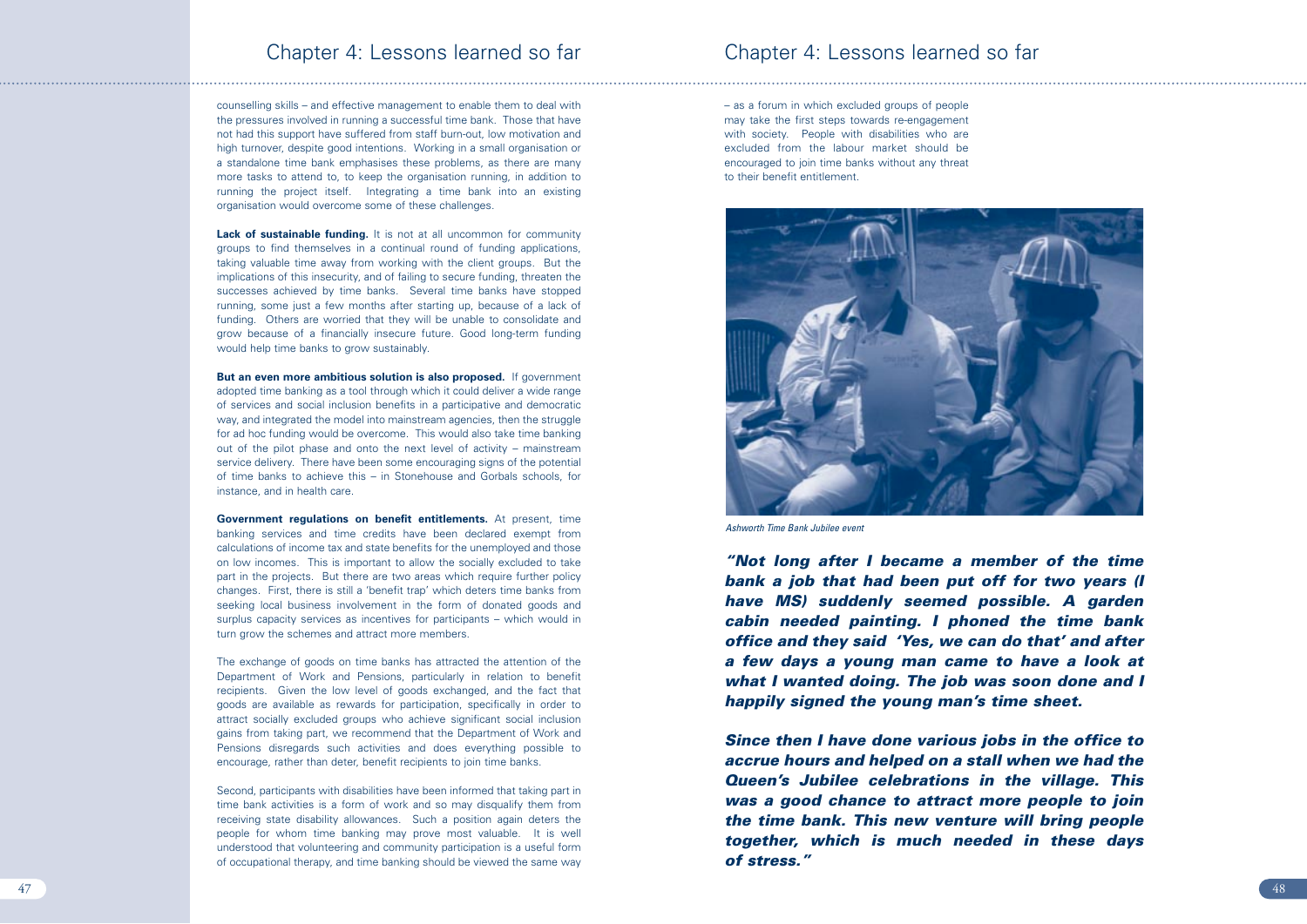rewarding the input of local people into local decision-making processes, both official and otherwise. This strategy has not been widely adopted so far, with only a few examples of it in practice, but there is great potential for it to become a major tool for democratic reinvigoration of deprived neighbourhoods.

Time banks are also found to be a cherished space where the prevailing values are of equality and human dignity for all, in contrast to the conventional economy which rejects some people, work and communities as being of little or no value. For the socially excluded, this feeling of being valued and coming together, in an endeavour which played by different rules to the money economy, was a powerful and enervating force. Time banks perform a useful service in terms of political citizenship.

But there is still a long way to go before time banks can achieve their full potential. The learning gained from experience and from this research could help to shape the development of time banking in the future, but there are still obstacles to be overcome. Time banks need to grow and widen the scope of services they offer, and learning through the Time Banks UK network will enable practitioners to share experiences and good practice. There is a great deal which government could do to help time banks grow into important policy tools. A number of specific policy changes are needed, which are set out below.

# **Policy changes to unlock the potential of time banking**

Given the support of government, time banking has a powerful role to play in a diverse range of policy settings. The policy implications of the research are given here, as well as a number of recommended uses for time banking. The examples given here draw on current experience and indicate what is possible, given the political will and imagination to develop truly participative futures.

**1) Inform the public and policy-makers about the potential.**

First, it is important that the public and policymakers grasp what is different and important about time banking. It is not simply another community-building tool or volunteering initiative; it is something quite unique. It is a tool for participation which brings local community organisations together, strengthens their activities, and involves socially excluded groups in a spirit of equality, meeting their needs and linking service 'users' and 'providers' together in a new way. This report has shown the impacts and potential of such connections and mechanisms, and it is now up to government to capitalise on it.

It has been just four years since time banking was launched in the UK, and the achievements of the movement in that short time have been impressive. This report has shown for the first time that time banking is a powerful tool for neighbourhood renewal and social inclusion. The findings demonstrate that the benefits of time banking include:

## **2) Set clear regulations which encourage the participation of all parts of the community.**

Time banking is a powerful form of occupational therapy which benefits the whole community. While time banking has a 'benefit waiver' and those receiving means-tested benefits are permitted to receive time credits for providing services, there may be problems for time banks which allow participants to exchange their credits for donated goods. This has prevented the recruitment of businesses to time banks, and has effectively put a limit on their development as projects which can meet participant's economic needs.

Second, the income of participants receiving disability benefit is threatened if they undertake to provide services on time banks. These regulations inhibit the participation of the poor, unemployed, or those with disabilities, and are shortsighted measures which prevent people from helping themselves and others and fostering social inclusion. There should be a clear policy statement on time bank participation which recognises this and makes it clear that no benefits will be affected.

## **3) Create avenues so that social enterprises and time banking can support each other.**

The UK has poor levels of reuse and recycling. Computer and furniture refurbishment offer work and training opportunities, reduce landfill and incineration, and provide much needed educational and basic living resources for those who might otherwise go without. They are an ideal area for social enterprise – community businesses with an explicit social objective. There is scope to create partnerships between time

## **Policy Implications and forward thinking for time banking**

# **The role of time banking**

- Increased participation and community involvement.
- Growing social capital.
- 
- Bridging community divides. Fostering community self-help.
- Engaging socially excluded groups to begin to meet their social and economic needs.
- Challenging the prevailing values of the conventional economy.

Time banks are found to be successful at integrating with mainstream service providers, targeting deprived communities, and attracting the kinds of participants who normally don't – or can't – get involved with community activities or volunteering.

The framework for evaluation was based on an understanding of social exclusion as being a denial of effective social, economic and political citizenship rights, and evidence was sought for impacts in each of these areas. The research found that time banks were effective tools for helping people to exercise those rights, and so tackle social exclusion, but that there is potential for much greater achievements in the future.

First, the strongest evidence for time banks promoting citizenship rights was in the area of social citizenship. Social networks were grown, bringing friendships and nurturing social capital and a feeling of being needed and belonging, both key elements of well being and social inclusion. There is evidence of community building among participants, especially in fractured neighbourhoods. Inter-generational and inter-racial divides were crossed, resulting in greater understanding and respect between diverse communities.

Second, time banks also help to develop economic citizenship. They build networks of informal mutual support, tapping into unused skills for community benefit and meeting some of the needs of their participants. They are effective at building community capacity and mobilising resources. They allowed people to perform useful work for others, receiving time credits in return, and ask for help when they needed it. But there is scope for much greater promotion of economic citizenship rights within time banking, which would enable them to meet more of the economic needs of participants through the involvement of local businesses and widening the skills base of the projects. Unfortunately the government's benefit regulations currently prevent this avenue from being fully explored.

Finally, time banks develop political citizenship rights. They provide a model for renewing local participative democracy, for facilitating and

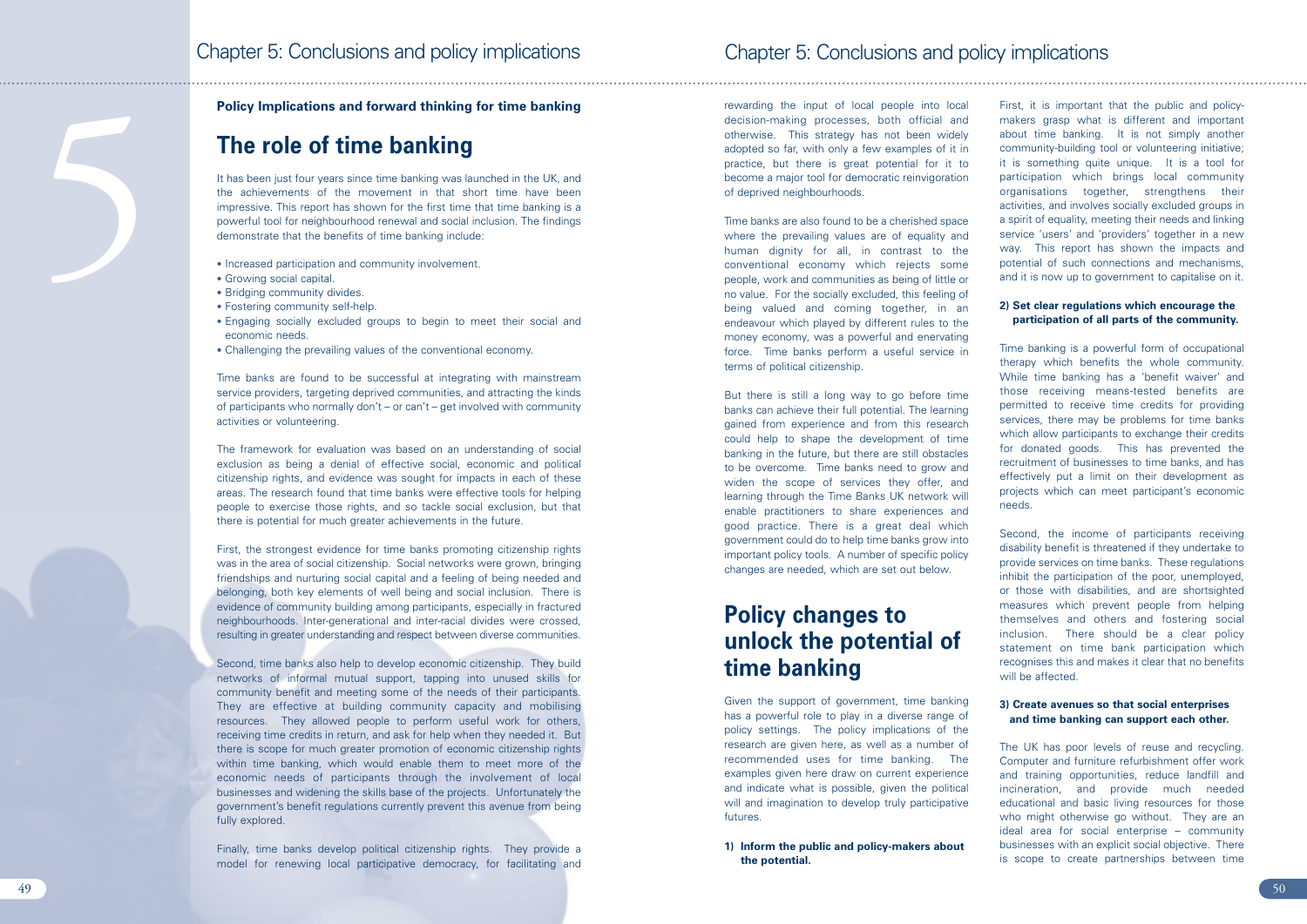As the regions are becoming more of a focus for decision-making, and as regional regeneration networks are being set up with the impetus on sharing skills and knowledge between communities involved in regeneration, the informal time-based tuition exchange of a Skill Swap (a time bank that focuses exclusively on tuition exchange and work placements) can offer a means to facilitate learning visits and share knowledge, whilst simultaneously networking communities together and making the best use of available resources.

## **7) Develop a policy on care of the elderly.**

One of the biggest challenges facing the NHS and social services is providing appropriate care for elderly people. In an aging population, time banks offer a practical way to clear 'bed-blocking' in hospitals and prevent older people from being admitted in the first place. In Japan, the support and care of older people is provided through local time banks, which offer 'ticket for a caring relationship' - basically young elderly helping their older counterparts and using their credits when they need help themselves.

## **8) Open the doors to mutual volunteering.**

Government could help to promote community self-help by resourcing volunteering organisations through training and knowledge-sharing to develop their own brands of time banking. This would be a good way to build the capacity of the voluntary sector using volunteer bureaux as a local hub and reaching the new kinds of volunteers – young people and people from minority ethnic groups, for example – that are so critical to the future health of the voluntary and community sector.

## **9) Partner with Learning and Skills Councils and other training providers to promote community colleges.**

This means building people's confidence to go onto adult, further and higher education through informal tuition opportunities within communities.

It is also possible to use time banking and recorded credits as evidence for accreditation for courses at national level.

## **10) Build time banking into mainstream health care.**

GPs know that good health is about more than prescribing pills – its about being valued, having your material needs met and feeling part of a caring community where you can ask for help if you need to. Time banks offer a way for health services to prescribe practical help or a friendly phone call instead of just pills and technical support. A loving relationship or membership of a social network contributes as much to health and well being as diet, smoking and exercise.

Most importantly, they give patients the opportunity to take more responsibility for their own health as well as become active in their neighbourhood and community, improving their social networks and the types of opportunities available to them. The NHS Plan (2001) puts an emphasis on 'shifting the balance of power' away from professionals and involving the community more: time banks offer a proven method for doing this. Initial evaluation shows very high rates of remission for patients who participate (Harris, 2002).

This report provides evidence that time banking in the UK is helping to meet the needs of those who are most disadvantaged in our communities. Time banking involves people in a spirit of equality, and is successful at including hard to reach groups like young people and minority ethnic groups. It can also build community capacity and cultivate citizenship.

It provides a framework that can work at different levels – with individual and organisational participants; within and across communities; at citywide, countywide and regional networks levels; and broadly with service providers in refining how services are delivered.

Time banking offers an inclusive reward system for participation in building sustainable, cohesive communities.

It is an idea whose time has come.



banks and social enterprises that would reduce time banks dependency on external funding, would provide an award for participation, and would link social enterprises into their communities.

What is needed is clear recognition and encouragement of the potential in these partnerships, by providing simple structures and financial incentives for such collaborations to work, and by adopting a supportive tax and benefits policy on the use of refurbished goods for social benefit as a positive way to reward participation.

### **4) Use time banks to reward participation.**

Time banks can re-invigorate local democratic participation and reach parts of the community normally the least likely to take part. This is especially important in areas where electoral participation is low and disenfranchisement is rife. There are a huge range of public service providers and other organisations which need the participation of local people but are not rewarding them for the time they spend. Local authorities, Local Strategic Partnerships, New Deal for Community, Primary Care Trusts, and many others could benefit from time banking as a means to encourage and reward community participation.

For example, a time bank within a Local Strategic Partnership (LSP) could be used to involve and reward local people, share skills between the partnership's organisations, and develop the capacity of the community without using money by making best use of what is already there, then measuring and rewarding it using Timekeeper software. It also sets up local ownership at the grass roots with an aim of making the LSP more accessible and open.

### **5) Fund meaningful community development.**

Community participation is the watchword of regeneration and community development, and funding requirements usually say they need to involve beneficiaries in decision-making. As we move towards a society in which the currencies of time and money are more balanced, it would make sense for funders – both government and non-governmental - to set a given number of hours of meaningful community involvement as integral to grant allocations, putting time accounts and money accounts into an overall grant-giving equation.

There are many ways to do this, and time banking is just one, but it is a proven tool to measure and record the hours spent in community involvement, which adds to the rebalancing of the importance of both time and money, and can increase involvement and improve quality of life.

## **6) Use time banking as a regeneration tool at regional level.**

There is a potential role for time banking at the regional level, as an institutional support mechanism within Regional Development Agencies as a trigger to participation, skills sharing, and networking. Time banking could be used at a regional level to share knowledge between regeneration practitioners, provide advice on implementation, focus on developing regional expertise and resources, and to glue together, reward and complement the development of regional networks.

## Chapter 5: Conclusions and policy implications

*Launch of the Whittingdon Time Exchange in a North London school*

**"Never doubt that a small group of thoughtful, committed citizens can change the world; indeed, it is the only thing that ever has"** *Margaret Mead*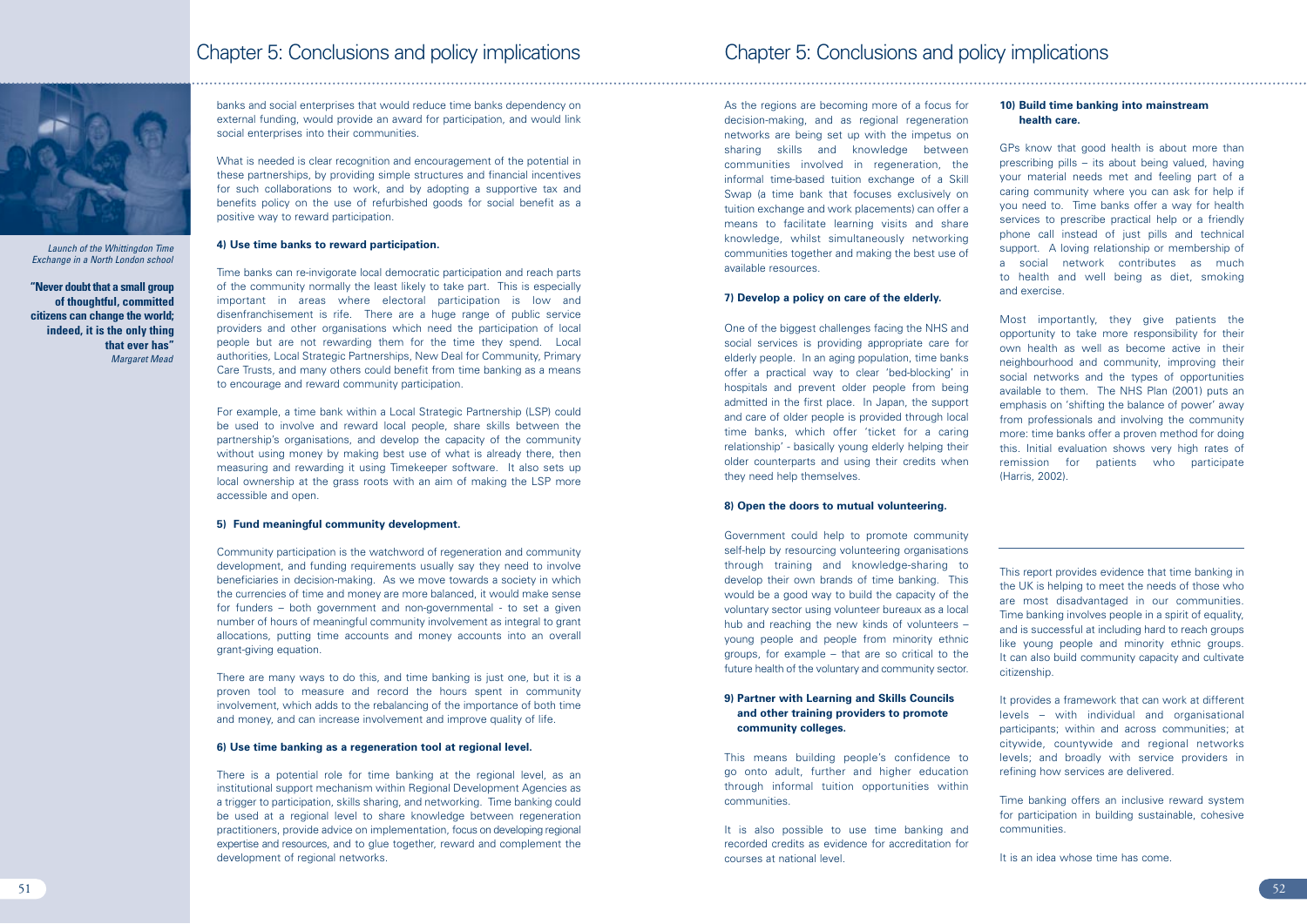- Harris, T. (2002) 'Interim report of the evaluation of the Rushey Green time bank', mimeo, Socio-Medical Research Group of St Thomas' Hospital
- Henderson, H. (1995) *Paradigms In Progress: Life beyond economics,* (Berrett-Koehler Publishers, San Francisco) (originally published 1991)
- Hirschman, A. (1984) *Getting Ahead Collectively: Grassroots experiences in Latin America,* (Pergamon Press, New York)
- MacGillivray, A., Weston, C. and Unsworth, C. (1998) *Communities Count! A step-bystep guide to community sustainability indicators,* (New Economics Foundation, London)
- NRU (Neighbourhood Renewal Unit) (2002) *Changing Neighbourhoods, Changing Lives: The vision for neighbourhood renewal,* (NRU, London)
- ONS (Office of National Statistics) (2000) *Regional Trends 35: 2000 Edition,* (The Stationery Office, London)
- OPCS (Office of Population Censuses and Surveys) (1993a) *1991 Census Report for Great Britain Part 1, Volume 1 of 3,* (HMSO, London)
- OPCS (Office of Population Censuses and Surveys) (1993b) *1991 Census Report for Great Britain Part 2,* (HMSO, London)
- PIU (Performance and Innovation Unit) (2000) *Winning The Generation Game: Improving opportunities for people aged 50-65 in work and community activity,* (Stationery Office, London)
- Putnam, R. (1995) 'Bowling Alone: America's declining social capital' J*ournal of Democracy,* Vol 6 (1) pp. 65-78
- Regeneration and Renewal (2002) 'Quotes of the week', 16/8/02, p.2
- SEU (Social Exclusion Unit) (2000) *National Strategy For Neighbourhood Renewal: A framework for consultation,* (Cabinet Office, London)
- Seyfang, G. (2001a) 'Spending Time, Building Communities: Evaluating time banks and mutual volunteering as a tool to tackle social exclusion' in *Voluntary Action* Vol 4(1) pp. 29-48
- Seyfang, G. (2001b) "Working For The Fenland Dollar: An Evaluation Of Local Exchange Trading Schemes (LETS) As An Informal Employment Strategy To Tackle Social Exclusion" *Work, Employment and Society* 15 (3) pp.581-593
- Seyfang, G. (2002) 'Tackling social exclusion with community currencies: learning from LETS to time banks', *International Journal of Community Currency Research* Vol 6 http://www.geog.le.ac.uk/ijccr/
- Seyfang, G. (forthcoming a) 'With a little help from my friends: evaluating time banks as a tool for community self-help', *Local Economy*
- Seyfang, G. (forthcoming b) 'Time banks: Rewarding community self-help in the inner city?', *Community Development Journal*
- Simon, M. (2000) *Time Banks UK business plan,* (Time Banks UK, Gloucester)
- Stringer, E. (1996) *Action Research: A handbook for practitioners,* (Sage: London)
- Walker, P., Lewis, J., Lingayah, S. and Sommer, F. (2000) *Prove It! Measuring the effect of neighbourhood renewal on local people,* (New Economics Foundation, Groundwork and Barclays PLC, London)

## References

- ACU (Active Community Unit) (1999) *Community Self-Help: Social Exclusion Unit Policy Action Team 9,* (Home Office, London)
- Allen, J., Cars, G. and Madanipour, A. (eds.) (1998) *Social Exclusion In European Cities: Processes, Experiences and Responses,* (Jessica Kingsley, London)
- Boyle, D. (1999a) *Funny Money: In Search of Alternative Cash,* (HarperCollins, London)
- Boyle, D. (1999b) *Angels and Health: Time dollars and health care,* (Time Dollars Institute, Washington)
- Boyle, D., Burns, S. and Krogh, K. (2002) *Putting The Life Back Into Our Health Services: Public involvement and health,* (NEF, London)
- Burns, S. (2000) *Skill Swap: An Evaluation,* (NEF, London)
- Cahn, E. (2000) *No More Throwaway People: The co-production imperative,* (Essential Books, Washington)
- Cahn, E. (2001) 'On LETS and Time Dollars', *International Journal of Community Currency Research* Vol. 5 http://www.geog.le.ac.uk/ijccr/
- Cahn, E. and Rowe, J. (1998) *Time Dollars: The new currency that enables Americans to turn their hidden resource – time – into personal security and community renewal,* (Family Resource Coalition of America Chicago) [second edition, first published 1992]
- Davis-Smith, J. (1998) *The 1997 National Survey of Volunteering,* (National Centre for Volunteering, London)
- Davis-Smith, J. (2001) Personal communication
- DETR (Department of the Environment, Transport and the Regions) (2000) *Indices of Multiple Deprivation,* (DETR, London)
- Feder, J., Howard, J. and Scanlon, W. (1992) "Helping Oneself by Helping Others: Evaluation of a service credit banking demonstration" *Journal of Aging and Social Policy,* Vol 4 No 3 pp 111-138
- Glasgow City Council (n.d.) *Unemployment In Glasgow* <http://www.glasgow.gov.uk/html/business/gbp/economic/unempl 1.htm> accessed 30/5/02, copy on file.

## References

*References*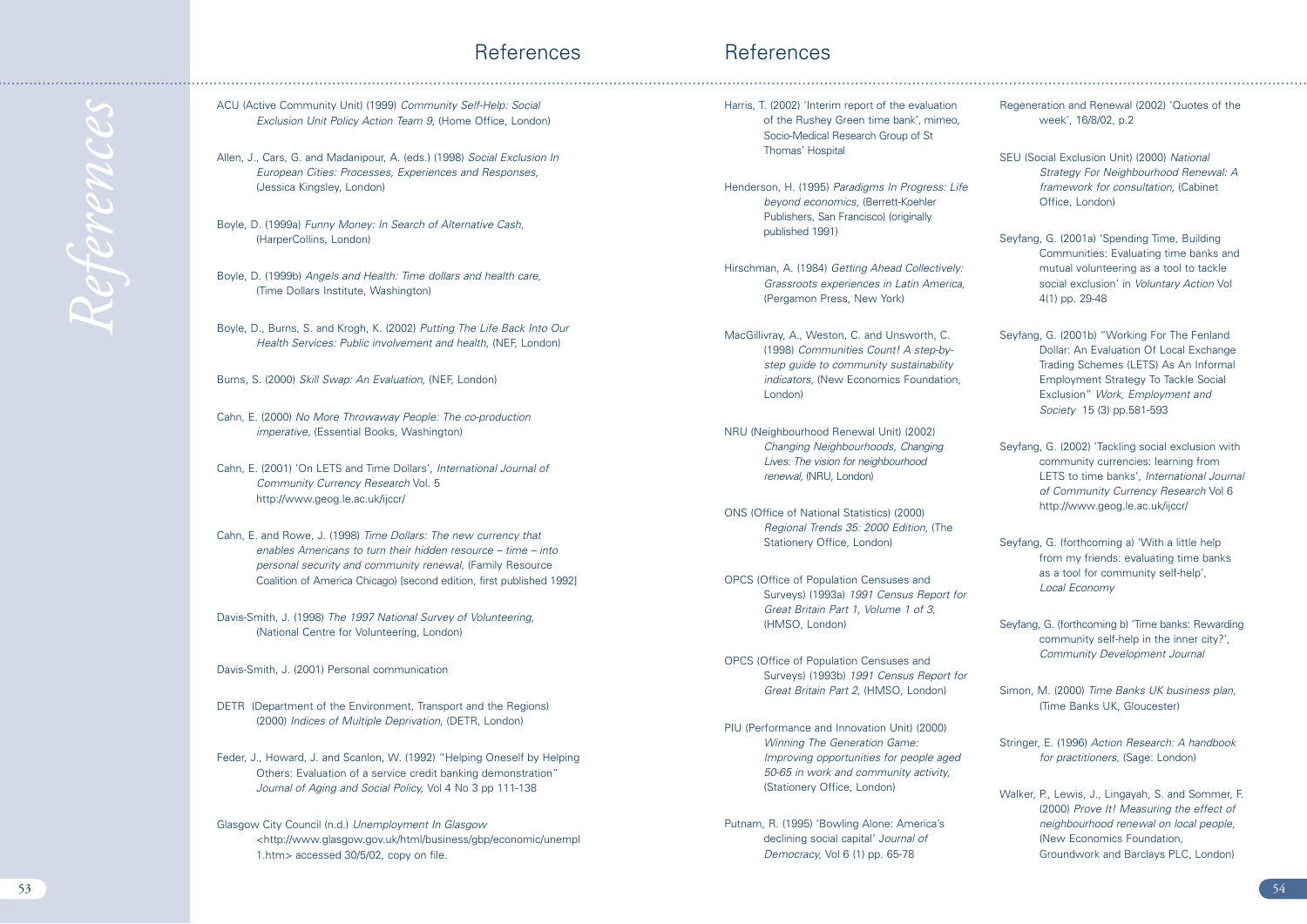Time banks are clearly a value-led initiative, which aims to bring about benefits in economic, social, personal, ethical and community well being. The evaluation of such impacts requires a wider range of indicators, and a broader conception of 'well-being' than is conventionally employed in project appraisals – where, for instance, the numbers of jobs created or money saved might be the primary indicators of success. There is a growing body of work developing in the UK which systematically analyses multi-dimensional impacts of these types, and is becoming more influential in policy circles, particularly in relation to sustainable communities. The New Economics Foundation has worked for many years on developing new methods of accounting and participatory social indicators of sustainable development for organisations, businesses and communities (MacGillivray et al, 1998; Walker et al, 2000). The specific focus of this research has been to assess time banks as tools for promoting social inclusion – which is understood to mean having effective social, economic and political citizenship rights. Table A1 shows the range of indicators developed to evaluate the success of time banks in each area of citizenship.

The research took several inter-related forms. A national survey of time banks co-ordinators collected nationwide information about the scope and scale of time banks activities, their particular characteristics and developments, and gained an indication of the composition of the membership. In 2001, this achieved a response of 12 out of 15 active time banks (80%), and a follow-up survey in 2002 collected information from 12 out if the 29 active time banks (41%). This was augmented by four follow-up case studies, chosen for their diversity of institutional setting, geography, character or size, which consisted of site visits, interviews with organisers, analysis of trading records, and most importantly, interviews or focus groups with participants to access their perceptions of their activities in time banks, and what difference it has made to their lives (see Table A2). A membership questionnaire was also developed and used where appropriate to gather richer understandings of the impacts on time bank participants.

The project uses several inter-related methods: surveys (to gather both quantitative, but mainly qualitative data from a broad range of subjects), case studies with in-depth interviews, focus groups, and records analysis. Quantification of data from the surveys remains at the broadly descriptive level, rather than employing standardised statistical techniques. Many of the survey questions are also open-ended, allowing respondents to answer questions in their own words - which might be codified later – allowing a greater understanding of respondents own understandings and perceptions. In the same way, interviews were conducted in a semi-structured manner, with a guiding list of questions to be asked, but with the possibility of clarifying remarks and explanation, which offered a far greater possibility of understanding the significance of events and experiences for research subjects than a wholly standardised survey or interview could. The main intensive research tool with time bank participants was focus groups: semistructured group interviews, which allow for – and actively encourage – a group identity to emerge and shape the responses of participants.

This research is informed by the principles of community-based action research – which aim to democratise and make transparent the research process, reducing hierarchical barriers between the researcher and the researched, making sure the research is consensual, empowering, non-

## Appendix 1: Research Methodology



|            | <b>Indicator</b>                                                                                                                                |
|------------|-------------------------------------------------------------------------------------------------------------------------------------------------|
| eciprocity | greater social contact with others in the<br>community                                                                                          |
|            | both giving and receiving time: two-way<br>interaction with the community                                                                       |
|            | participants report increasing sources<br>of<br>support, ongoing exchanges                                                                      |
|            | feeling needed and useful, have a contribution<br>to make to society                                                                            |
|            | improving the neighbourhood                                                                                                                     |
| S          | different social groups coming together,<br>participants spending time with and getting to<br>know people from different backgrounds, ages etc. |
|            | participants report making<br>new friends<br>through the time bank                                                                              |
|            | growing self-confidence                                                                                                                         |
|            | increasing sense of personal efficacy, ability to<br>plan for the future                                                                        |
| income/    | successfully giving time through the time bank                                                                                                  |
|            | finding new opportunities for giving time and<br>earning recognition                                                                            |
|            | gaining / improving skills and experience                                                                                                       |
|            | awareness of ability to make a useful<br>contribution to society                                                                                |
| future     | people saving their time credits for future use                                                                                                 |
|            | successfully receiving time and help through<br>the time bank                                                                                   |
|            | accessing wider sources<br>of<br>advice<br>and<br>support, local services etc                                                                   |
|            | finding new opportunities for receiving time<br>and help                                                                                        |
| nomy $-$   | using skills/experience gained on time banks<br>to help access formal employment or training                                                    |
|            | having direct links with training providers                                                                                                     |
| mocracy,   | increased membership and participation in<br>other civic organisations in community life                                                        |
|            | increased sense of efficacy and control                                                                                                         |
| stitutions | increased gender equality - redefining<br>'valuable work' and rewarding work which is<br>normally unpaid                                        |
|            | group formation with others who<br>share<br>certain values                                                                                      |
|            | putting visions into practice                                                                                                                   |

**Table A1: Indicators of Social Inclusion Impacts on Participants**

*Appendices*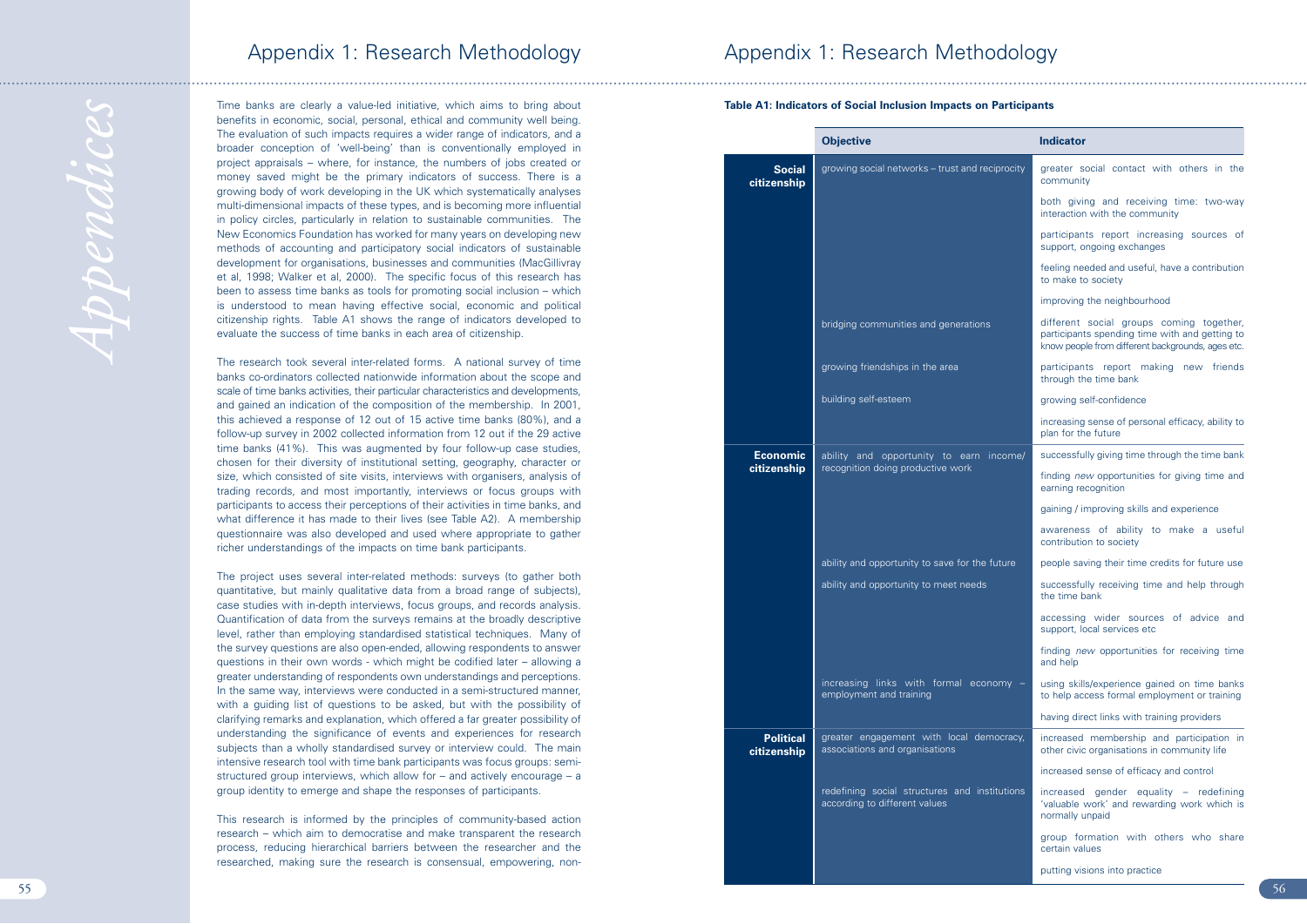## Appendix 2

exploitative and socially progressive (Stringer, 1996). These principles include making the researcher a practical resource for the groups studied, reciprocating the help given by research subjects by feeding back information in a useful form – and so enabling them to take action to resolve their particular difficulties. While the research process began with certain pre-defined objectives and theoretical constructs, it has allowed flexibility and inclusion of additional agendas which have arisen throughout, such that it has been able to respond to the research situation – relationships and issues – as the project has progressed. Time Banks UK's collaborative input shaped the design and objectives of the study, and the findings have fed directly into their developmental work with time banks.

## **Table A2: Research carried out with four case study time banks**

## Appendix 1: Research Methodology

### Travel etc

### **Overheads**

### **Training**

## **Sample budget for one year to run a time bank**

Other costs will include recruitment, a computer if you do not have access to one, and possibly legal fees/management advice if setting up a new organisation. There may also be specific costs for your area or organisation.

|                                                | Description                                                                | Coordinator<br>interviews | Participant<br>focus groups | Participant<br>survey                                           |
|------------------------------------------------|----------------------------------------------------------------------------|---------------------------|-----------------------------|-----------------------------------------------------------------|
| <b>Fair Shares</b>                             | rural                                                                      |                           |                             |                                                                 |
| <b>Stonehouse</b><br>Green<br><b>Time Bank</b> | largest in UK                                                              |                           |                             | 21%                                                             |
|                                                | first in UK                                                                |                           |                             | response<br>rate<br>(21/102)<br>28%<br>response<br>rate (18/64) |
|                                                | elderly bias - based<br>around sheltered<br>housing                        |                           |                             |                                                                 |
| <b>Rushey</b>                                  | inner city                                                                 |                           |                             |                                                                 |
| <b>Time Bank</b>                               | based in GP surgery                                                        |                           |                             |                                                                 |
|                                                | bias towards those<br>suffering mental or<br>physical ill health           |                           |                             |                                                                 |
| <b>Gorbals</b>                                 | inner city                                                                 |                           |                             |                                                                 |
|                                                | based in local<br>economic<br>development<br>company                       |                           |                             |                                                                 |
|                                                | focus on working<br>with organisations                                     |                           |                             |                                                                 |
| Time 2<br><b>Trade</b><br><b>Sandwell</b>      | deprived urban<br>estates                                                  |                           |                             |                                                                 |
|                                                | working closely<br>with tenants and<br>residents<br>associations           |                           |                             |                                                                 |
|                                                | funded by Sandwell<br><b>Health Action Zone</b><br><b>Innovations Fund</b> |                           |                             |                                                                 |

The number of days given for the broker is a minimum. Time bank participants often help with running their time banks, but even so the ideal situation is to have the broker work full time. Often time banks start with the broker part time for a year to get the project started, and then increase it to full time to meet increasing demands.

| Cost                                                                                               | £      |
|----------------------------------------------------------------------------------------------------|--------|
| Broker (£17,000 pro rata full time), NI, pension -<br>outside London (add £2,000 London Weighting) | 20,500 |
| Travel etc                                                                                         | 750    |
| Set up costs including insurance                                                                   | 3,250  |
| Overheads                                                                                          | 2,000  |
| Information and publicity                                                                          | 400    |
| Training                                                                                           | 400    |
| <b>TOTAL</b>                                                                                       | 27,300 |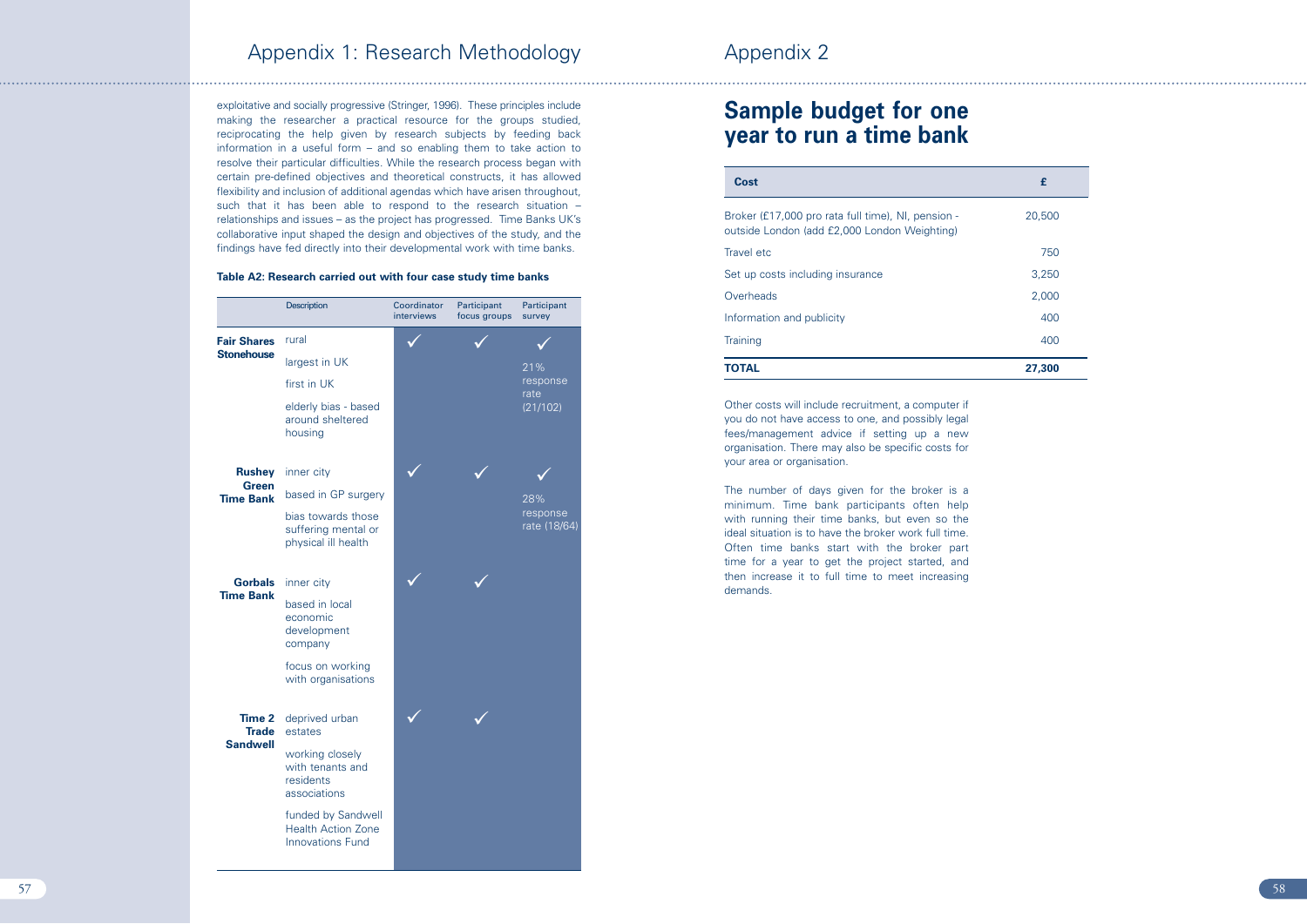# **Applications of time banking**

NB: Up to three examples are given in each category

ople's Fair Shares with accredited citizenship in the

ring in three Tower Hamlets secondary schools.

 $\sin$  a school.

e-based tuition exchange which uses the Rutnet o coordinate activities.

f Better Government for Older People, used time reward older people for their advice on recycling Now expanded to wider community.

al centre with the homeless. Clients offered wide activities rewarded in time including Flat Pack, flat ion and training project where one person of the s the flat. Offers haircuts, meals, contribution to c furniture for time credits. Funded through existing es (cleaning, painting and decorating, resident support).

n and Brighton pilot time banks.

ervices for young offenders and their families.

se time credits to link volunteering in credit union al food initiative.

ker operates from St Helen's Council for Voluntary

from a one-stop shop that includes library, training and doctor's surgery.

usic Economy Local Trading Supplements. me bank hybrid which brings together musicians to Is and resources, and organise events.

set up, and works in partnership with Southwark

ly aims to bring together younger and older people gell Town Estate.

hildcare programme using time credits.

aral car sharing scheme using time credits.

| <b>Area</b>                                               | <b>Examples</b>                         | <b>Comments</b>                                                                             | <b>Area</b>                                                           | <b>Examples</b>                            |
|-----------------------------------------------------------|-----------------------------------------|---------------------------------------------------------------------------------------------|-----------------------------------------------------------------------|--------------------------------------------|
| Community<br>organisations                                | <b>Fair Shares</b><br>Gloucester        | A network of seven community<br>time banks, both urban and<br>rural across Gloucestershire. | <b>Education and</b><br>training providers                            | <b>Fair Shares</b><br>Gloucester           |
|                                                           |                                         |                                                                                             |                                                                       | Opt 4 IT, London                           |
| Regeneration and<br>Community<br><b>Capacity Building</b> | Arthur's Hill Time<br>Exchange          | Funded by NDC, Arthur's Hill<br>Time Exchange serves a<br>population of 4,000 in the        |                                                                       | Whittingdon Time<br>Exchange               |
|                                                           |                                         | west of Newcastle.                                                                          |                                                                       | <b>Skill Swap Rutland</b>                  |
|                                                           | <b>Gorbals Time Bank</b>                | Gorbals<br>Time<br><b>Bank</b><br>In                                                        |                                                                       |                                            |
|                                                           |                                         | Glasgow<br>focuses<br>on<br>community activities rather<br>than individual exchanges.       | Local authorities                                                     | <b>Watford Time Swap</b>                   |
|                                                           | Angell Town Time                        | Angell Town is a physically                                                                 | Housing<br>associations                                               | <b>Potter Street</b><br>Project, Worksop   |
|                                                           | Bank, London                            | regenerated estate which is                                                                 |                                                                       |                                            |
|                                                           |                                         | using time banking to regenerate<br>social networks and trust.                              |                                                                       |                                            |
| <b>Health Service</b>                                     |                                         | Set up by Sandwell Health                                                                   |                                                                       |                                            |
| Providers                                                 | Sandwell<br>Time2Trade                  | Action Zone to develop trading                                                              |                                                                       |                                            |
|                                                           |                                         | residents<br>between<br>and<br>community<br>statutory                                       | <b>National</b><br>organisations with                                 | Mencap                                     |
|                                                           |                                         | organisations of three local                                                                | specific beneficiaries<br>(e.g. people with<br>learning difficulties) | <b>Youth Advisory Project</b>              |
|                                                           |                                         | estates.                                                                                    | Community finance                                                     | Deptford and New                           |
|                                                           | <b>Rushey Green</b>                     | Located in a doctor's surgery,<br>patients are primarily referred                           |                                                                       | <b>Cross Credit Union</b>                  |
|                                                           |                                         | to the time bank by Health                                                                  | Volunteering<br>organisations                                         | Precious Time<br><b>Time Bank</b>          |
|                                                           |                                         | Centre staff and other local<br>health service providers. Social                            |                                                                       |                                            |
|                                                           |                                         | contact and a helping hand                                                                  | Libraries                                                             | Cambridge Time<br><b>Bank</b>              |
|                                                           |                                         | benefits their health and<br>meets some of their needs,                                     |                                                                       |                                            |
|                                                           |                                         | and is an alternative to anti-<br>depressants and other drugs.                              | Other<br>complementary                                                | Musicmelts, Bristol                        |
|                                                           |                                         |                                                                                             | currencies                                                            |                                            |
|                                                           | South London and<br><b>Maudsley NHS</b> | Major South London health<br>service provider is working                                    |                                                                       | Southwark HOurbank                         |
|                                                           | Trust                                   | with time banks as a way of                                                                 |                                                                       |                                            |
|                                                           |                                         | integrating people with<br>mental health problems back                                      | Intergenerational                                                     | <b>Angell Town</b>                         |
|                                                           |                                         | into the community. This has                                                                |                                                                       |                                            |
|                                                           |                                         | lead to fruitful collaborations<br>between the statutory sector,                            | Child care                                                            | <b>Time for Childcare</b><br>Leicester and |
|                                                           |                                         | voluntary sector and people<br>with mental health problems.                                 |                                                                       | Morton-in-Marsh                            |
|                                                           |                                         |                                                                                             | Transport                                                             | Morton-in-Marsh                            |

*Continued...*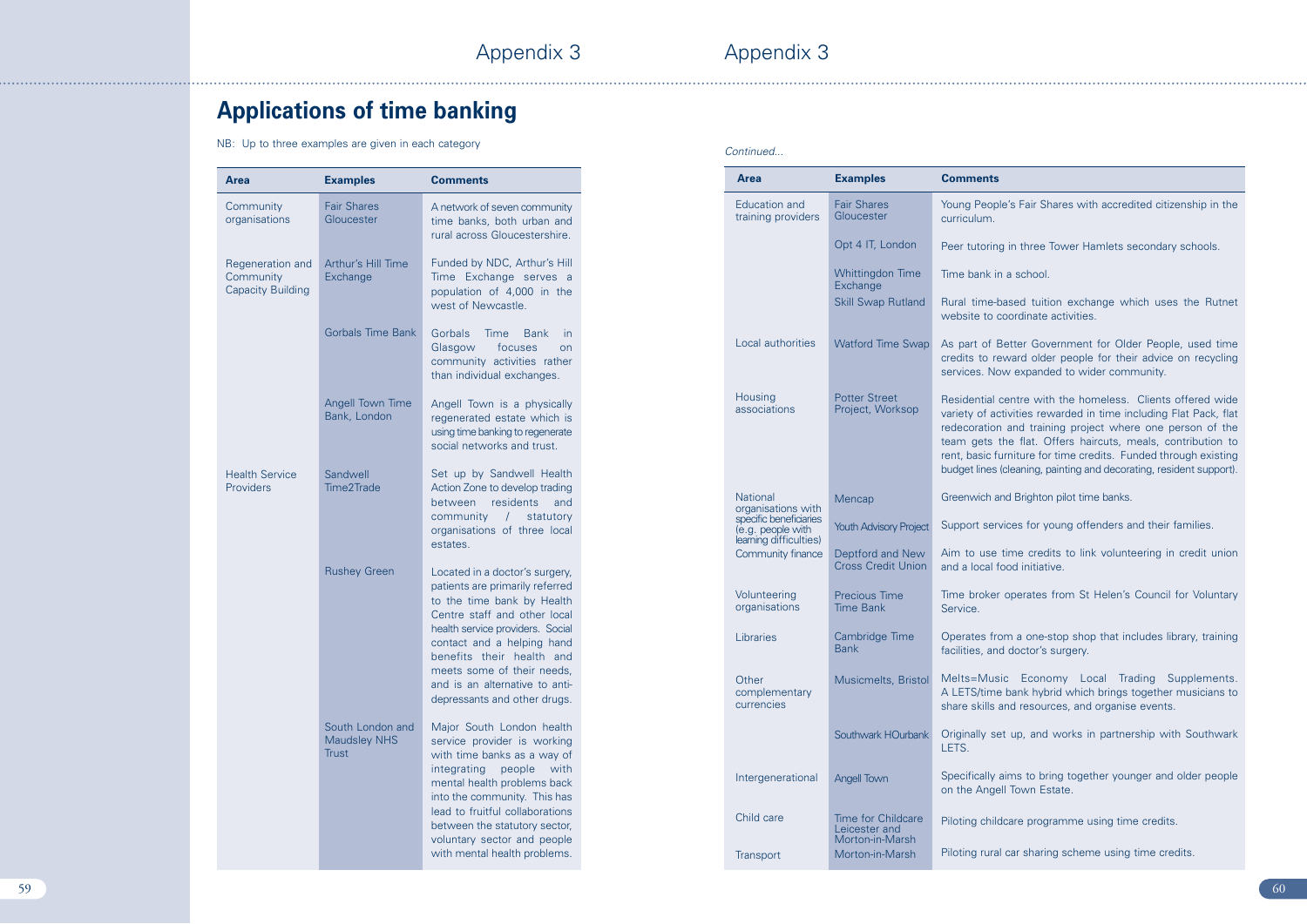Appendix 4

# **Current regional mentors for Time Banks UK**

Appendix 4

## etails

omics Foundation, Cinnamon House, 6-8 Cole ndon SE1 4YH Telephone: 020 7089 2859 o@londontimebank.org.uk

omics Foundation, Cinnamon House, 6-8 Cole ndon SE1 4YH 020 7089 2849 o@timebanks.co.uk

s, City Works, Alfred Street, Gloucester GL1 4DF Telephone: 01452 541337 robinson52@aol.com

| <b>UK Region</b>            | <b>Regional mentor</b> | <b>Contact details</b>                                                                                                                                                                                                         | <b>UK Region</b> | <b>Regional mentor</b> | <b>Contact de</b> |
|-----------------------------|------------------------|--------------------------------------------------------------------------------------------------------------------------------------------------------------------------------------------------------------------------------|------------------|------------------------|-------------------|
| Scotland                    | Colin McGowan          | Gorbals Initiative, Adelphi<br>Centre, 12 Commercial Road,<br>Glasgow G5 0PG<br>Telephone: 0141 429 6314<br>E-mail:                                                                                                            | London           | Sarah Burns            |                   |
| Northern Ireland            | tba                    | mcgowancolin@hotmail.com                                                                                                                                                                                                       | South East       | Karen Smith            |                   |
| North East                  | <b>Barbara Douglas</b> | Benwell Hour Bank, c/o<br>Newcastle Healthy City<br>Project, 14 Great North Road,<br>Newcastle upon Tyne NE2 4PF<br>Telephone: 0191 233 0200<br>E-mail: bgopnewcastle@nhcp.<br>freeserve.co.uk                                 | South West       | Joy Robinson           |                   |
| North West                  | tba                    |                                                                                                                                                                                                                                |                  |                        |                   |
| Yorkshire and<br>Humberside | tba                    |                                                                                                                                                                                                                                |                  |                        |                   |
| East Midlands               | Jill Robinson          | Derwent Community Team,<br>Suite 15, Beaufort Business<br>Centre, Beaufort St, Derby<br><b>DE21 6AX</b><br>Telephone: 01332 716390<br>Email:<br>jill.robinson@derby.gov.uk                                                     |                  |                        |                   |
| <b>West Midlands</b>        | Jason Evans            | Sandwell Time 2 Trade,<br>Agency for Health<br>Enterprise & Development<br>(AHEaD), Atlas House,<br>Cranford Street, Smethwick,<br>West Midlands, B66 2RX<br>Telephone: 0121 500 1616<br>E-mail: jasonevans@rrt-<br>pct.nhs.uk |                  |                        |                   |
| Wales                       | <b>Geoff Thomas</b>    | Valley Kids, 1 Cross Street,<br>Pewygraig, Tonypandy,<br>Rhondda<br>Telephone: 0780 8229104<br>E-mail: geoff@valleykids.org.uk                                                                                                 |                  |                        |                   |
| East of England             | <b>Chris Lee</b>       | 50 Mill Road, Royston,<br>Herts SG8 7AH<br>Telephone: 01763 245413<br>E-mail: chrislee@hertscc.gov.uk                                                                                                                          |                  |                        |                   |

| Continued |  |
|-----------|--|
|           |  |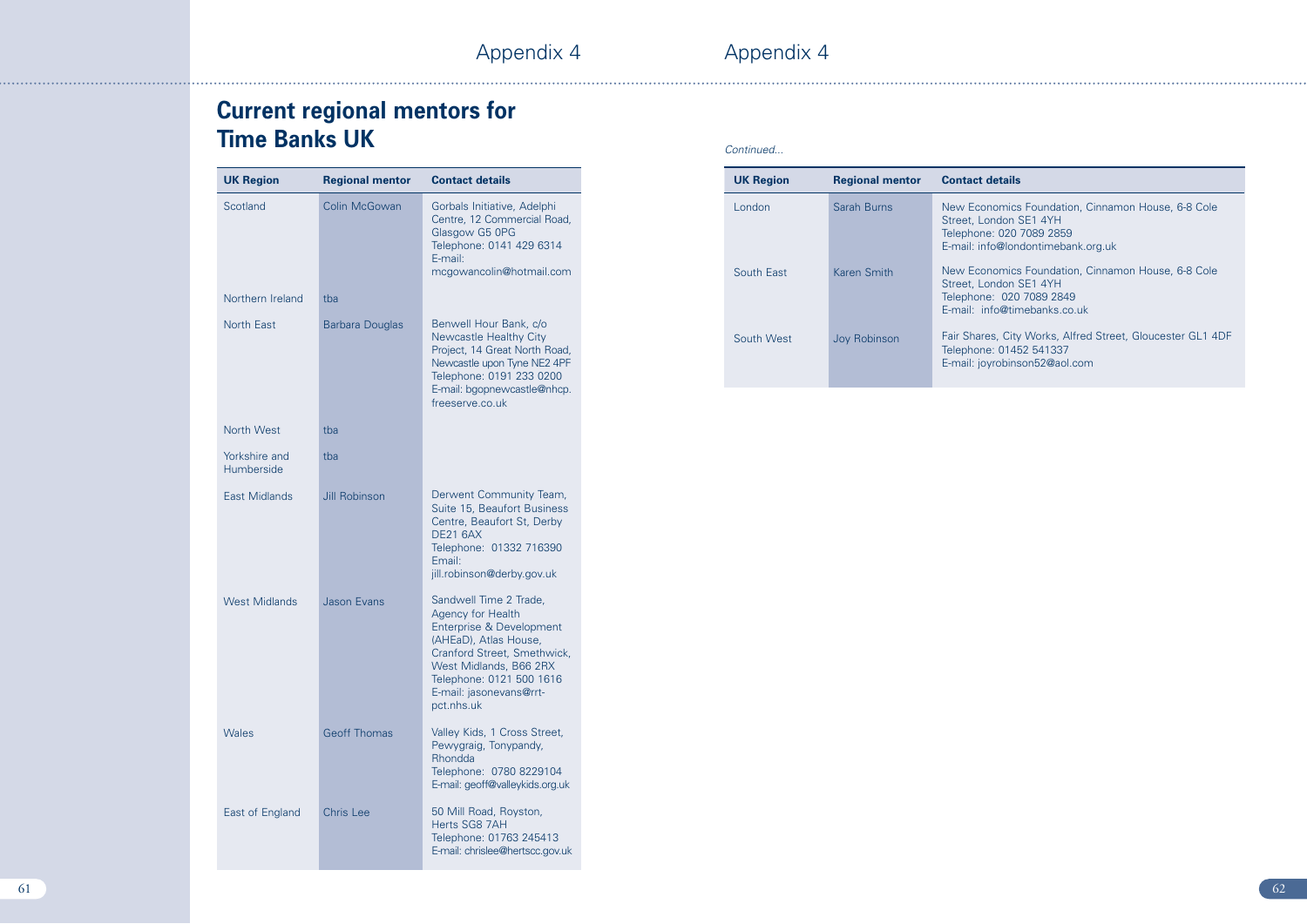# Appendix 5: Current active time banks by region

# Appendix 5: Current active time banks by region

| <b>Region</b>           | <b>Time bank</b>                                  | <b>Contact name</b>        | <b>Address</b>                                                                         | <b>Post code</b>    | <b>Telephone</b> | <b>Email address</b>                                             |
|-------------------------|---------------------------------------------------|----------------------------|----------------------------------------------------------------------------------------|---------------------|------------------|------------------------------------------------------------------|
| Scotland                | Gorbals                                           | Colin McGowan              | Adelphi Centre,<br>12 Commercial Road, Glasgow                                         | <b>G5 0SY</b>       | 0141 429 6314    | mcgowancolin@hotmail.com                                         |
|                         | <b>East End</b>                                   | Carolann Crumb             | Park Head Library Building,<br>64 Toll Cross Road, Glasgow                             | G31 4XA             | 0141 551 9570    | eastend.timebank@zoom.co.uk                                      |
|                         | Castlemilk                                        | Gloria Murray              | <b>Castlemilk Community Centre,</b><br>121 Castlemilk Drive, Glasgow                   | <b>G45 9UH</b>      | 0141 631 1888    | castlemilktimebank@hotmail.com                                   |
|                         | Toryglen                                          | Colin McGowan              | <b>Contact Colin McGowan at Gorbals</b><br>Time Bank for more details                  |                     |                  |                                                                  |
| <b>North East</b>       | Arthur's Hill                                     | <b>Catherine Morris</b>    | Action for Arthur's Hill, 235 Stanton<br>Street, Arthur's Hill, Newcastle              | NE4 5LT             | 0191 245 3814    | thetimeexchange@aol.com                                          |
| North West              | Ash-worth                                         | Jill Goodchild             | Kelsall Road, Ashton, Chester                                                          | CH <sub>3</sub> 8BH | 01829 751 398    | doublejay@care4free.net<br>(temporary)                           |
|                         | Precious<br>Time                                  | <b>Christine Tully</b>     | Smithkline Beecham Building,<br>Westfield St., St Helens, Merseyside                   | <b>WA10</b>         | 01744 21755      | sthelens_precious_time@hotmail.com                               |
| East<br><b>Midlands</b> | Chesterfield                                      | Eileen Redman              | CHART CED Team, The Hunloke<br>Centre, Church Street South,<br>Birdholme, Chesterfield | <b>S40 2TF</b>      | 01246 297 967    | rother.ced@ukonline.co.uk                                        |
|                         | Eckington                                         | ?                          | <b>Eckington Regeneration Project,</b><br>1a John Street, Eckington, Derbyshire        | <b>S21 4DU</b>      | 01246 436 392    | eckington.timebank@btopenworld.com                               |
|                         | Nottingham                                        | <b>Graham Gardiner</b>     | Potter Street Project, 55-57 Potter<br>Street, Worksop                                 | S80 2HQ             | 01909 475 799    | graham@findyoursolution.co.uk                                    |
|                         | Leicester<br>North West                           | Jan Mawby                  | Leicester North West,<br>P.O. Box 6785, Leicester                                      | LE4 0ZE             | 0116 236 7196    | janleictimebank@aol.com                                          |
|                         | Leicester Time Kerri Angell<br>for Childcare      |                            | P.O. Box 6758, Loughborough                                                            | LE12 5DZ            | 07814 480 542    | kerri@timeforchildcare.org.uk                                    |
| West<br><b>Midlands</b> | Time 2 Trade,<br>Sandwell                         | Daniel Grainger            | AHEaD, 1st Floor, Atlas House, Cranford<br>Street, Smethwick, West Midlands            | <b>B66 2RX</b>      | 0121 565 6280    | dangrainger@breathe.com                                          |
| Wales                   | Rhondda                                           | <b>Geoff Thomas</b>        | Valley Kids, 1 Cross Street,<br>Pewygraig, Tonypandy, Rhonda                           | <b>CF40 1LD</b>     | 0780 821104      | geoff@valleykids.org.uk                                          |
| London                  | <b>Angell Town</b><br><b>Time Bank</b>            | Ann Shine /<br>Levi Clarke | Unit 5, Warwick House, Overton Road,<br>London                                         | SW9 7JP             | 020 7738 6898    | angelltown@londontimebank.org.uk                                 |
|                         | Southwark<br><b>HOurbank</b>                      | June Bradbury              | C/o Peckham Settlement, Goldsmith SE15 5FT<br>Road, London                             |                     | 020 7639 4506    | hourbank@btconnect.com                                           |
|                         | Rushey Green Liz Hoare<br><b>Time Bank</b>        |                            | Rushey Green Group Practice,<br>53 Canadian Avenue, London                             | SE6 3AX             | 07946 411177     | liz.hoare@neweconomics.org                                       |
|                         | People 4<br>People                                | <b>Eriner King</b>         | C/o Burdett Community Centre, opp. E14 7BW<br>Stebon School, off Wallwood Road, London |                     | 020 7510 0563    | selinek@hotmail.com                                              |
|                         | Mile End<br><b>East Youth</b><br><b>Time Bank</b> | <b>Tessa Dugmore</b>       | The Burdett Community Centre, opp. E14 7BV<br>Stebon School, off Wallwood Road, London |                     | 020 7538 2551    | Tessa.dugmore@poplarharca.co.uk<br>saleh.ahmed@poplarharca.co.uk |

| <b>Region</b>          | <b>Time bank</b>                                                                                                                                                                                                                           | <b>Contact name</b>           | <b>Address</b>                                                                                     | Post code          | <b>Telephone</b> | <b>Email address</b>             |
|------------------------|--------------------------------------------------------------------------------------------------------------------------------------------------------------------------------------------------------------------------------------------|-------------------------------|----------------------------------------------------------------------------------------------------|--------------------|------------------|----------------------------------|
|                        | Morpeth<br>School                                                                                                                                                                                                                          | <b>Elaine Taylor</b>          | Morpeth Street, London                                                                             | E2 OPX             | 020 8981 0921    |                                  |
|                        | Mulberry<br>School                                                                                                                                                                                                                         | Raoul Jenkins                 | Richard Street, Commercial Road,<br>London                                                         | E1 2JP             | 020 7790 6327    |                                  |
|                        | <b>Oaklands</b>                                                                                                                                                                                                                            |                               | Old Bethnal Green Road, London                                                                     | E <sub>2</sub> 6PR | 020 7613 1014    |                                  |
|                        | St Johns<br>Waterloo                                                                                                                                                                                                                       | Anna Vassilyeva               | C/o St Johns, 6 Croydon House,<br>Wootton Street, London                                           | <b>SE1 8TS</b>     | 020 7928 5029    |                                  |
|                        | <b>Time Exchange</b>                                                                                                                                                                                                                       | Whittingdon Beatriz Echeverri | C/o Whittingdon Agenda 21, Hargreave N19 5JN<br>Park School, Hargreave Park, London                |                    | 020 7281 5940    | whittingdon21@gn.apc.org         |
|                        | Woolwich<br>Common<br>Inclusive<br><b>Time Bank</b>                                                                                                                                                                                        | <b>Brenda Alamene</b>         | Unit 5, Woolwich Common Enterprise SE18 4HX 020 8316 7794<br>Centre, Peace Street, Woolwich Common |                    |                  |                                  |
| Eastern                | <b>Arbury Time</b><br><b>Bank</b>                                                                                                                                                                                                          | <b>Lesley Cox</b>             | Arbury Time Bank, Arbury Court library, CB4 2JQ<br>Cambridge                                       |                    | 01223 714343     | arburytb@yahoo.com               |
| South East             | <b>Brighton</b><br>Mencap<br>Active from<br><b>End September</b>                                                                                                                                                                           | <b>Chris Page</b>             | 80 Buckingham Road, Brighton                                                                       | BN1 3RJ            | 01273 295 180    | spiralon@hotmail.com             |
| South West Fair Shares | <b>Coney Hill</b><br><b>Fair Shares</b><br>Matson<br><b>Fair Shares</b><br><b>Newent</b><br><b>Fair Shares</b><br>Podsmead<br><b>Fair Shares</b><br>Stonehouse<br><b>Fair Shares</b><br>Whaddon<br><b>Fair Shares</b><br><b>White City</b> |                               | Fair Shares, City Works, Alfred Street, GL1 4DL<br>Gloucester                                      |                    | 01452 541 337    | fairshares@blueyonder.co.uk      |
|                        | <b>North</b><br>Cotswolds<br><b>Time Bank</b>                                                                                                                                                                                              | Jon Cousins                   | New Road, Moreton in Marsh                                                                         | <b>GL56 0AX</b>    | 01608 812 338    | jon@nctb.fsnet.co.uk             |
|                        | <b>North</b><br>Cotswolds<br>Time for<br>Childcare                                                                                                                                                                                         | <b>Kate Strand</b>            | Unit 3, New Road, Moreton in Marsh                                                                 | GL56 0AX           | 01608 812 338    | kate@timeforchildcare.org.uk     |
|                        | Budd Bank,<br>Weymouth                                                                                                                                                                                                                     | Jo Robinson                   | Units 52-53, The Colwell Centre,<br>School Street, Weymouth, Dorset                                | DT4 8NH            | 01305 759 443    | budds@buddbank.freeserve.co.uk   |
|                        | Musicmelts,<br><b>Bristol</b>                                                                                                                                                                                                              | Kieran Dodswell               | Umbrella, Music c/o New Trinity Centre, BS2 0NW<br>Trinity Road, St Phillips, Bristol              |                    | 0117 985 3913    | kieran@kieran98.fsbusiness.co.uk |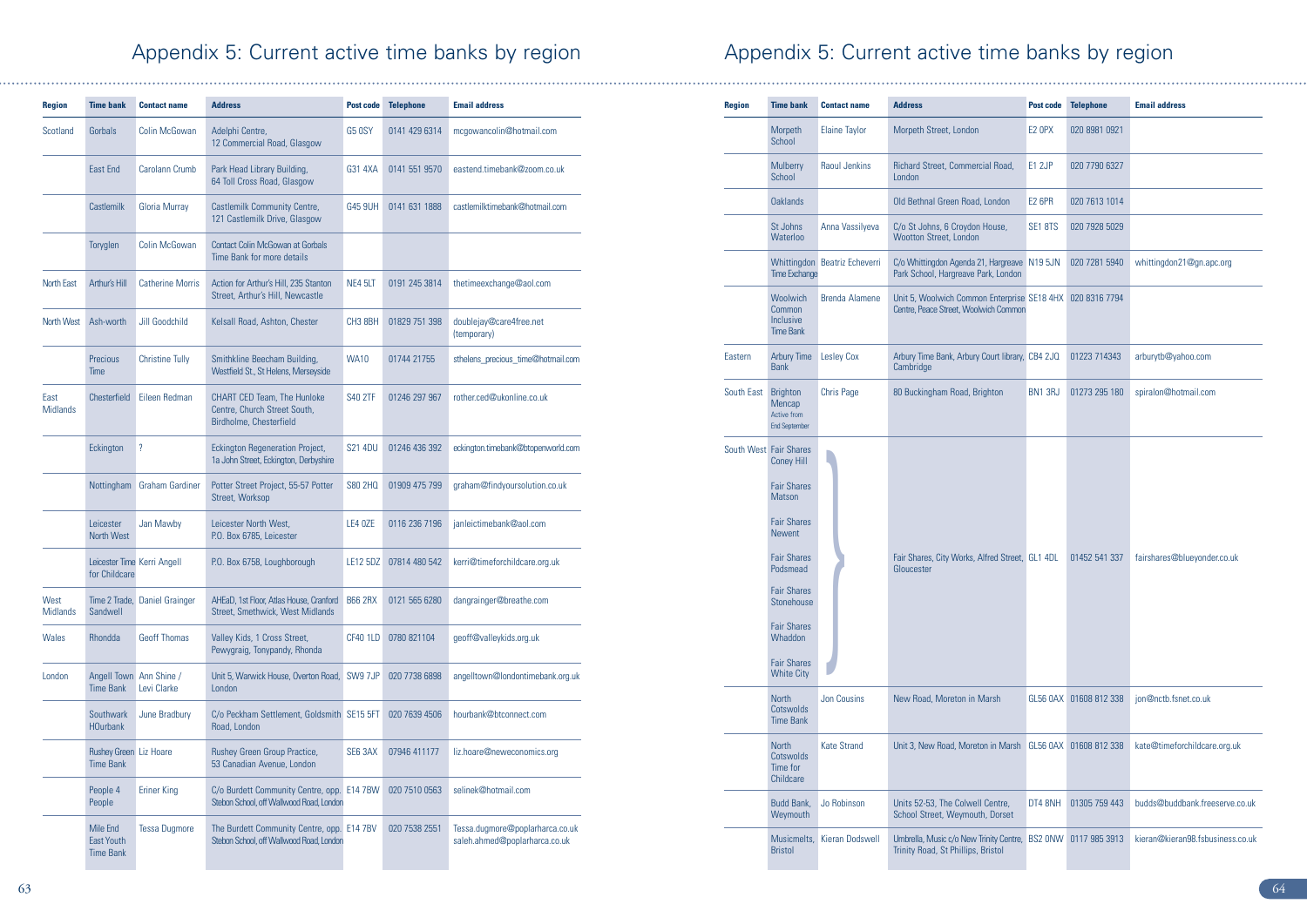## Useful contacts

## Response Form

The New Economics Foundation (NEF) relies on the support of individuals. With the loyal backing of our supporters over the last 14 years we've been able to work to change the rules, developing new economic ideas that put people and planet first.

And we've made a lot of progress - from green taxes and alternative economic indicators to social auditing and time banking, NEF has been at the forefront. But there's still a long way to go. Without our supporters we would never have been able to carry out this urgent work. Being a paid up supporter of NEF means helping us to do our bit to save the planet.

Your support is much appreciated, but it's also absolutely vital.

|                    | I wish to pay by Visa/MasterCard/Switch/CAF card |
|--------------------|--------------------------------------------------|
|                    |                                                  |
| <b>Expiry date</b> | Signature                                        |

## **I would like to become a NEF supporter:**

| • As a low/unwaged/student supporter at £10 per year           |  |
|----------------------------------------------------------------|--|
| • As a regular supporter at £20 per year (+£5 for overseas)    |  |
| • As a core supporter of NEF at £150 per year                  |  |
| • With NEF's publications package £95 per year (+£25 overseas) |  |
| • I enclose a donation to support NEF's work                   |  |
|                                                                |  |

| Name<br><u> 1989 - Johann Stein, mars an deus Amerikaansk kommunister (</u> |  |
|-----------------------------------------------------------------------------|--|
| Address                                                                     |  |
| <u> 1989 - Johann Barn, fransk politik amerikansk politik (</u>             |  |
|                                                                             |  |
|                                                                             |  |
|                                                                             |  |
| Postcode<br><u> Alexandria (m. 1888)</u>                                    |  |
|                                                                             |  |

- A pool of experts regionally and nationally with experience of
- Training on setting up a time bank and on using the Timekeeper software
- Outreach and ongoing support
- Resources and communications
- Guidance on best practice and performance standards (including disclosures)
- Regional and national events to share learning
- Innovating new applications of time banking
- Lobbying around current legislation that affect time banks

| <b>How to Pay</b> |  |  |
|-------------------|--|--|
|-------------------|--|--|

| I enclose a cheque to: New Economics Foundation                           |  |
|---------------------------------------------------------------------------|--|
| (Please add £5 (£25 for publications package) if your address is overseas |  |

| I wish to pay by Standing Order/Covenant/Gift Aid. |  |
|----------------------------------------------------|--|
| Please send me a form                              |  |

**Send to NEF, Cinnamon House, 6-8 Cole Street, London SE1 4YH Tel: 020 7089 2800 Fax: 020 7407 6473 Email: info@neweconomics.org**

 $\Box$ 

 $\mathbf{1}$ 

## **Time Banks UK**

For more information on setting up and running time

Tel: 0870 7027428 Email: info@timebanks.co.uk Web: www.timebanks.co.uk

## **London Time Bank Network**

Tel: 020 7089 2823 Email: info@londontimebank.org.uk Web: www.londontimebank.org.uk

## **Fair Shares**

Tel: 01452 541337 Email: fairshares@blueyonder.co.uk Web: www.fairshares.org.uk

| <b>International Journal of Community Curre</b> |  |
|-------------------------------------------------|--|
| www.geog.le.ac.uk/ijccr                         |  |

**Bernard Lietaer and the Future of Money**

www.transaction.net

**Timedollar Institute**

Email: yeswecan@aol.com Web: www.timedollar.org

| banks contact Time Banks UK, which provides: |
|----------------------------------------------|
| erience of setting up and running time banks |

. . . . . .

nder.co.uk<br>al of Community Currency Research<br>the Future of Money<br>and the Future of Money<br>and the Surface of Money<br>and the Surface of Money<br>and the Surface of Money<br>and the Surface of Money<br>and the Surface of Money<br>and the **Incy Research**